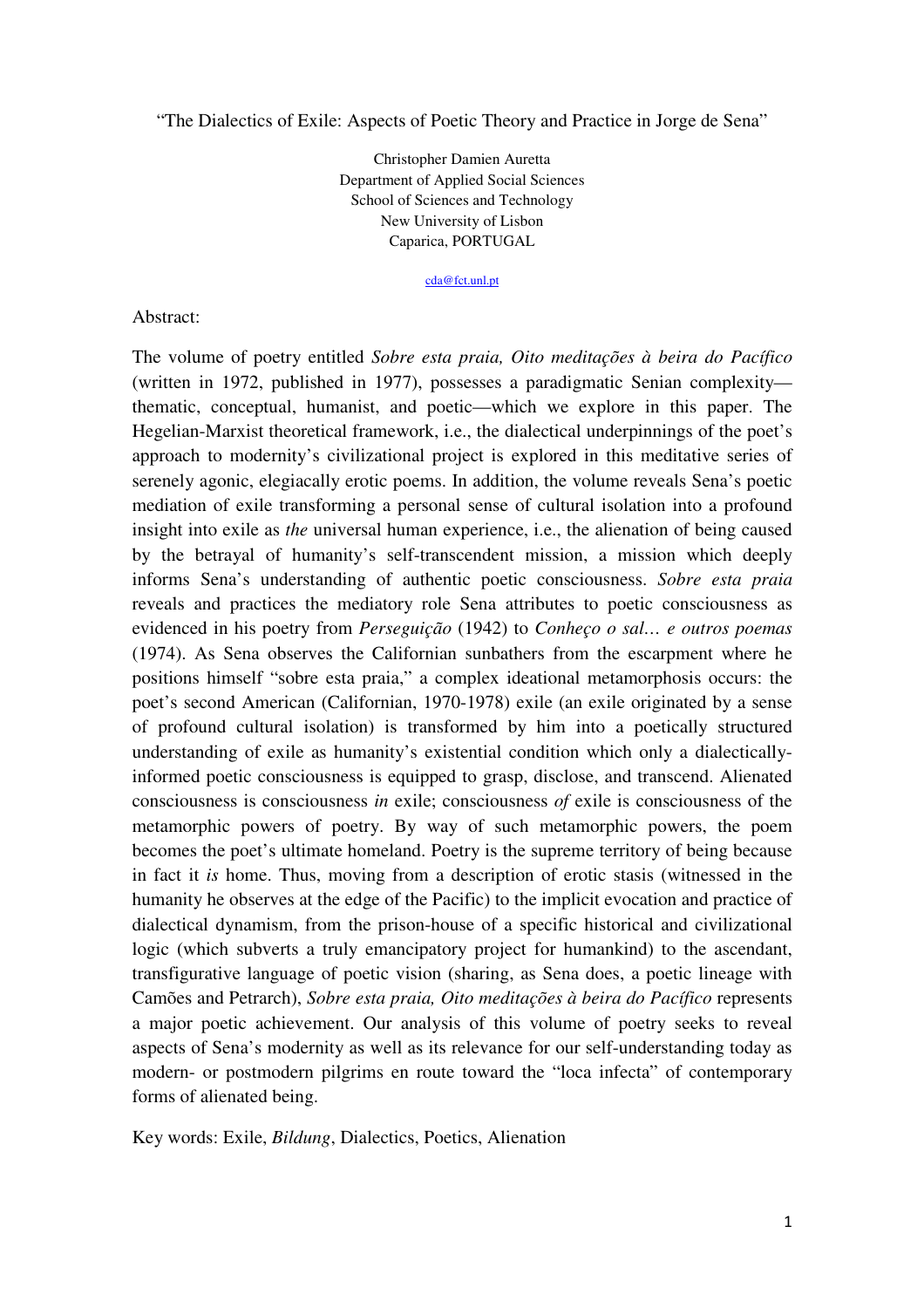*"Na peregrinação que é a nossa vida, muito mais somos visitados do que visitamos".* (Jorge de Sena, *Poesia I*)

A Brief Outline of a Theory of Exilic Poetics in the Poetry of Jorge de Sena

Jorge de Sena, the author of multiple acts of "peregrinatio" throughout his life and work, deeply understood the insufficiency of established critical and literary traditions. Such insufficiency drives Sena's vast critical and creative project of cultural renewal and transformation, i.e., the mobilization of language for the purpose of reflecting upon, and acting toward, the reshaping of a collective civilizational logic. Empirical observation, sociological intuition, theoretical speculation, and complex symbolic mediation: Sena employs these rich areas of reflection and artistic creation in order to transform the stagnant and distorting conceptualizations concerning language (logos), the socio-political sources of historical reality (polis), and poetic consciousness (poiesis). Sena's critical and creative project is one of imaginative totality: it seeks nothing less than to imagine fresh territories of human potential. His work addresses issues of mythopoetic memory, institutional practices, and complex historical processes, all of which orientate Sena's work as artist, thinker, translator, and teacher. Thus, his vast bibliography demonstrates a steady commitment to understanding and transforming the practical and theoretical axes informing our historical self-understanding. Sena's work is one of amorous destruction: cultural memory, self-understanding, and collective fate are the object of a profound reappraisal and, often, conceptual demolition. His is one of the ongoing labors of modernity: to question and subsequently subvert the largely a-critical contents of tradition inasmuch as the problematical fate of such acritical thinking inevitably menaces human dignity and freedom. We know that even a seemingly innocuous term such as humanism revealed itself to bear a highly problematical fate throughout the twentieth-century. In its a-critical (and therefore false) purity, there existed an undetected inhumanity either embedded within, or spuriously added to, or perhaps even inseparable from, the meanings historically attributed to this term. The contemporary philosopher Peter Sloterdijk, for example, during his seminal 1999 lecture, *Reglen Für Den Menschenpark* [Portuguese translation: *Regras para o Parque Humano, Uma resposta à «Carta sobre o humanismo»*], explores the challenges posed by the term humanism for philosophical reflection, the essential task for philosophy being the serenely painstaking disclosure of difference operating within apparently settled meanings. If there is to be a conceptual restructuring of the so-called *given*, or a proposal of conceptual disquiet within the intelligentsia's *same old, same old*, then Sloterdijk certainly unsettles in his lecture the semantically static, or ideologically anchored, or culturally dogmatic, i.e., the insufficiently questioned contents of cultural tradition. Philosophical reflection aims to restore innovatory perspectives in the face of habitual ideations of the real. This is also Sena's essential task.

Jorge de Sena explores throughout his immense critical and creative output, an extremely rich territory of reflection. Like Sloterdijk, Sena performs a similar task of cultural innovation and conceptual remapping, specifically with respect to long-held perspectives concerning the Portuguese literary tradition as well as the nature and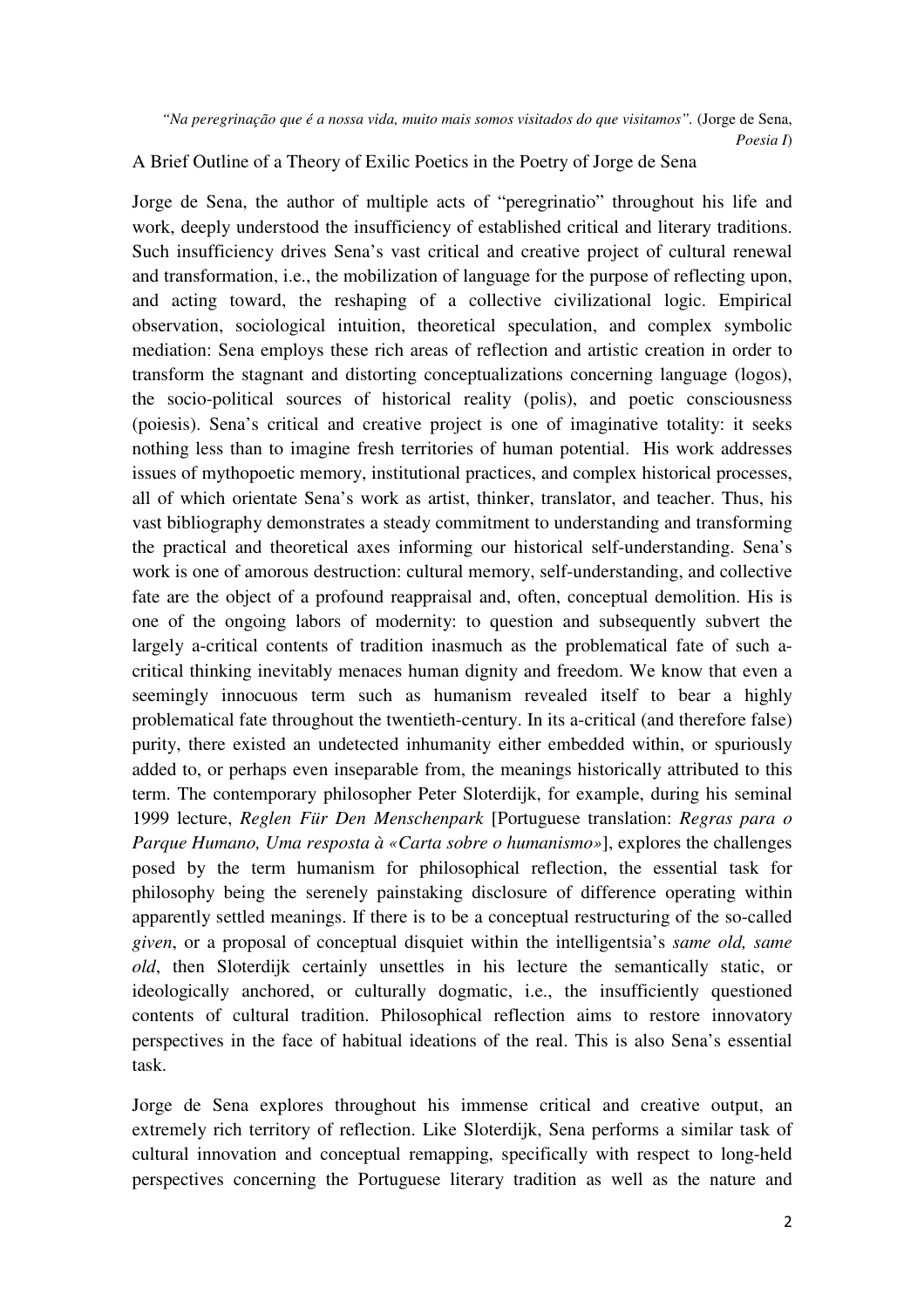practice of poetic creation itself. For the Portuguese poet, the poetic task is nothing more, nothing less than the rescuing of the dialectical magnitude of the real. This task requires a theoretical framework and a practical concretion of which his poetry is the supreme instantiation. Dialectical? Task? Reflection? Yes. As readers of the vast intellectual and poetic universe of reflection given us by Sena, we are in the presence of a creative intelligence endowed with a fiercely honed awareness that the poet must effect an ongoing encounter with the real and that only by way of the dialectically driven, historically grounded mediatory role of poetry can the real become a culturally vital, constructed presence. Sena's poetic witnessing to modernity's (and humanism's) problematic or betrayed emancipatory project for humankind, which has in fact produced a deathly pseudo-history of immediacy (i.e., without the transformative experience of poetic consciousness), means that we are not presently rescued from the inhuman or the unfree. Only by understanding the distorted perceptions concerning the actual human situation on all fronts (an understanding which poetic creation both reflects and drives) can there arise a truly post-alienated human history. Thus, Sena's deeply conceptual poetic thinking exemplifies the theory and practice of both a foundational and eschatological imaginative arc. His is the creative edifice of high modernity.

And yet, given the essential circumstantiality of human beings, Sena's poetry reflects, alongside this conceptual complexity, an awareness of the autobiographical elements of a poet's life as being equally essential to the building of a creative edifice. As a poet who experienced exile and cultural isolation as well as embodied the existential amplitude of a cosmopolitan mind and imagination, Sena's exilic path, first in Brazil, then in the United States (holding full professorships first in Wisconsin, then in California), can also be seen as the paradigmatic experience of the modern pilgrim who creates his or her identity from the discrete moments of a life lived on the move, both inwardly and outwardly. With respect to the meaning of pilgrimage in modernity, the work of the sociologist Zygmunt Bauman elucidates aspects of Sena's own personal pilgrimage across the continents:

Como peregrinos, podemos fazer um pouco mais do que apenas andar – podemos *andar para*. Podemos igualmente olhar os traços que deixámos para trás de nós na areia e chamar-lhes estrada. Podemos *meditar* sobre a estrada passada e falar dela como de um *progresso rumo a*, um avanço, *uma aproximação de*; podemos introduzir uma distinção entre «para trás» e «para a frente», e conceber a estrada que avança como uma sucessão de passos que deverão ainda marcar a terra não marcada. O destino, o fim declarado da peregrinação da vida, dá uma forma ao que a não tem, torna o fragmentário totalidade, confere continuidade ao episódico. (Bauman 94)

Sena, pilgrim and citizen of the world, effects in his poetry, then, the dialectical transcendence (often translated in this context as sublation, i.e., the Hegelian *Aufhebung*) of exile in search of that "totalidade." If Sena asserts in his essay "Marx e o Capital":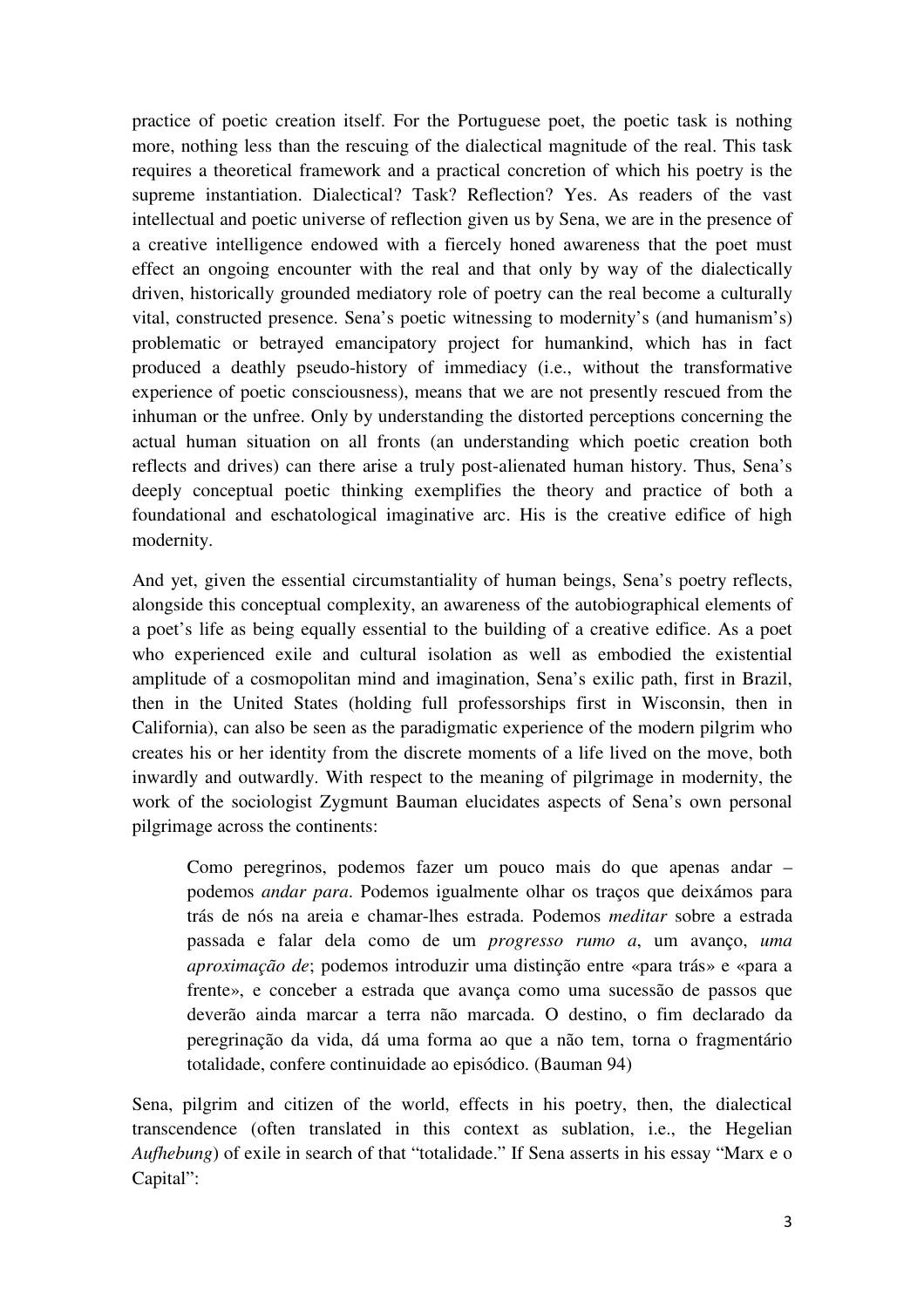Repudiando a transcendência, o marxismo é, por força do seu pensamento dialéctico, o transcendentalismo elevado a mais alta dignidade, porque é uma filosofia da superação do homem por si mesmo, graças a uma metodologia que não depende dos exemplos obsoletos com que se manifeste, uma vez que se identifica à própria estrutura da nossa representação intelectual do universo, ou à forma como o universo se transformará à medida do homem (136-137),

### it is because

In Marx's account history remains open in accordance with the specific ontological necessity of which self-mediating human teleology is an integral part: for there can be no way of predetermining the forms and modalities of human 'self-mediation' (whose complex teleological conditions can only be satisfied in the course of the self-mediation itself) except by arbitrarily reducing the complexity of human actions to the crude simplicity of mechanical determinations. (Mészáros)

If exile is a given in Sena's life, then poetically and conceptually understood, exile must be and can be overcome. This is *his* essential task as a finite being and historically situated consciousness. The stakes are high: in the face of exile or cultural isolation, memory is both continuously preserved and menaced, dispersed and rewritten, which means, too, that memory can be released from the limiting ontology of exile in favor of a fuller dialectics of being. Our reading of his volume *Sobre esta praia, Oito meditações à beira do Pacífico* seeks to reveal to what extent Sena succeeds in transforming his diasporic fate into a conceptual and poetic act of homecoming. His condition as pilgrim thus precedes a deeper self-encounter and reflective depth. Moreover, his exilic state becomes a profoundly creative insight into exile as a universal experiential category; the experience of diaspora leads to his discovery of the authentic territory of being as one committed to a path toward non-alienated, i.e., fully mediated consciousness.

Such a transformation of the experience of exile into a universal category of existence is the result, not only of an ongoing encounter with the real, but also the ironical remapping of space, time, selfhood, and otherness. Antoine Berman writes in respect of the German Idealist notion of *Bildung* (the cultural, humanizing education of the individual) that:

la *Bildung* est un auto-processus où il s'agit d'un « meme » qui se deploie jusqu'à acquérir sa pleine dimension. (…) Car l'expérience est la seule notion pouvant embrasser toutes les autres. Elle est élargissement et infinitisation, passage du particulier à l'universel, épreuve de la scission, du fini, du conditionné. Elle est voyage, *Reise*, ou migration, *Wanderung*. Son essence est de jeter le « même » dans une dimensions qui va le transformer. Elle est le mouvement du « même » qui, changeant, se retrouve « autre ». (74)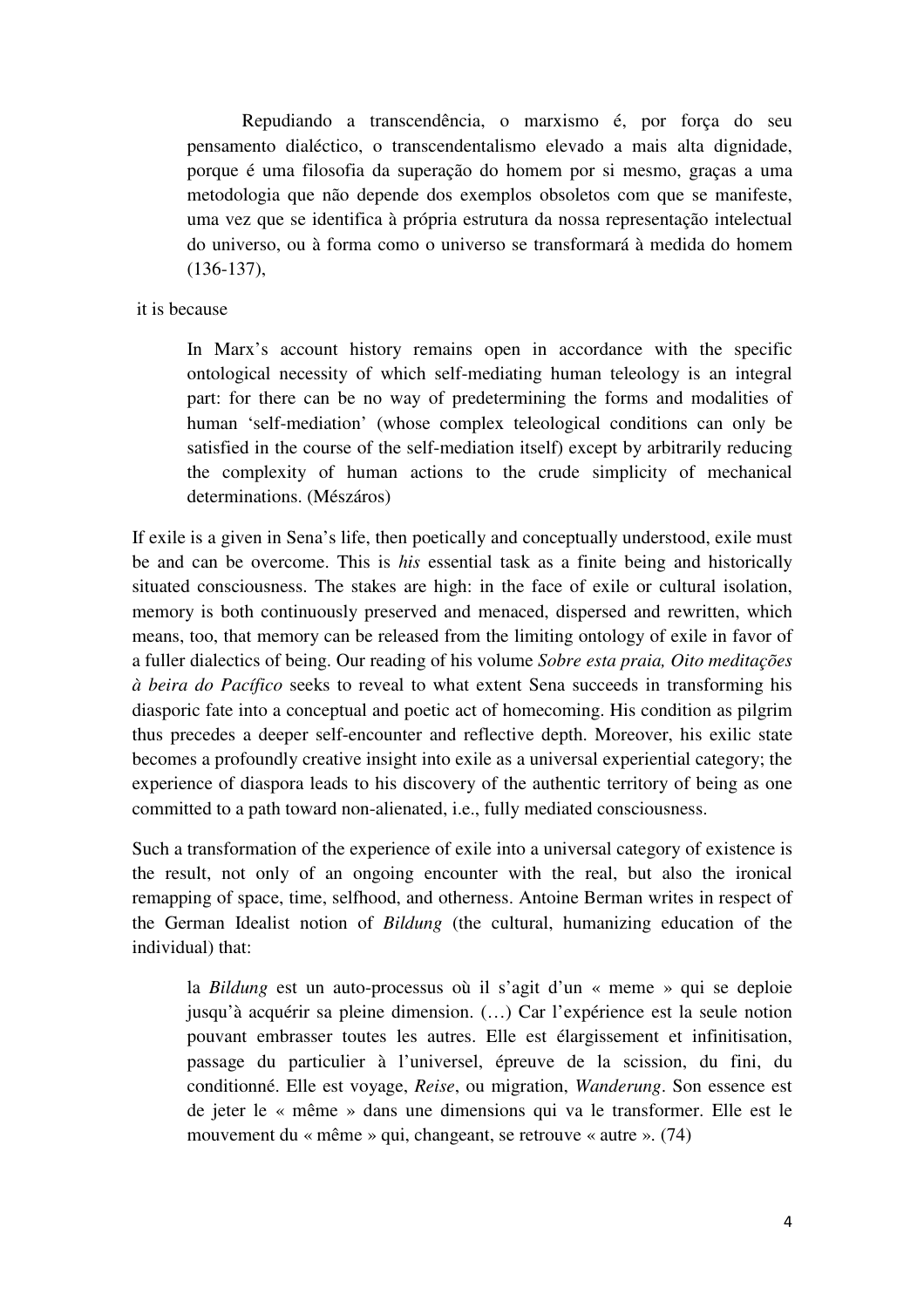Thus, we may conclude that the « même » of selfhood and the « autre » of otherness, encountered during Sena's personal experience of diaspora, signify that this encounter participates in an innovatory rewriting of memory: the contact with otherness can be in fact emancipatory. From self to otherness, Sena is both the theorist and the practitioner of a poetic eschatology. His *Bildung* becomes the source of his critical and creative project as the reshaper of a civilizational logic, hitherto alienating and distorting of humanity's essential ontology, in favor of a new emancipatory logic and Eros. Sena, the modern pilgrim, knows that even the notion of home must be a constructed presence of revolutionary *becoming* located beyond the present-day instrumentalization of the human. For now, given humanity's ongoing alienated situation, it is the poem itself which must preserve and actuate the redemptive homeland to be. Thus, Sena's poetics takes us from an experience of *Bildung* in personal exile to an experience of exile as universal *Bildung*. Sena accomplishes these multiple tasks in his creative and critical output with unceasing dialectical vigilance.

A truly earthly finality for humankind must first be desired to become real. Senian poetics is one of vehement desire and ongoing self-transcendence in service to this finality. The Hegelian premise, transmitted to us by his famous follower Alexandre Kojève's clarifying critical commentary, readily applies to Sena's theoretical and practical identity: "a história humana é a história dos Desejos desejados" (Kojève 9).

# I. From Theory to Practice: On the Beach with Jorge de Sena, Luís de Camões, and Herbert Marcuse<sup>i</sup>: Sobre esta praia, Oito meditações à beira do Pacífico<sup>ii</sup>

Given the complexity of Sena's volume of poetry, entitled *Sobre esta praia, Oito meditações à beira do Pacífico*, written September-December 1972 and published five years later in 1977—the last volume to be published during his lifetime—we have elected to organize three distinct approaches to the poetic series below. We first provide a synoptic presentation of each of the eight meditations, their respective thematic axes, aspects of their internal conceptual framework, an exploration of the densely cognitive progression from Meditation I to Meditation VIII, the (tide-like) recurrence of imagery throughout the eight meditations (the description of topographical characteristics, observation of weather conditions, the changing degree of luminosity and temperature, the variable disposition of sunbathers on the beach, etc.), and the poetic gnosis which Sena develops throughout this serenely agonic, elegiacally erotic volume. Secondly, we present the ideational content of the volume in terms of oppositional conceptual pairs, thus permitting the reader to explore the deeply agonic structure of the volume (and ultimately unresolved, except within the poetic consciousness at work here). This binary structure, emphasizing the antithetical territories of Pacific coastline as *humanly*  expressed by the sunbathers observed by the poet on the one hand and, on the other, the poet's distinct, internal territory informed by mythopoetic memory, erotic nostalgia, and cultural isolation, configures a *purposively* incomplete dialectical process in which a final reconciliation of contradictory ideational contents, i.e., the sublation (the Hegelian *Aufhebung*) of opposites into a greater synthesis, which would absorb and resolve the positive *and* negative moments of reason (i.e., the now-mediated, now-alienated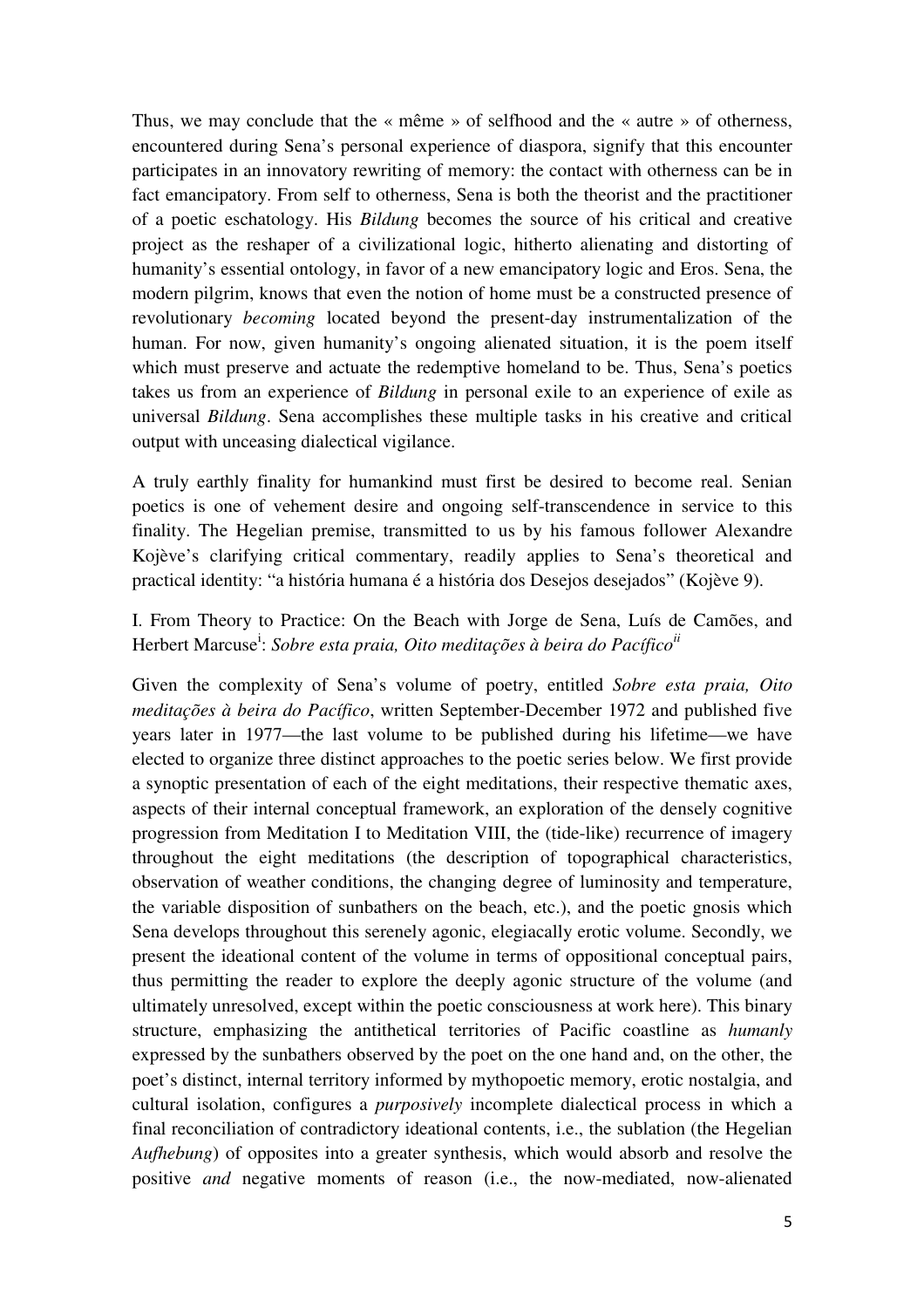contents of consciousness) into a higher unity, is ultimately deferred. Moreover, the autumnal mood of this volume arises from the poet's apprehension of a world where such synthesis or dialectical transcendence is utterly absent or presently impossible given the civilizational logic at work on this Pacific coast. Lastly, the third approach to Sena's poetic meditation is a comparative reading of *Sobre esta praia* and Camões' *Canção*, "Junto de um seco, fero e estéril monte." Sena, who published extensively on the work of Camões, both as scholar  $\ddot{a}$  and as poeti<sup>v</sup>, in addition to both poets' possessing a similar Mozart<sup>v</sup>-like sensibility with respect to the human condition—the "multímoda face do real"<sup>vi</sup>—shares with the author of *Os Lusíadas* a profound knowledge of the expressive capabilities of the Portuguese language, an encyclopedic humanist culture, autobiographical similarities (Camões' almost seventeen-year exile in Asia; Sena's almost nineteen-year America exile [Brazil and the United States]), as well as a shared commitment to poetic creation as the highest expression of human consciousness<sup>vii</sup>. Both poets, thus read in comparative fashion in this last of three approaches, convey a commensurate sense of ethical urgency and speculative visionariness, while simultaneously projecting their self-awareness as poets of the poet's contribution to the fateful extension of human consciousness, seated, as it is, within our essentially earthbound creatureliness (e.g., Camões' "bicho da terra vil e tão pequeno" of the *Canção* explored here<sup>viii</sup>; Sena's "Hierarquia/de uma pedra branca e fria, sem limites/por dentro dos limites. Esperança/vazia e vertical. Humanidade" in "Nave de Alcobaca"<sup>ix</sup>). Furthermore, both poets share a sense of eschatological selftranscendence at work within historical humanity, which poetry essentially enacts. Consequently Camões' and Sena's poetic practice reveal the deeply agonic, existential (and therefore temporal) cadence of poetic cognition which determines and simultaneously seeks to surpass the ideational boundaries of the poetic text itself (e.g., Camões' "mas os meus pensamentos, que são meios/para enganar a própria natureza"<sup>x</sup>; Sena's *"*não é possível dialecticamente que a criação poética se autentique, quando a linguagem não atinge a gravidez suficiente para nela caber o fruto da progressão dialéctica<sup>"xi</sup>). Both poets arrive, then, at the act of writing (i.e., the *event* of poetic creation) with the knowledge, dialectically acquired, that a poem's conceptual horizon and expressive concretion converge in an ever renewed perception of the fundamental equivocal immediacy explored by poetry. Because poetry is not the repository of an eternal or immutable truth, nor does it release consciousness from the task of witnessing historical reality or from accepting the experiential contingencies of human time $x^{i}$ , this equivocalness requires the ongoing mediatory force of poetic consciousness, which the poetic event reflects and actuates:

Por força das contradições que o determinam, o homem, na sua vida e na sua situação histórica, não extrai da realidade nem realiza o quanto estaria ao seu alcance realizar. (…) Em face das suas próprias virtualidades, o homem é forçado a uma escolha, a uma limitação, a um sacrifício que lhe é imposto ou ele impõe a si mesmo. O homem, portanto, aliena constantemente inúmeras das conclusões últimas que, num dado momento, a vida e a história lhe dão a adivinhar. A dolorosa e consecutiva luta da humanidade para transformar-se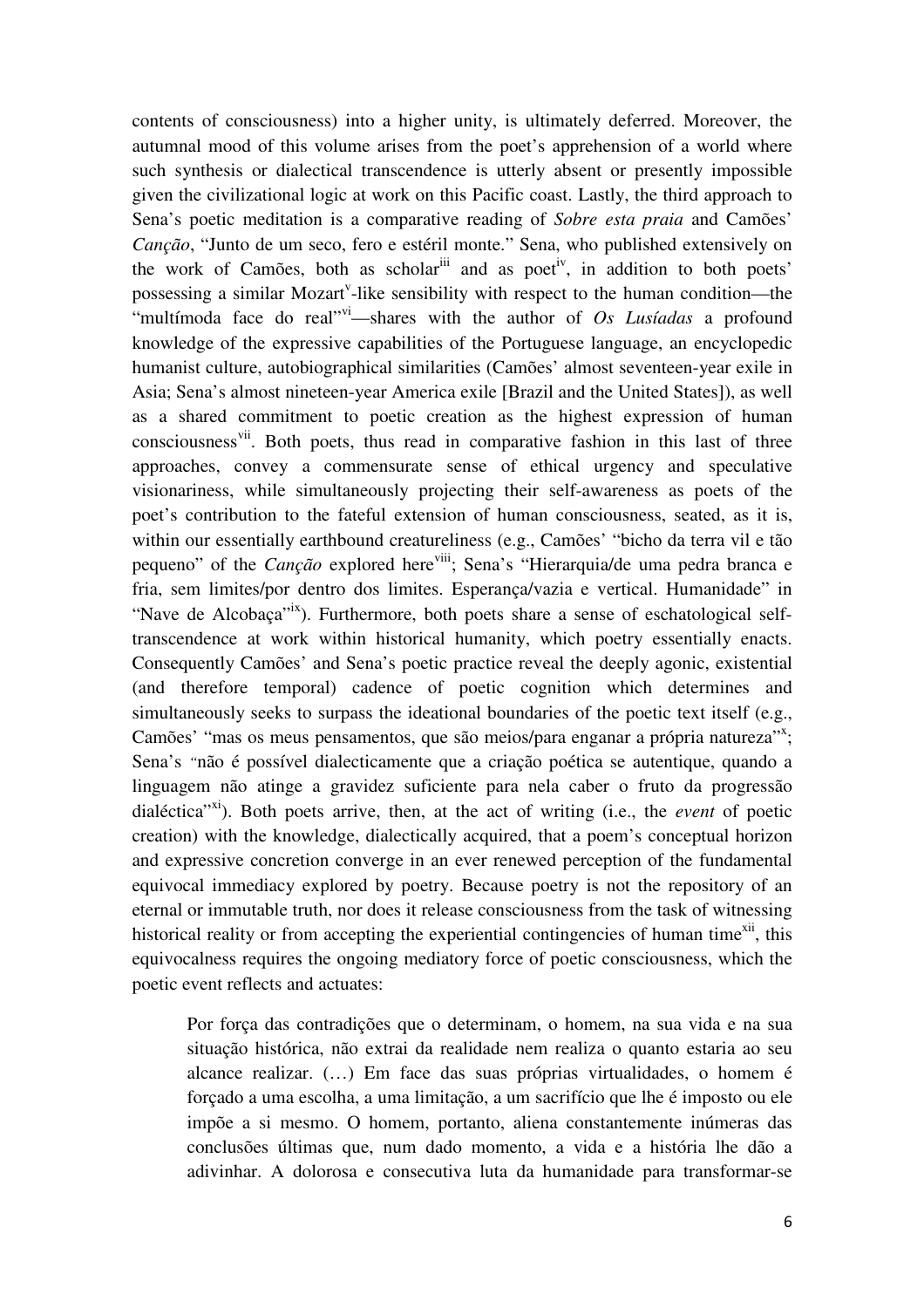## precisamente em humanidade é a própria luta do homem contra a alienação que o mundo exige de quem parte à sua conquista. (Sena, *Poesia e Cultura*: 81)

We see that each poetic event introduces new territory of the yet-to-be-mediated circumstantiality of being, the yet-to-be released (i.e., the no longer alienated and therefore poetically mediated immediacy of the) here-and-now. Only then can the earth-borne pilgrim fulfill humanity's specific "peregrinatio"<sup>xiii</sup> on earth. Were this poetics of dialectically transformed equivocalness neglected by the reader, the significance of the vehemently mediatory force of Sena's poetics and, specifically, of *Sobre esta praia*, would be lost.

By way of these three approaches, it is hoped that the theoretical elements briefly discussed in the first part of this essay will acquire a practical, i.e., non-abstract dimension consonant with aspects of Sena's complex poetics and the civilizational values at stake.

I.a. A Synoptic View of the Eight Meditations Comprising the Poetic Series *Sobre esta praia, Oito meditações à beira do Pacífico*

Meditation I: The poet initiates his eight-part meditation at the edge of the Pacific with reference to autobiographical reminiscences, thereby establishing an agonic relation between *then* and *now*, *there* and *here*, *Atlantic* and *Pacific*, *same* and *not-same*, *familiarity* and *otherness*, *identity* and *difference*. The poet recognizes his diasporic or exilic condition, further accentuated by his realization of the mechanically de-eroticized, or erotically truncated humanscape before him. Not even the gods seem to have survived here, or perhaps they've abandoned this coastal world. In any event, they have long since disappeared (as gods, like us, also do, since they are the source of that "luz mortal" which human beings embody, and therefore humanize, and sometimes extinguish). As a consequence of the Pacific coast sunbathers' refusal, or ignorance, of erotically-charged self-transcendence, the absence of such gods presages the repressive instrumentalization of desire into mere sexual performance<sup>xiv</sup> (i.e., "como máquinas," i.e., without actual erotic force): "Se aqui nasceram deuses, nada resta deles/senão a luz mortal de corpos como máquinas/de um sexo que se odeia no prazer que tenha/e mais é de ódio ao ser-se desejado"). Nonetheless, the poet discloses, by way of this image of loss, the shared dialectical lineage linking mortal and immortal, human and god, immanence and transcendence, a link which will prove to be essential to the internal logic and final visionary outcome of these eight meditations. There is a growing sense of isolation experienced by the poet, a sense of incommensurable difference with respect to the humanity he observes. There is already in this first meditation the intimations of the spectral or deathly nature of the world observed at the edge of the Pacific. The poet's cultural and visionary exile is already apparent: he has become witness to a mythically and erotically posthumous world.

Meditation II: The poet expresses his curiosity about three sunbathers, two young men and one young woman, who lie together on the beach, suggesting (perhaps) a sexual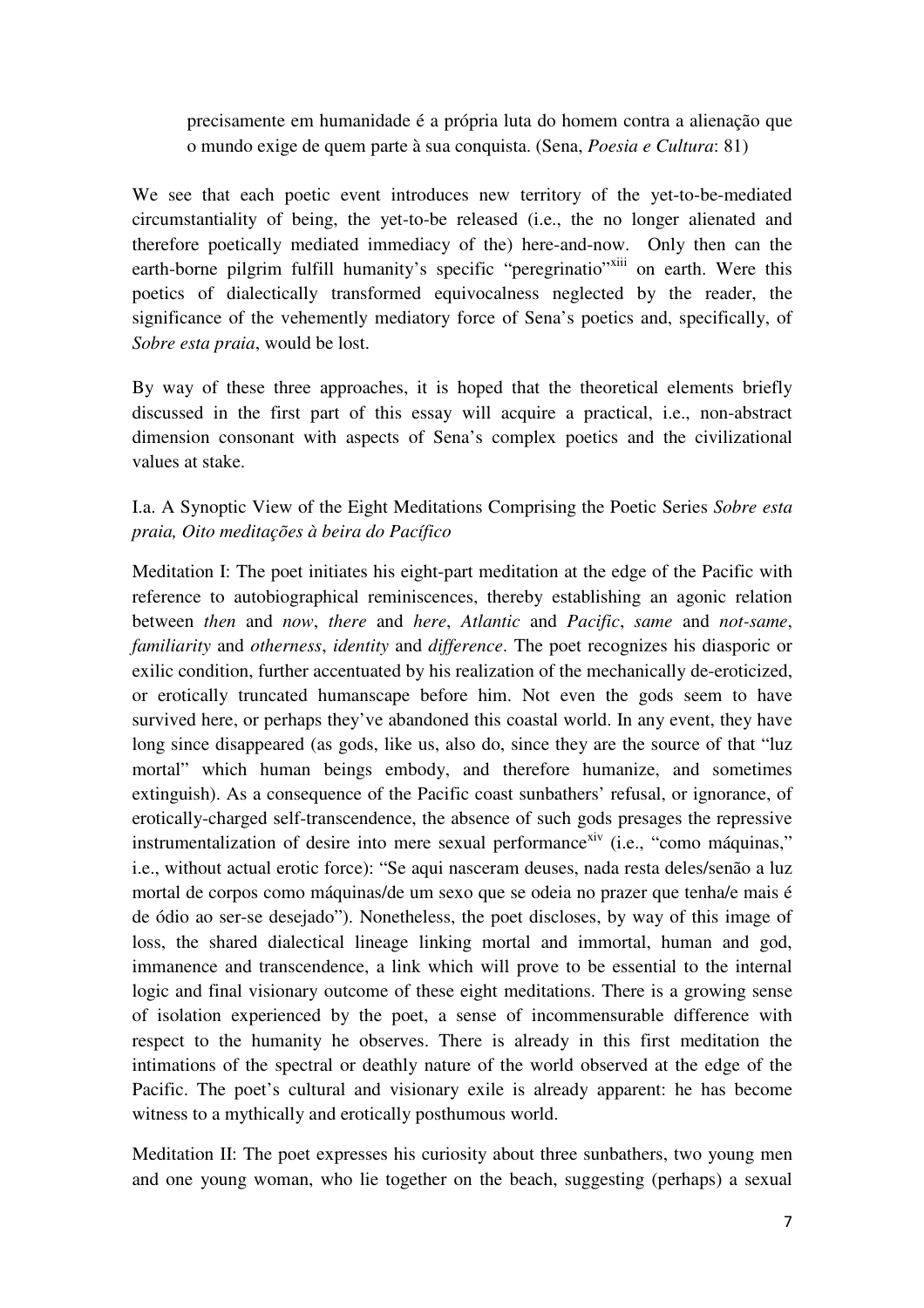complicity (which the poet ponders) or, alternatively, simply three youths positioning themselves in a sexless permutation of limbs and dormant genitalia. The poet is both speculatively voyeuristic and almost mournfully self-aware of his exilic condition vis-àvis the uncertain erotic identities of the observed sunbathers and their naked indolence. The sunbathers' erotic ambiguity or even frigidness (under the intense heat of the Pacific escarpment from which the poet observes them) intensifies a sense of discontinuity between his own past and this present moment lived at the edge of the Pacific ocean: "Quem se pergunta como eu me pergunto/confessa claramente que distância/existe entre o passado e este presente." Moreover, the topography of the Pacific coast resembles similar beaches from the poet's past, where the natural elements converged at the water's edge to witness the ecstatic fusion of erotic play. The meditation comes to an end when the poet once again recognizes the discontinuity between his past and this present, similar alone in terms of the now-visual, nowvisionary magnitude of sun and sea. The sunbathers' erotic stasis ends in a melancholic awareness of their unrealized humanity and the poet's profound sense of isolation.

Meditation III: The poet reaffirms the absence of mythic continuity on this Pacific coast, where Eros seems to have been dispersed, dismembered, and suppressed. The poet's mythic imagination—an essential element of the cultural framework for these meditations— contrasts with the (manifestly truncated) present time. The poet's mythic memory, which preserves an image of lost totality informing this second meditation, counters the spectral human scene before him. The time of the gods can be recalled, not by direct observation on this beach, but rather by way of a simile, further accentuating the cultural discontinuity existing between this "praia" and the mythopoetic and erotic memory informing the poet's gaze: "algas secas/são como escuras crespas cabeleiras nuas/de sexos e cabeças de gigantes que,/sumidos no sem tempo, mais não deixam deles que essa memória solta por gasta em águas/o corpo que o seu foi por sobre a praia em rochas." The poet discloses this Californian post-mythic world, where "(…) inda se demora/dispersamente humano ou imagem sobre-humana,/o que fisicamente não tem voz nem gestos." The poet compares this erotically disembodied world with the shards of a mirror which, tellingly, cannot reflect the sunlight which illuminates the beach: "é como se do mundo espelhos se partissem/que nem sequer em estilhas neste sol dardejam." Thus, in this erotically sterile, post-mythic world which, despite the endless luminosity, permanently portends oncoming winter, the sunbathers move in a death-like dance or lie trance-like on the beach, bearers of an unacknowledged (misrecognized) internal disunity (of fragmented being). The fragmentation of an existential wholeness (recalling Sena's Marxist-Hegelian-related "idealidade"), which the reference to the beach once inhabited by (mythic) giants conveys, further suggests the paradox of the sunbathers' public nakedness. In a world without authentic erotic (and therefore lifeaugmenting) mediation of the real, their nudity conceals more than it reveals. A mythic and erotic unity seems to have been irrevocably lost or relinquished. Winter is not only a season at this edge of the Pacific: "a que luz de inverno/dá não sombrias cores, ou nestas praias/em que uma brisa fria não levanta areais/paira ou perpassa a calma e tamisada/serena paz das tardes infinitas." Winter is in fact also a state of being where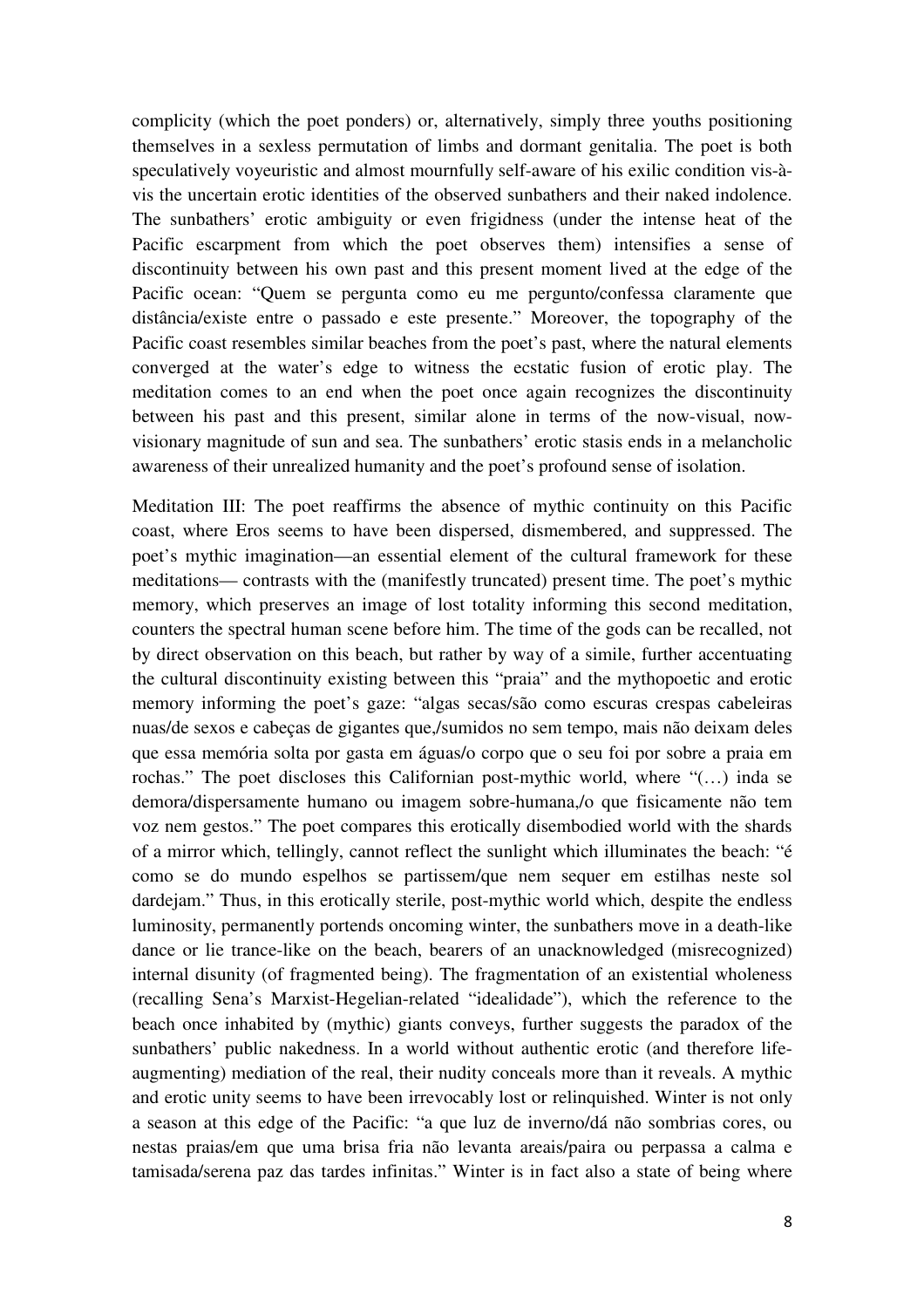both divine and human fullness is equally sundered. This Pacific coast observed by the poet represents a liminal territory, configuring a complex semantic archipelago of land and sea, past and present, sameness and difference, memory and loss, Eros and Thanatos, totality and fragment, self and otherness. Mythopoetic and erotic memory survive here only as cultural epilogue (the post-mythic world of the sunbathers) or civilizational wasteland. It is the poet, endowed with mythic and erotic memory, who prevails over, and ultimately preserves, the lost totality of consciousness, where not even Narcissus would find his amorous image in the watery mirror of the sea: "para afogar-se mesmo em olhos que o fitassem."

The reference to Narcissus is germane both to Sena's meditative series and to Marcuse's philosophical critique, specifically in his *Eros and Civilization, An Inquiry into Freud*, a work in which Marcuse examines Freud's conceptual framework in light of modern capitalistic and technological civilization. The colleague of Adorno and Horkheimer explores the "primary narcissism" linked by Freud to the idea of, as Marcuse puts it, "an undifferentiated, unified libido prior to the division into ego and external objects." Furthermore, "[p]rimary narcissim is more than autoeroticism; it engulfs the 'environment,' integrating the narcissistic ego with the objective world." Consequently,

The concept of primary narcissism implies what is made explicit in the opening chapter of *Civilization and Its Discontents*—that narcissism survives not only as a neurotic symptom but also as a constitutive element in the construction of the reality, coexisting with the mature reality ego. Freud describes the 'ideational content' of the surviving primary ego-feeling as 'limitless extension and oneness with the universe' (oceanic feeling). The striking paradox that narcissism, usually understood as egotistical withdrawal from reality, here is connected with oneness with the universe, reveals the new depth of the conception: beyond all immature autoeroticism, narcissism denotes a fundamental relatedness to reality which may generate a comprehensive existential order. In other words, narcissism may contain the germ of a different reality principle: the libidinal cathexis of the ego (one's own body) may become the source and reservoir for a new libidinal cathexis of the objective world—transforming this world into a new mode of being. (Marcuse, *One-Dimensional Man*: 153,154)

Based on Marcuse's reading of lines of inquiry within Freudian psychoanalytical theorization, the image employed by Sena in this meditation is particularly suggestive. In keeping with Marcuse's conceptualization, narcissistic feelings, far from being enclosed in autoerotic fantasy or the "portas cerradas" (Meditation VIII) of isolated bodies, are in fact both expansive and humanizing. Narcissus symbolizes the transformative potentiality of the psyche even after the establishment of the "reality ego." Sena invokes Narcissus as the messenger of an "oceanic feeling" (in ironic contrast with the erotic drought the poet witnesses at the edge of the Pacific), i.e., a deep connectedness with the totality of existence. Such connectedness contrasts with the erotically atomized bodies of the sunbathers: "de corpos isolados que deambulam."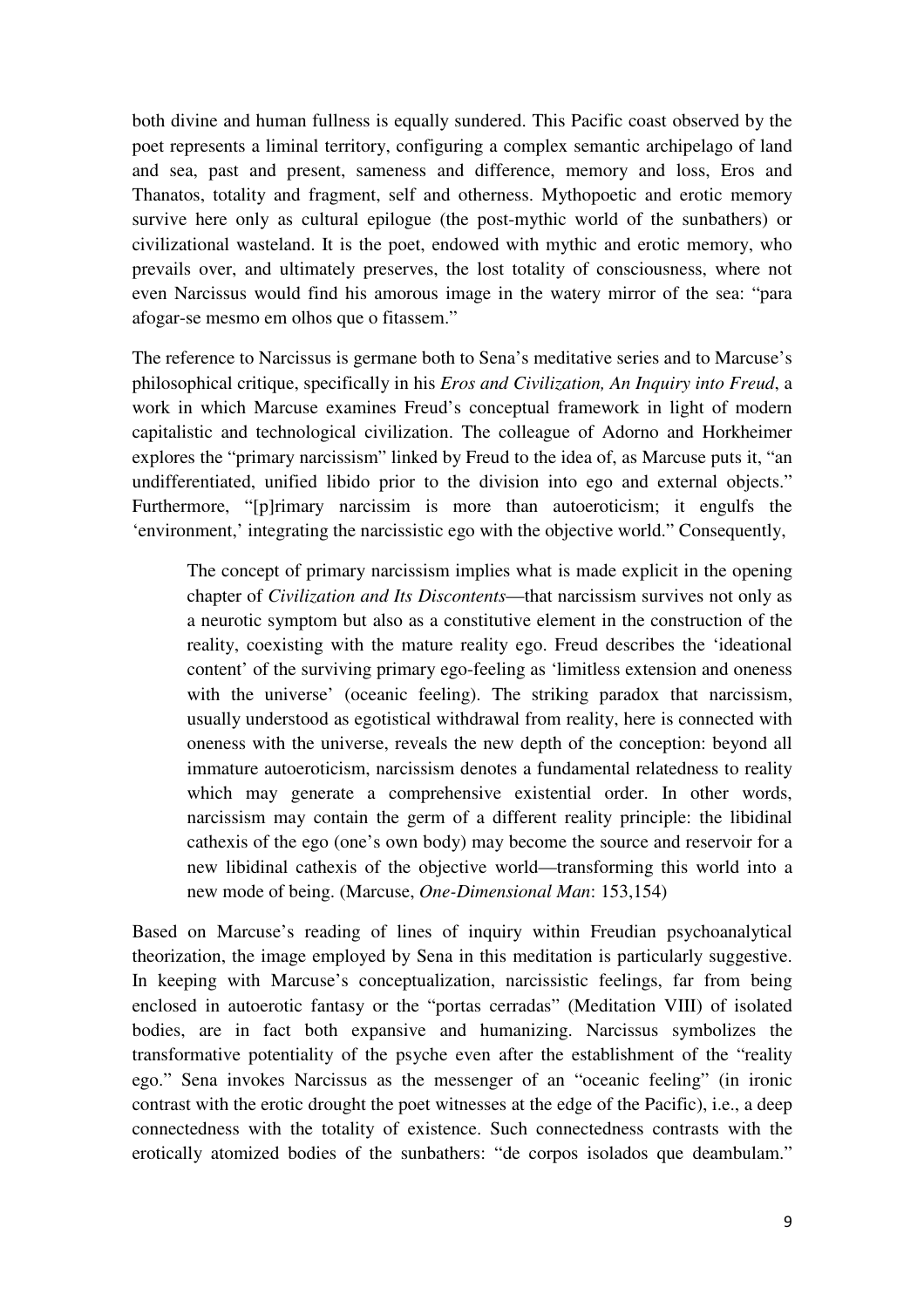(See also, for exemple: "solidão sem nome": Meditation IV; "solitários": Meditation VI; and "na solidão do mundo, a solidão buscada": Meditation VII)

Meditation IV: The poet registers the weather conditions portending the approach of winter: "Visão estival./Mas hoje só memória"; seasonal changes: "Escurobscuro cendriplúmbeo e vento/em de rajadas pálido céu-tempo," and pertinent topographical details: "ao longo desta margem serranias/do mar lambidas em pequenas praias/onde pousaram de entre rochas forma em por de areia o espaço procurado"). On this Californian beach there reigns a sense of endemic isolation (not erotic union or ecstasy), where the sunbathers' bodies, though naked, remain shame-enshrouded: "de humanidade que se não despindo/é como olhar que os veste das suas roupas/com que de humana a carne se envergonha/o quanto desejou não ser vergonha ali." The poet recognizes a compulsory innocence at work in the sunbathers, i.e., the alienation caused by truncated Eros and the disunity of being leading to the "mesma solidão de humano corpo inteiro/em vértice cruzando o céu, a terra, o mar/numa diagonal de enviesados olhos/que a todos os perfure na inocência/com que se entregam de distância e luz,/virgens de nada menos de ali estarem." The resultant state of dehumanization is further suggested by the reference to animals other than the mythic centaurs, hybrid creatures, to be sure, but whose human and divine lineage is nevertheless preserved in their semi-anthropomorphic form. The verses, "a nua gente insectos," e "Num outro tempo hão-de voltar ou não,/se como enxames ou marinhas aves" convey images suggesting the utter loss of selfhood devolving down to the ethological otherness of swarms and herds.

Meditation V: The poet recognizes the onset of winter—summer's end; yet the weather here is as ambiguous (poised, as it is, between the vernal and the hibernal) as the bodies of the sunbathers who only (mis)recognize their desire, their sexual identity, their transcendent erotic animality (a synonym for humanity's immanent divinity). As laborers in the cities, a repressive societal logic engulfs them to assign to them the purely fungible $x^v$  roles of all alienated workers (see Meditation VII below). The light continues to blaze despite the colder sea air. There are still sunbathers who linger on the beach ("sempre outros que não voltam repetidos") in an endless cycle of visiting sunbathers who indifferently exhibit the same erotic emptiness: their "corpos invisíveis." Nonetheless, the poet celebrates even this more hibernal (erotically sterile) environment: "ainda me contentarei,/neste país aonde a vida esconde/de todos e si mesmo até um gesto vago." Exile "neste país" will be transformed by the poet's imaginative reappropriation of the vision of Eros at the end of this meditation: "em pensamento ao menos (de quem olha/ou de quem por olhado se aumentara/daquela carne que saliente ou funda/se aponta a quanto se abra, ou se abre ao que se aponta)." The melancholic reference to erotic fusion imagined between now-receiving, nowpenetrating bodies occurs here. The erotic imagination has come to the poet's rescue, after his earlier witnessing of the desolation of a "solidão sem nome" stated in Meditation IV.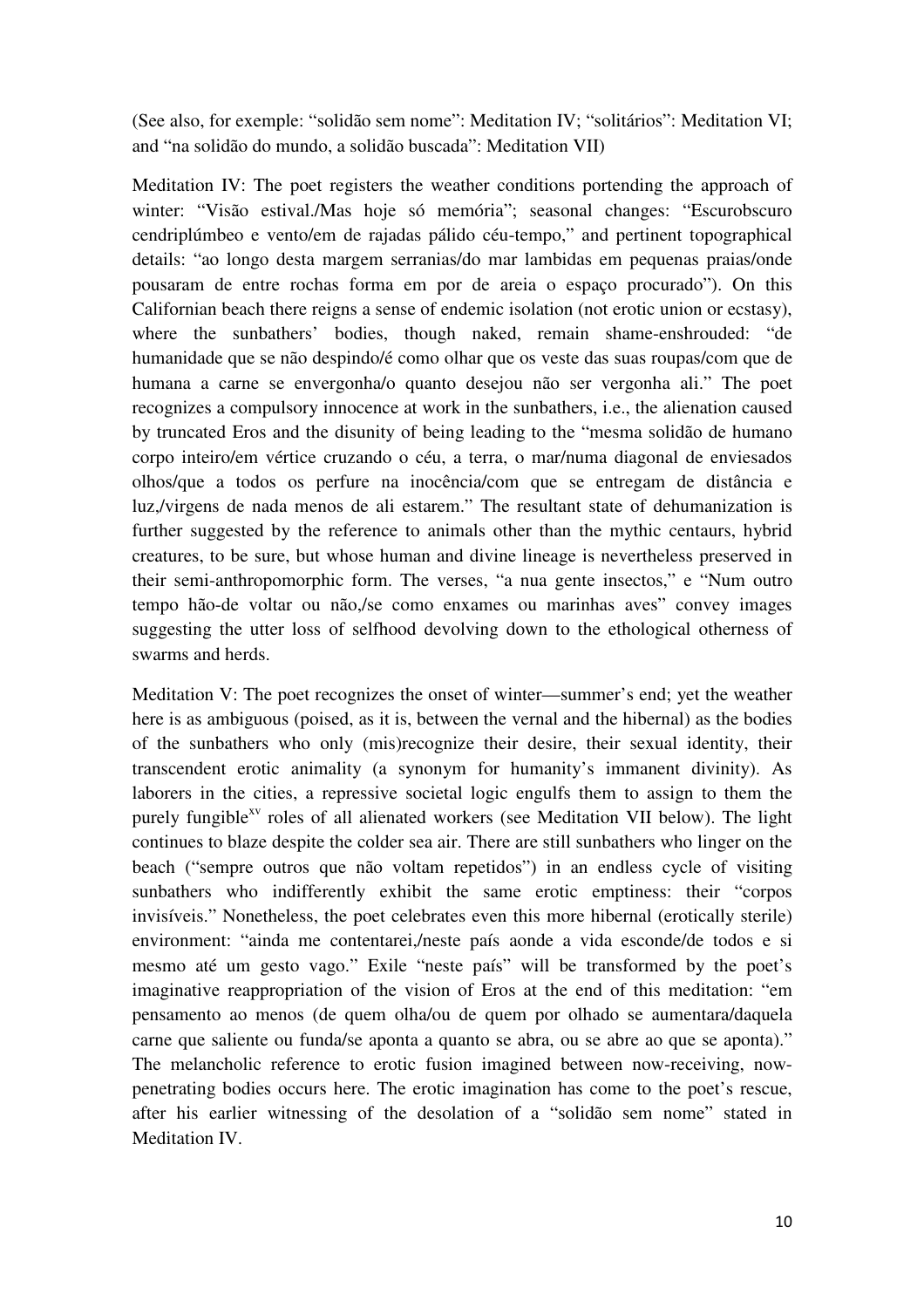Meditation VI: The poet establishes a partial analogy between the Pacific shore and the ancient gods inhabiting similar though distant shores. The present-day inhabitants of the complex geographical area known as the Camargue, located in the French « department » of Bouches-du-Rhône (situated between the Mediterranean and the Rhône Delta), whose inhabitants are known to breed the eponymous horse of that region where sea and land form a vast delta, come to the poet's mind. Significantly, instead of a mythic reference appearing at the end of this meditation (as occurs in Meditation II: "Narciso" and in Meditation I, albeit in order to indicate their absence: "Se aqui nasceram deuses…"), in Meditation VI the reference to the hybrid creatures (half-man / halfhorse) occurs at the beginning of the meditation, indicating the structural and semantic centrality of the image of these liminal creatures with respect to the ultimate meaning of this meditation. The centaurs are beings that combine both human and equine attributes: they are more exactly liminal beings in the sense of inhabiting the boundary between animality and humanity, sea and sky (i.e., creatures polysemically poised between the terrestrial and the infinite): "… divinos corpos/cujo cabelo voava como crinas, caudas/dos animais flutuando entre o limite de águas/e o céu que de centauros se recorda". What they are decidedly *not*, is sexually ambiguous (unlike their kindred human sunbathers at the edge of the Pacific). They are, as animals, sexually untamed ("num sacudir de crinas, a cabeça/de olhos arregalados, boca espumejante") and, as evocations of the human, they are also capable of experiencing the transformative powers of Eros: "e o corpo tombe horizontal no abraço/em que de humanas línguas e entrelaços/se façam deuses de que os homens sejam." Intercalated with this erotically charged evocation of now-centaur, now-human coitus, Meditation VI further develops the sense of an erotic wasteland the poet witnesses at the edge of the Pacific. The poet sees and hears the motorized vehicles with which two human visitors to the beach race through space at the water's edge: "estes deslizam dois, silêncio não/mas pares de rodas de estrondeantes máquinas/ao próprio mar calando o som tranquilo." The fusion of human flesh and motorized metal momentarily justifies the poet's analogy with the centaurs (the latters' fusion of hominid and equine, or myth and anatomy, or, what amounts to the same, matter and mythopoetic imagination). However, the analogy is quickly seen to be flawed: beyond the "impulso de existir-se em corpo e sexo/absorto no de voar pelos espaços/que de cortados ares se rasgam brisa," there is no other enduring or real similarity initially drawn by the poet. In fact, the sunbathers remind the poet, owing to the fundamental stasis underlying the formers' world, that they are "centauros (sim e não").The fusion of metal and human flesh cannot reproduce the fundamental experience of erotic union now displaced onto the raucous, vibrating machines. Furthermore, this displacement belies the illusory ecstasy provided by the machine-generated speed, noise and sensuous excitation of the riders: "nessa unidade/entre nádegas nuas e mãos duras/e o mecanismo a que transmitem quanto/não de vidas recebem de animais unidos/em pele contra pele, suor contra suor." The riders' ecstatic traversal of space at the rim of the Pacific ocean (which, it turns out, represents only "uma posse/que só abstracta se cumpriu na força/de duas rodas cintilando acasos") is in fact an image of Eros displaced, exiled, and repressed. After all, flesh alone is the site of transformation "e não metal da máquina ruidosa." Although the vibrating metal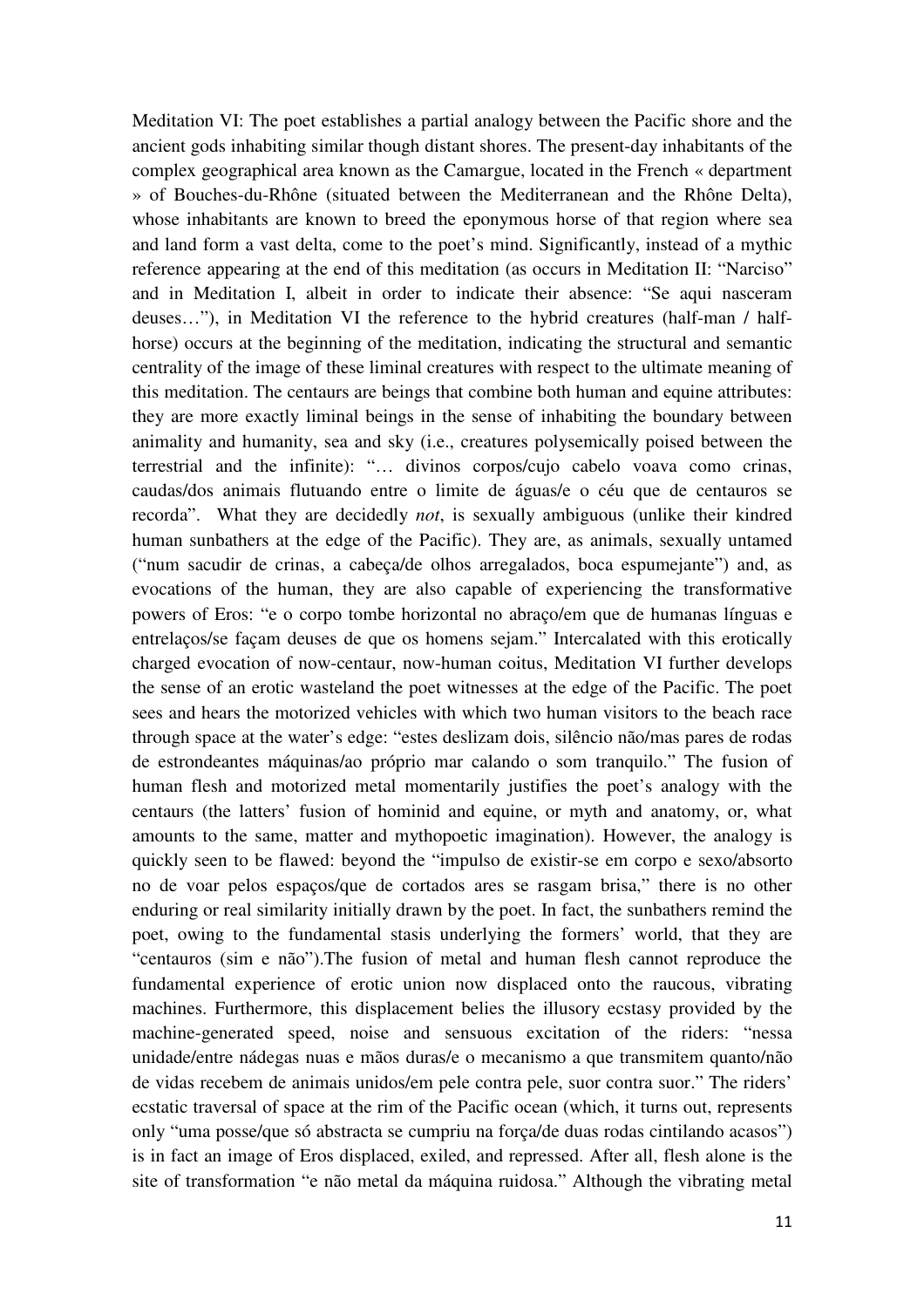of the machines has produced in the riders' bodies "um tremor," this vibration is of a mechanical, transitory, and external nature, therefore useless to their now solitary bodies lying on the beach in a state of renewed erotic inertia. The riders' fate, as that of all the sunbathers the poet observes, seems to be one of administered<sup>xvi</sup> desire, whether they are found standing, supine or imitating—on their machines—the flight of unfettered and fully realized animality (for Sena, one of the synonyms for the divine in humans): "cintilando acasos,/fortunas não cumpridas e em si mesmas/fechadas, prisioneiras, no volver velozes/por patas que não houve que ao destino cravem/na terra como em carne a suspensão do tempo."

How can exclusively abstract (therefore deathly) Eros be overcome or sublated? Does Meditation VI provide us with an answer? Yes. The answer lies in a reprise of the mytheme of the hybrid creatures, warriors, we recall, who have been depicted as protagonists of their own mythic battle, the *Centauromachy*, in which Centaurs and Lapiths wage battle on each other in order to lay claim to the Lapith women, in consequence of which a civilizational order will be established, agonically poised between the merely appetitive and the more pedagogically cultural. (Centaurs, we further recall, are depicted both as untamed sexual beings and as teachers in the extant literature and iconography.)

At the end of Meditation VI, Sena evokes once again the sexual nature of the Centaurs. However, their sexuality is not presented in this passage of the text as unbridled or violent. Instead, Sena creates an image of post-orgasmic satiety and quiescent intimacy, i.e., an evocation of the erotic fullness of being: "pastando com seus dentes e seus lábios/as ervas cujos dedos se levantam/mas nada tocam do que os não conhece." Nature, flesh, desire and consciousness momentarily achieve cathartic synthesis at this moment of the meditation, i.e., the dialectical *becoming* of the poem and the utterly free *being* of the centaurs converge here to convey the fleeting instantiation of experiential plenitude witnessed and actuated by poetic consciousness. This image provides the verbal counter-score to the earlier cacophonous sounds of the motorized vehicles which so effectively overwhelmed the Pacific ocean's "som tranquilo."

The mytheme of the centaurs and their hybrid fate as both human and equine, the reference to the geographic complexity of the Camargue (recalling the Mediterranean world and its millennial mythopoetic and civilizational history), the Camargue's complex cultural and geographical relationship between land, sea, the river delta, and surrounding territory, its literary and linguistic history, as well as the eponymous horse bred there—exemplifying the cultural significance of the man-horse relationship together provide a pivotal reference which signals both the continuity and the discontinuity existing between the man-horse, or man-god essence of the centaurs on the one hand, and, on the other, the man-machine pairing of the Pacific coast sunbathers who noisily ride at the ocean's edge (thereby disturbing the transfigurative potential of Eros within the erotically-charged nature of "o céu, a terra, o mar" previously referred to in Meditation IV).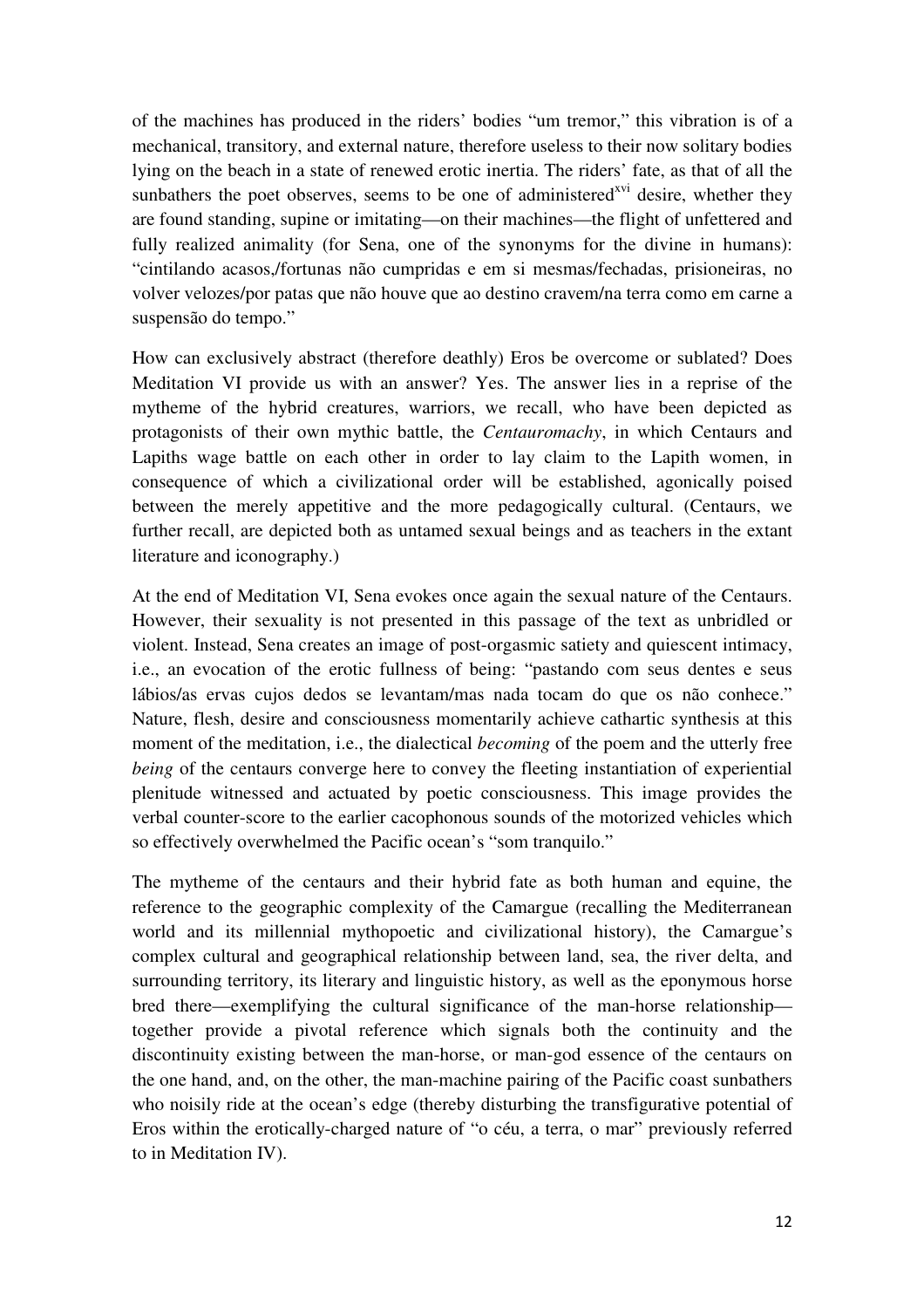The oppositional pair of flesh/metal in this meditation authorizes us to recall Marcuse's critique of present-day technological rationality of the "productive apparatus":

The limits of this rationality, and its sinister force, appear in the progressive enslavement of man by a productive apparatus which perpetuates the struggle for existence and extends it to a total international struggle which ruins the lives of those who build and use this apparatus.

We live and die rationally and productively. We know that destruction is the price of progress as death is the price of life, that renunciation and toil are the prerequisites for gratification and joy, that business must go on, and that the alternatives are Utopian. This ideology belongs to the established societal apparatus; it is a requisite for its continuous functioning and part of its rationality. (Marcuse, *One-Dimensional Man*: 148, 149)

Thus, we may conclude that, even in the midst of the two sunbathers' motorized excursion across the sands of the Pacific coast, their playfulness is more a reflection of the Marcusian (enslaving) performance principle which unrelentingly governs their behaviors than a free manifestation of joy. In accordance with the logic of the specific rational paradigm at work in our technological modernity, reason itself (and therefore the momentary, illusory release from reason under the spell of joy) reproduces, even in play, the ideology of domination.

Meditation VII: The poet rejects both the ambiguity of the season and that of the sunbathers. There *seems* to be no reconciliation here between the poet and the sunbathers, between poetic selfhood and the sunbathers' cultural otherness. The nature of the poet's exilic condition and experience of cultural isolation have nonetheless been altered: it is now the sunbathers who—in their unlived potential—portray a more radical condition of exile, unaided by the conceptual and experiential amplitude of poetic being. There *seems* to be no shared spiritual citizenry possible here or commensurate process of *Bildung* linking the poet and the sunbathers who, seemingly unawares, labor daily to perpetuate a world which in turn subjugates them, a world which transforms the metamorphic powers inherent in Eros and myth into the false nature of mere routine: "[m]as aqui não. Aqui apenas é/na solidão do mundo a solidão buscada/para ter corpo inteiro sem que o saiba alguém,/nem mesmo ele saiba se é mulher, se é homem,/senão quando vestido for como lhe ordenam/que nas cidades vá como hábito de ser-se." This "hábito de ser-se" reflects the final reification of the sunbathers' being: the confinement of memory and desire within a truncated humanity, the false consciousness of self, and the radical betrayal of Eros.

The discrete anaphoric force of the negation "não" throughout this meditation (which will be further echoed by the final word of the poetic series at the end of Meditation VIII): "[n]ão sonharei," "onde o mar não chega," não há metamorphoses neste mundo," "Mas aqui não," etc., confirm the poet's refusal, i.e., his recognition of irreducible difference between the sunbathers and himself on the level of Logos and Eros, contrasting a quotidian reality in service to a logic of alienating subjugation with the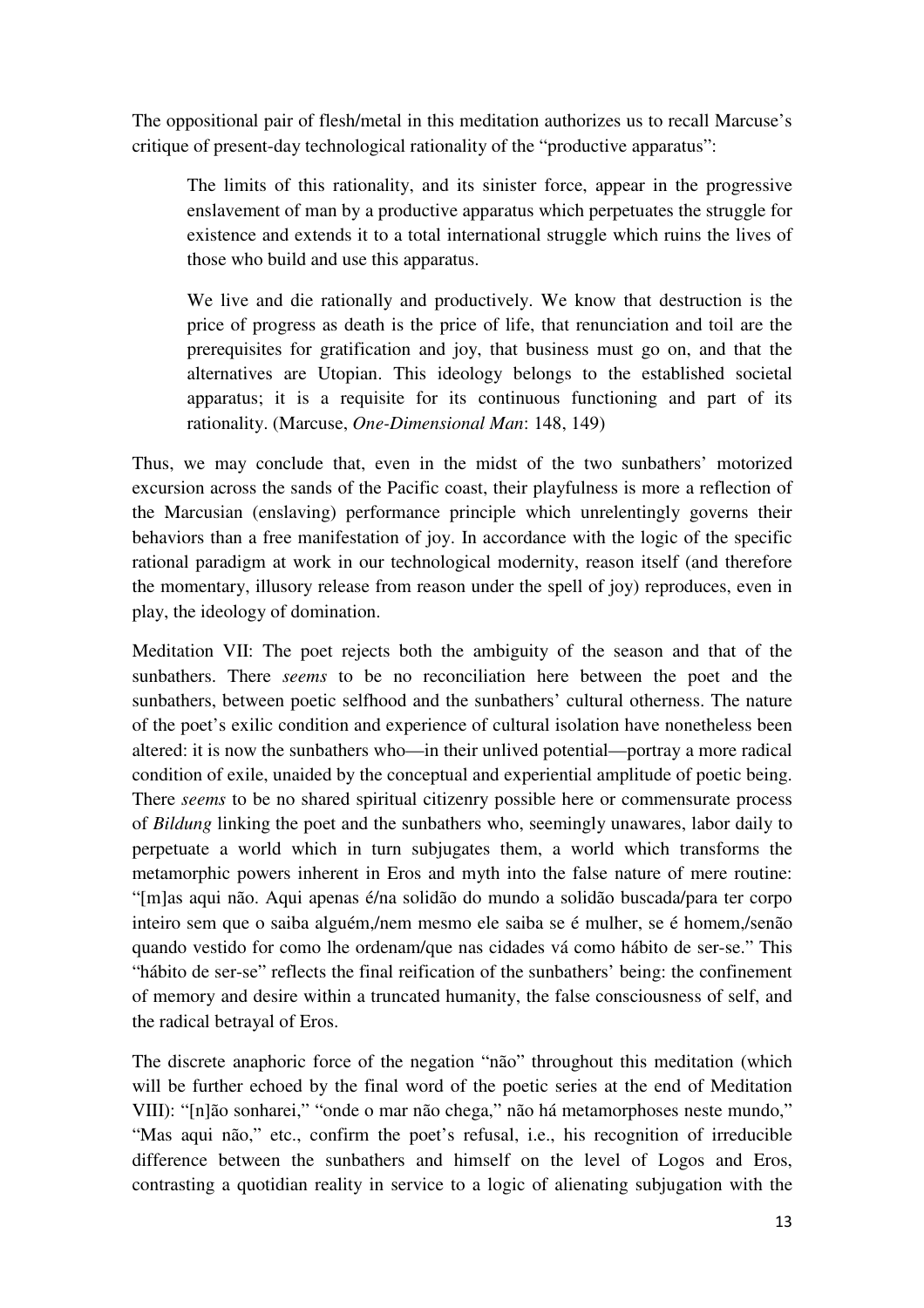poetic mediation of the here-and-now into a transfigured and ultimately more real civilizational ideality. The human and natural worlds explored by the poet at the edge of the Pacific is poetically apprehended, but it is not commensurate with the poet's identity, for this beach represents the « degré zero » of Eros, i.e., the opposite of erotic and imaginative fullness or maturity. Sena is thus the bearer of a poetic gnosis which is the speculative negative of the Pacific coast he observes. His speculative voyeurism can now be more fully seen as the embodiment of the dialectical process which he attributes to poetic cognition. Consequently, the poetic series comprises the poetic and speculative *antithesis* of the daily repeated and perpetuated *thesis* of the repressive world of the sunbathers. Their nakedness is not only *viewed* by the poet, it is poetically *unveiled*. Therefore, if the sunbathers symbolize an alienated humanity for the poet: "nada seria no deserto a imagem/da livre humanidade que é só carne/e encontro eventual de dois desejos/com que se esgrimem sexos ou penetrem/o que estrangule e precipite o fim", then meditation VII affirms the poet's refusal to identify with this world—its unspoken or unrecognized laws, its deathlike civilizational logic, its specific historical project because "[n]ão há metamorfose aqui." The self-misrecognition by the cities' inhabitants is unyielding. Their ambiguity recurs, we see, throughout the meditative series. Their self-ignorance has not been, nor will it be, transcended. The city inhabitants who come to the edge of the Pacific—both like and unlike the poet himself—ironically drown (unlike Narcissus in Meditation III, who drowns "em olhos que o fitassem"), not in the Pacific ocean, but rather at the ocean's edge inasmuch as the hapless sunbathers understand themselves solely in terms of the routines of being which they neither question nor can consequently transcend. They cannot see through the order of pseudonakedness (i.e., ideological blindness) which a repressive societal order (experienced by them as shame) permits them. It is the poet alone whose meditations comprise an act of self-understanding, historical critique, as well as remembered (and now renewed) temporal, mythic and erotic fullness utterly absent from the sunbathers' static world of spectral nudity and deathly sexuality. It is the poet alone who is the keeper of the metamorphic essence of consciousness and perception throughout the poetic series, a circumstance which nonetheless still exacerbates both his isolation and the discreet sense of poetic urgency inherent in these meditations.

With fresh understanding of the natural and human terrain at the edge of the Pacific, the poet continues to observe, speculate upon, and define this Pacific land- , sea- and humanscape as the site of Eros' exile. Yet the poet moves from geographical and cultural exile to a reaffirmation of a millennial-long, poetic territory where Eros and Logos once again converge, contributing in unison to a dialectical eschatology.

Meditation VIII: The poet returns from both external and internal exile into a mythic and memory-rich poetic homeland. The Pacific land- and seascapes are momentarily menaced by a lit match the poet casts onto the parched terrain which "as sarças incendeia no caminho/que desce à beira de água," an act which immediately sets ablaze the desiccated beach vegetation. "Em vão" the poet "tent[a] apagar as chamas que se ateiam/por de estalidos fogo/a propagar-se pela encosta acima." The rapidly spreading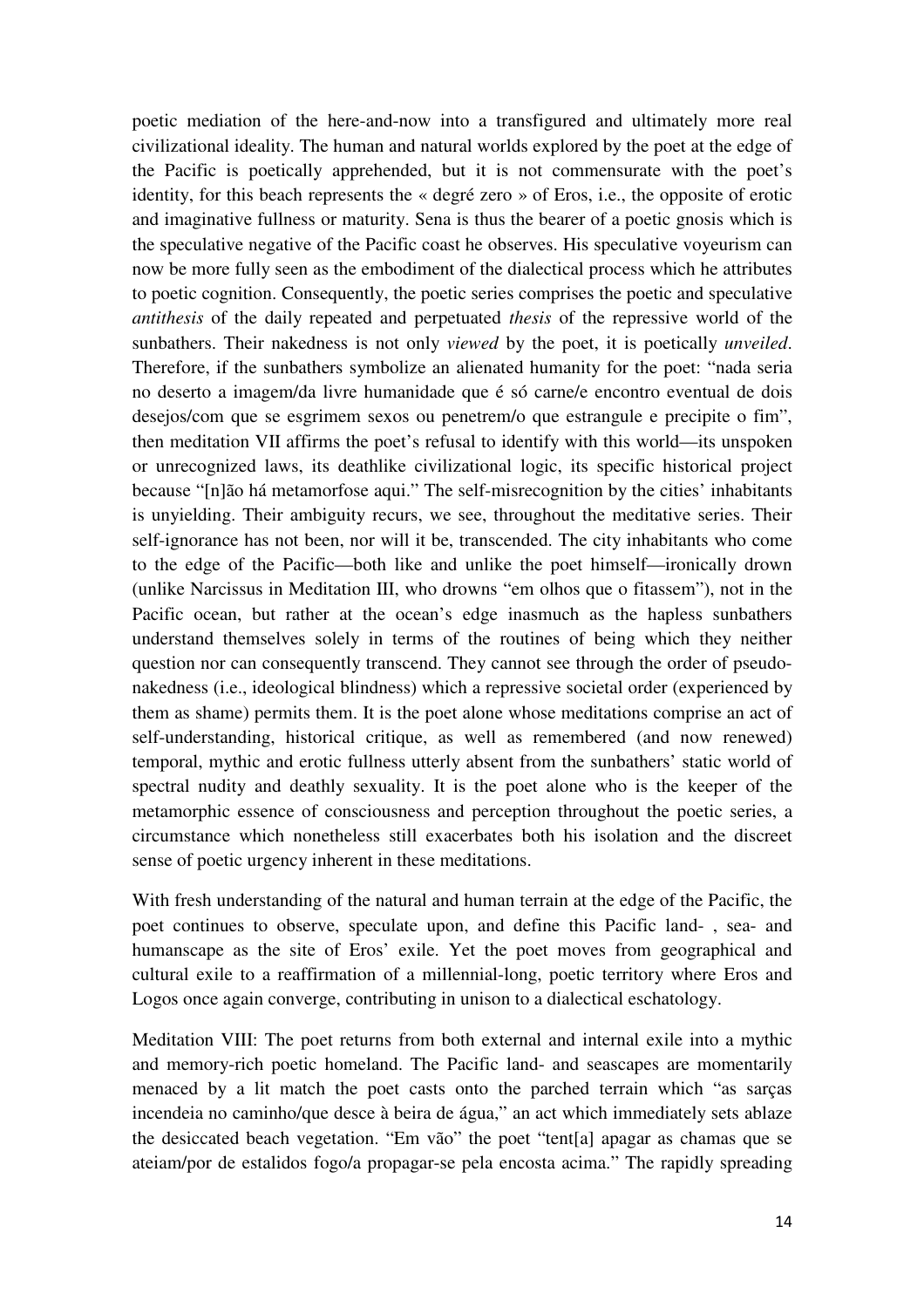blaze poses a momentary danger for the onlooking poet. This is a discreetly metonymic disclosure of the poet's mission made by Sena to the reader, whose poetic (and therefore dialectical) meditation at the edge of the Pacific in fact counterbalances the routine destruction of being he witnesses reenacted daily by the sunbathers (ultimately understood to be symbols of a truncated humanity). More to the point, this selfdisclosure of the poet's task is discreetly, almost lovingly destructive. The world observed at the edge of the Pacific is thus radically and irrevocably transformed by the poet's *incendiary* gaze, fire being the supreme metamorphic element, now destructive, now regenerative. Owing to its regenerative powers, this incendiary gaze, complexly antithetical to the world laid bare by his poetic consciousness, must logically be seen as an act of amorous destruction since it is the poet who assumes the mission of keeper of all metamorphoses, even that of a humanity which refuses, or has never known, or has not yet discovered, its own transformative powers of consciousness, its own metamorphic mission.

Sena's is an act of maternal<sup>xvii</sup> or even amorous destruction; his poetry produces a violent state of grace and is consequently the verbal harbinger of regenerative possibility and revolutionary becoming. How else can we understand Sena's willingness to remain in a world of static being devoid of emancipatory negativity (i.e., the speculative freedom born of critical self-relation and mature selfhood)? The poet states in Meditation VI: "Ainda de vê-los me contentarei,/neste país aonde a vida esconde/de todos e se mesma até um gesto vago/em que de alguém a natureza espreite/como uma confissão de estar-se nu." Thus we have come full circle alongside the poet: exile, initially stemming from a deep sense of loss and isolation, has now become a form of potentially universal *Bildung*. *Bildung,* henceforth experienced by the poet in his Californian exile, has led both the poet and us, his readers, to an awareness of exile *as* a universal modality of human existence. The poet recognizes exile as the ontological ground for the universal process of *Bildung*. Ultimately, the reader of this meditative series comes to recognize, too, his or her essential task as one of poetic vision, amorous destruction, and dialectical synthesis, contributing essentially to the emancipatory project of the human species, which Kant defined as the highest freedom of our moral reason.

It is now the poet who will henceforth choose (or refuse) to descend and / or ascend the escarpment leading to the sea and the surrounding terrain. It is now the poet who is able to transcend the plague of solitude and emptiness observed in these eight meditations at the edge of the Pacific by way of the revelatory and emancipatory powers of poetic creation. From repressive nudity to the poetic disclosure of being, from the "portas cerradas" of Meditation VIII to the transfigurative powers of Eros, from the selfmisrecognition of the sunbathers (who dwell in cities where the habits of alienated being are daily practiced) to the metamorphic powers of the poetic imagination, from personal exile to the essential knowledge acquired in exile, from the personal, autobiographical agon of the poet to the recognition of exile as universal experience (and therefore the source of self-transfiguring knowledge, as are also the manifestations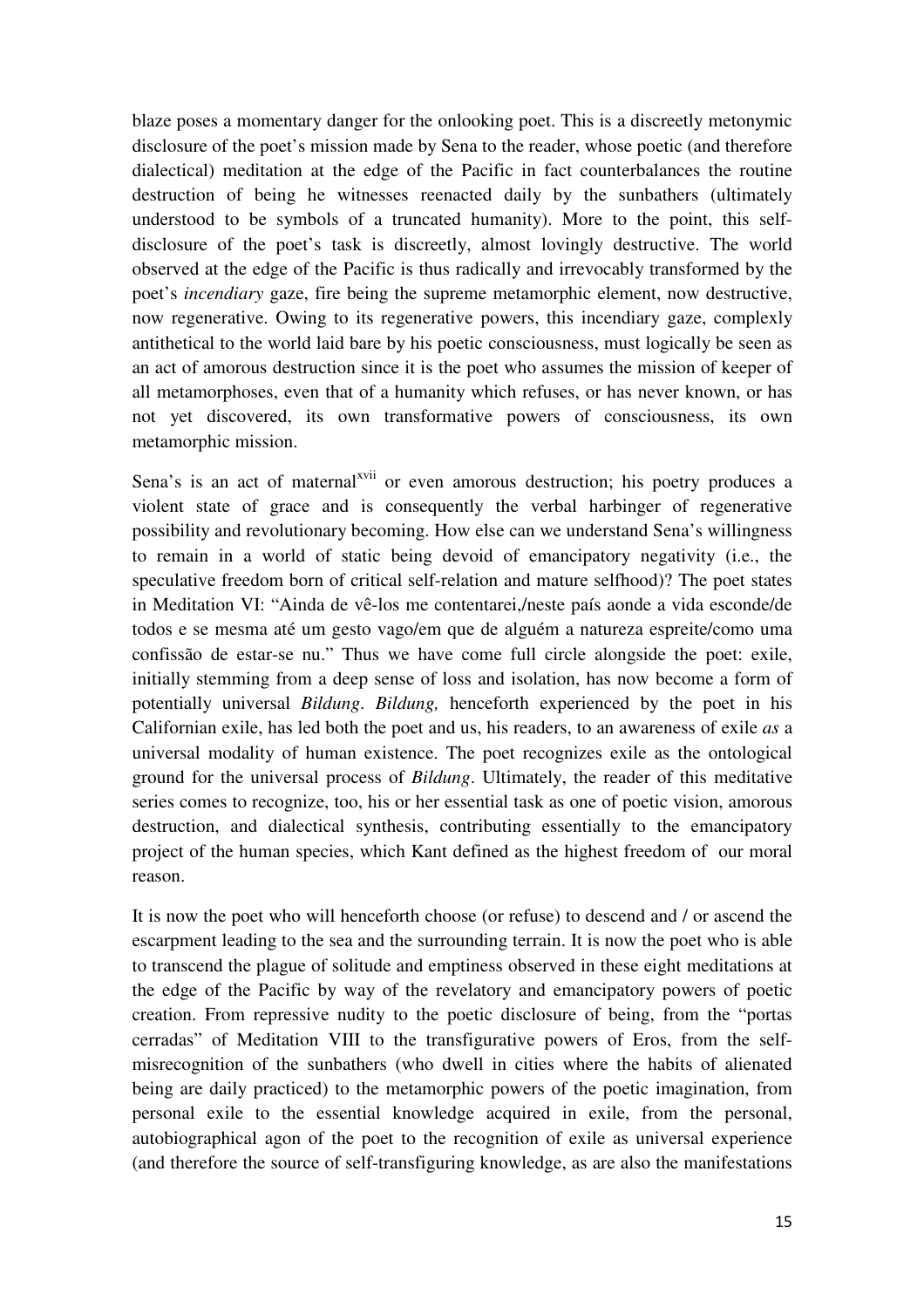of *mythopoiesis* and Eros), from erotic stasis or stagnation to the poet's incendiary gaze, Sena has accomplished a complex meditation at the edge of the Pacific which is in fact the concretion of his theory-infused, universalist, eschatological poetics.

In addition to the regenerative destruction occurring in *Sobre esta praia*, the poetic imagination under the aegis of the element of water—Bachelard's «pshychisme hydrant», as explored in his *L'eau et les rêves—*must also be taken into account in our approach to Sena's meditation at the edge of the Pacific. Bachelard's attempt to establish a "psychologie de « l'imagination matérielle » de l'eau" proves useful to our own understanding of this elemental agon between fire and water in Sena's poetic series:

[Nous reconnaîtrons] dans l'eau, dans la substance de l'eau, *un type d'intimité*, intimité bien différente de celles que suggèrent les « profondeurs » du feu ou de la pierre. [Nous devrons] reconnaître que l'imagination matérielle de l'est est un type particulier d'imagination. Fort de cette connaissance d'une profounder dans un element matériel, le lecteur comprendra enfin que l'eau est aussi un *type de destin*, non plus le vain destin des images fuyantes, le vain destin d'un rêve qui ne s'achève pas, mais un destin essential qui métamorphose sans cesse la substance de l'être". (Bachelard 12)

Thus, the regenerative destruction effected by the poet's incendiary gaze combines with the metamorphic principle of water<sup>xviii</sup> in Sena's poetic meditation. Unbeknownst to the sunbathers, they lie, sleep, undress, desire and play in the midst of an elemental and poetic tumult, now agonic, now ecstatic. What gives this poetic series its elegiac depth, is the sunbathers' alienation from the metamorphic drama unfolding within the poet and before the reader's eyes. Elegaic, chronologically and figuratively autumnal (the ambiguous period of the calendar occurring between the vernal and the hibernal, i.e., between the incendiary and the frigid<sup>xix</sup>), the poetic series *Sobre esta praia, Oito meditações à beira do Pacífico* represents a major poetic achievement. In this work, Sena once again demonstrates his ability to preserve and simultaneously remap the experiential, psychological, historico-temporal, and speculative dimensions of the hereand-now, i.e., the unmediated contents of the pseudo-immediacy of the real he both witnesses and inhabits, subsequently placed by him within an ever-expanding framework of universal poetic cognition.

From the personal experience of exile, to knowledge *in* exile, to knowledge *as* exile inasmuch as the agon is universal, as it is for Camões—Sena presents the reader with the task of an "esmagamento poético da alienação" because an emancipated humanity is not simply given us, certainly never once and for all. The poet, as keeper of metamorphoses, presents the ideality of an emancipated humanity in terms of process, a dialectical progression from self-ignorance, or imposed self-exile to, ultimately, a metamorphic fullness, from a state of alienation to a free, or at least *freer*, humanity. Although these meditations at the edge of the Pacific are complexly elegiac, autumnal, and often a death-mask worn by a profoundly alienated humanity, *Sobre esta praia*,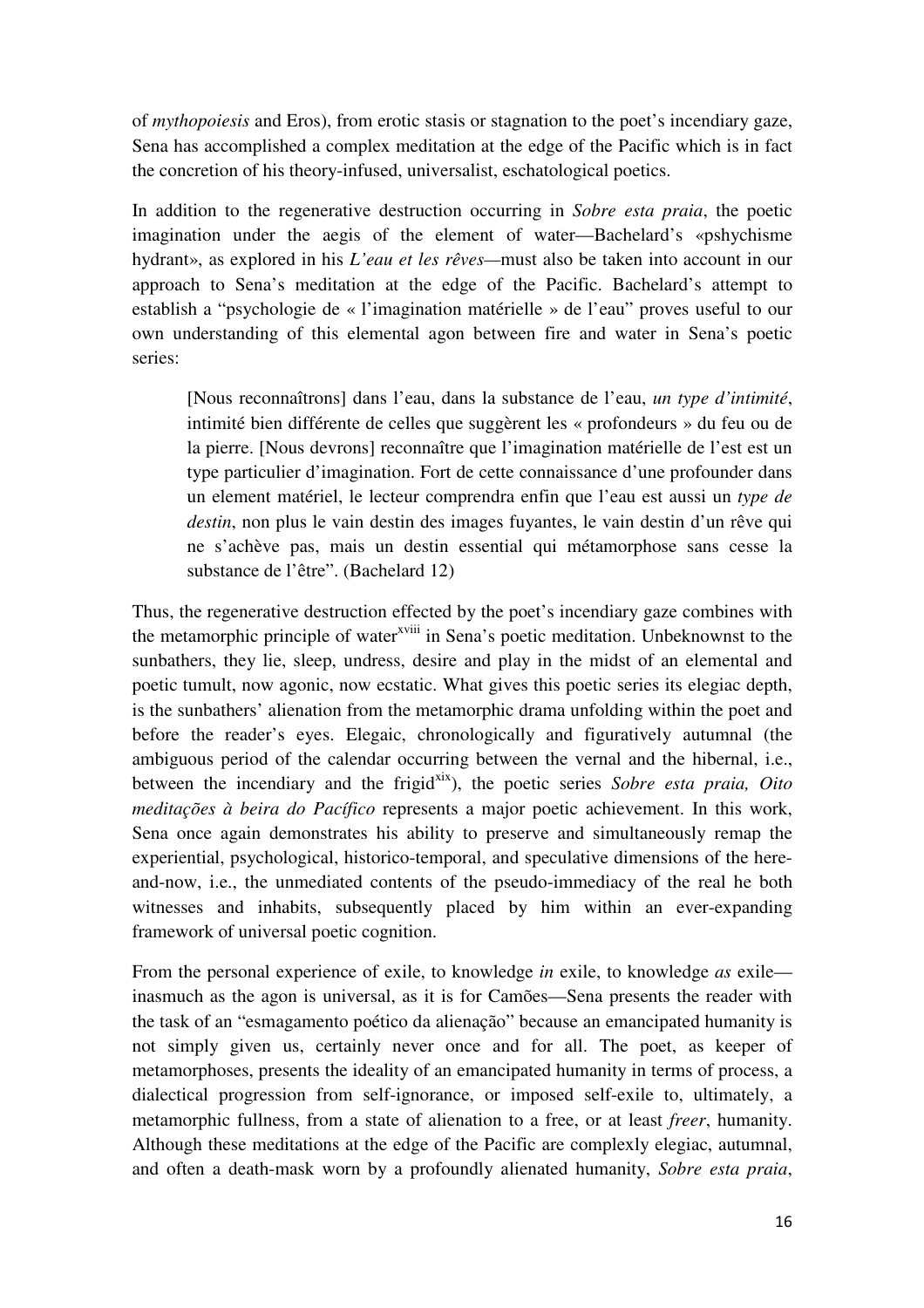*Oito meditações à beira do Pacífico* represents an essential territory of poetry, and therefore is permeated by a spirit of fertile expectancy and ontological vehemence.

The poetry of Jorge de Sena, as exemplified in *Sobre esta praia, Oito meditações à beira do Pacífico*, demonstrates the transition from theory to practice, from preexisting conceptual framework to poetic manifestation. This transition from theory (alienation, *Bildung*, dialectics) to practice is seamless. In fact, this transition appears seamless to the reader inasmuch as the poet himself sees theory and practice as equally integral to the poetic act itself. If there is a poetic path out of personal as well as ontological exile, then it is for poetry to illuminate humanity's potential for the self-transcendence of consciousness. The oppositional conceptual pairs, briefly examined below, adumbrate the event of negative awakening, or rather, an awakening of consciousness by way of the dialectical negativity or antithetical conceptualizations expressed by the poet throughout the meditations. In the seamless transition from theory to practice, Sena ultimately effectuates the poetic reconciliation of opposites, the synthesis of alienated humanity, a vision of erotic totality (evoked though still confined to the poet's mythopoetic imagination alone, not yet configured into a new, revolutionary collective reason uniting both Eros and Logos), and the disclosure of humankind's metamorphic essence as modern task and ever-renewed historical plight.

What Sena reveals to be at stake is the final determination of our ontological fate, whether it will be subjugated *being* or, instead, ongoing dialectical *becoming*.

I. b. An approach to *Sobre esta praia, Oito meditações à beira do Pacífico* in terms of oppositional conceptual pairs

• Atlantic/Pacific: Examples

Atlantic: "Atlântico" (Meditation I) Pacific: "à beira do Pacífico" (subtitle of the meditative series) (Meditation I)

Aspects of the poetic significance of this oppositional pair: The laconic geographical references in this oppositional pair, succinctly indicating the poet's displacement from one ocean to another, are submerged by the deeper thematic antiphony established between his own remembered erotic experience and the truncated eroticism he witnesses at the edge of the Pacific. This antiphony, which transcends the (mere) geographical distance between Portugal's European-side Atlantic coast and the Californian-American-side Pacific, is presented in an ebb and flow of now intensely revisited erotic experience, now exhausted or absent erotic fruition he witnesses in the present. This subtly stated erotic modulation is deftly suggested by the rhythmic break conveyed by the nineteenth- and twentieth lines of this meditation: "Aqui é um outro oceano./Um outro tempo," which interrupts the erotic fullness evoked from the poet's past in the previous lines. It is as if a sea-change has abruptly occurred (as if memory were structured tide-like between remembrance and loss), which the syncopated temporal and geographical logic of the first and second lines of the meditation already portends: "Sobre esta praia me inclino./Praias sei." With this opening line Sena not only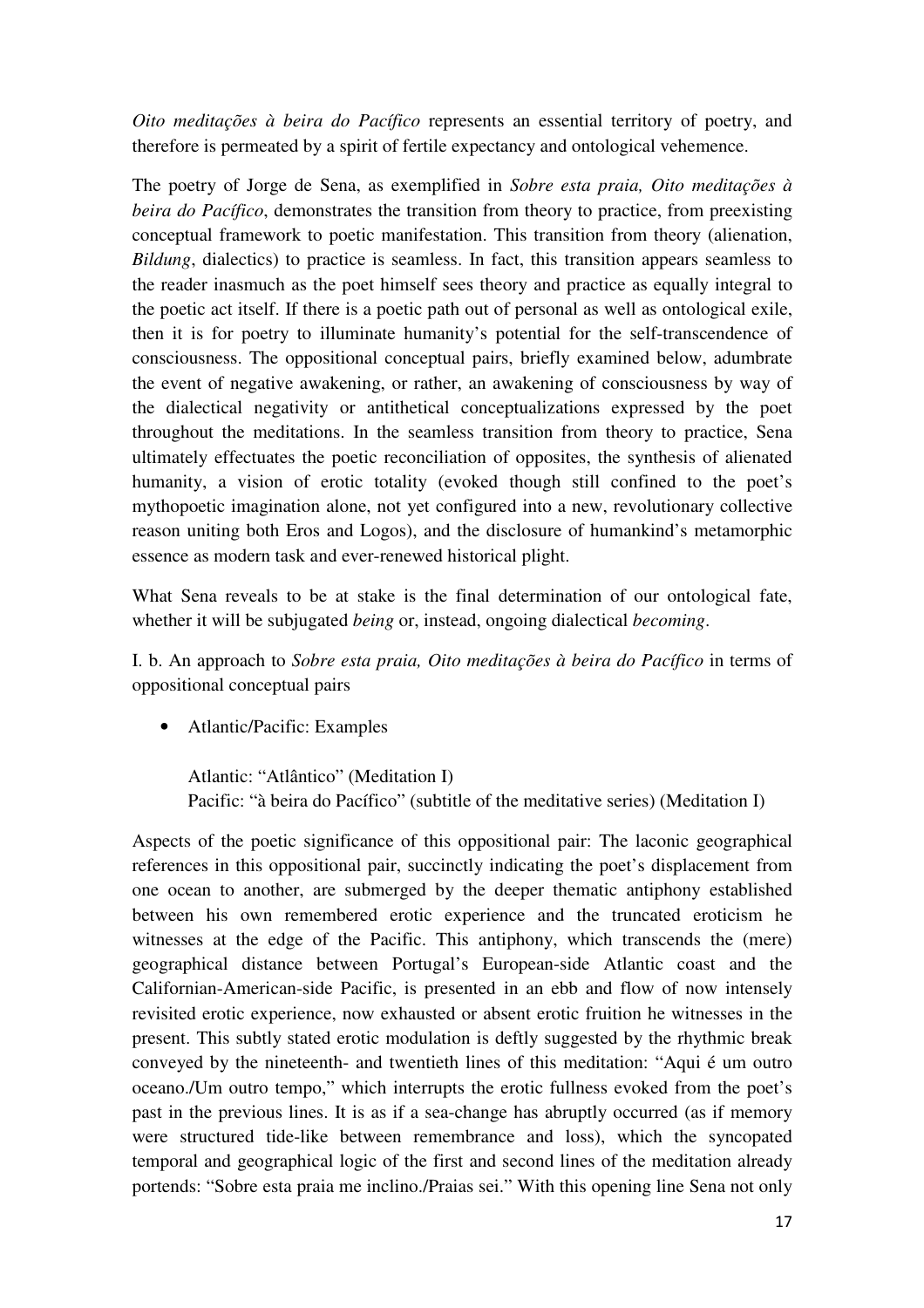begins a complex meditation on the experience of exile and the nature of identity, but also subtly asserts, in the face of the erotic emptiness he witnesses before him, a poetic lineage with Camões' "Sobre os rios que vão/por Babilónia me achei," a poet, we recall, who, along with Sena and Pessoa, acutely explores the meaning of cultural identity radically transformed by the experience of inward and outward migrations of the self.

• Same/Not-Same: Examples

Same: "[eu] me deitei"; "me fitei"; "amei" (Meditation I)

Not-Same: "outro"; "Aqui é um outro oceano"; "Um outro tempo"; "é um outro oceano, um outro tempo em outro/diverso em gente organizado mundo"; "E nem mesmo de outrora e de outros mares" (Meditation I); "Um deles será dela mas também do outro?/Será cada um dos três dos outros dois?/Ambos os machos serão fêmeas do outro?"; "senão o de outrem, mesmo o de si mesmos" (Meditation II); "Como de outrora deuses pelas praias"; "Como de outrora deuses – mas não deuses" (Meditation VI)

The Centaur<sup>xx</sup> (Meditation VI): a hybrid (man-horse) creature exemplifying simultaneously sameness and not-sameness.

Examples: "e as patas dos cavalos chapinavam/num mesmo brilho em que do sol fulgiam/claror e sombras nos divinos corpos/cujo cabelo voava como crinas, caudas,/dos animais flutuando entre o limite de águas/e o céu que de centauros se recorta" (Meditation VI); "e quando o centauro as quatro patas deixe /e se desmonte em duas mais terceira/erguida no ar como os cavalos erguem,/num sacudir de crinas, a cabeça/de olhos arregalados, boca espumejante,/e o corpo tombe horizontal no abraço/em que de humanas línguas e entrelaços/se façam deuses e que os homens sejam"; "centauros (sim e não) nessa unidade /entre nádegas nuas e mão duras/e o mecanismo a que transmitem quanto/não de vidas recebem e animais unidos"; "no que de amor os centauros se prometem" (Meditation VI). Sena has already adopted a liminal figure (the Cretan Minotaur in his poem "Em Creta, com o Minotauro," included in the volume *Peregrinatio ad loca infecta* (1969) to express, by way of the evocation of an animal-divinehuman genealogy, the polysemous identity of the poet, i.e., his Protean-like imagination and metamorphic knowledge. Such knowledge transfigures exile, or banishment, or isolation, into fresh territories of mythopoetic homeland. The modulation of the experience of exile into *the* universal experience of humanity is determined by poetic consciousness and subverts (sublates) the political circumstances, or autobiographical elements of exile into a higher synthesis of post-exilic, i.e., non-alienated consciousness.

Aspects of the poetic significance of this oppositional pair: The poet develops this binary structure in order to produce a profound sense of ambiguity: "Ambíguos corpos,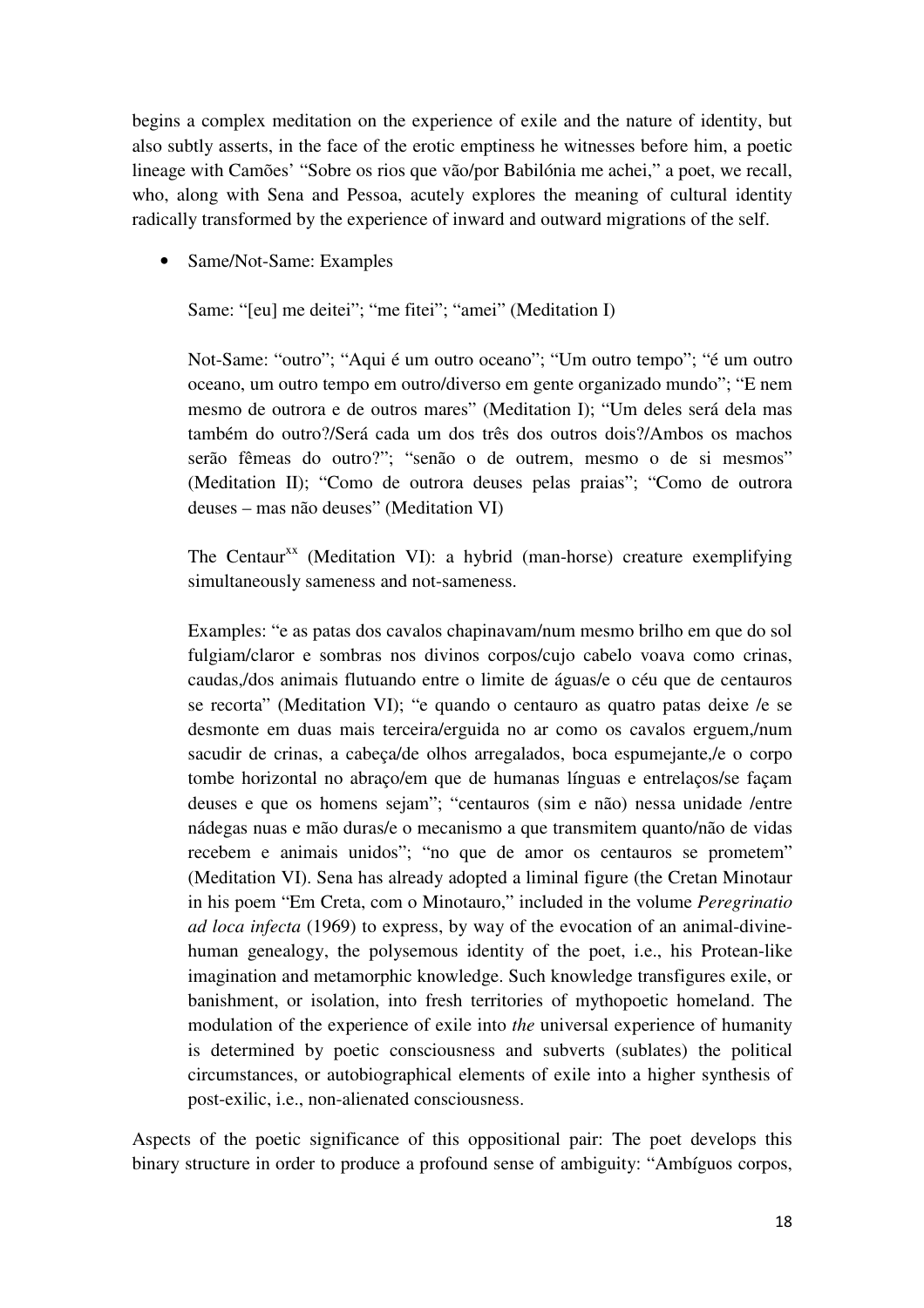sexos vacilantes,/Um cheiro de cadáver de tristeza e de um anseio/de matar ou ser morto sem prazer nem mágoa." (Meditation I); "Se se voltara para o sol volvendo/aquela frente que de ambíguos corpos/separa os que têm seios e de pêlos/na inserção das pernas só triângulo,/daqueles que só liso o torso têm/pendente a tripla parte que os diz homens"; "Aqui apenas é/na solidão do mundo a solidão buscada/ para ter corpo inteiro sem que o saiba alguém,/nem mesmo ele saiba se é mulher, se é homem" (Meditation VII). This ambiguity expresses the unfinished or unextended humanity the poet observes, an ambiguity which reflects a state of erotic stasis and, concomitantly, alienated being. In this differently organized world ["diverso em gente organizado mundo"], the coastal terrain (itself ambiguous as threshold, or geographical limen between land and sea) Sena describes thus loses its geographical priority over other planes of expressive intentionality: the acutely observed, topographically described, repeatedly visited escarpment overlooking the Pacific coast is subsumed by the territory of poetry itself, i.e., the mythic and speculative liminality of full poetic consciousness.

• Life/Death: Examples

Life: (*Sobre esta praia* evokes a truncated Eros in a static world without metamorphosis, without the transcendence of alienated consciousness. It transmits therefore an image, not of life but, instead, of the absence of life.)

Death: "Um cheiro de cadáver que ao amor não feito"; "Se aqui nasceram deuses, nada resta deles/senão a luz mortal de corpos como máquinas/de um sexo que se odeia no prazer que tenha/e mais é de ódio ao ver-se desejado" (Meditation I); "Crepitam sarças mas os corpos não" (Meditation VIII)

Aspects of the poetic significance of this oppositional pair: The aforementioned ambiguity produces a spectral world. The resolution of this pair is suggested in the final mediation, where the poet – bearer of fire – finally (definitively) abandons the escarpment from where he has observed the ambiguous human and natural world below.

• Summer/Winter: Examples

Summer: "em estios que hoje súbitos se acabam"; "estival"; "Visão estival" (Meditation IV); "Últimos dias estes são estivais" (Meditation V); "Um fósforo lançado ao chão do estio seco" (Meditation VIII)

Winter: "Sobre estas águas a que luz de inverno" (Meditation III); "a só de luz não serem como inverno" (Meditation V)

Aspects of the poetic significance of this oppositional pair: The intercalation of vernal and hibernal references further underscores the erotic ambiguity of the sunbathers and a civilizational logic which impinges on them the banishment of a fully developed self.

• Unity/disunity: Examples: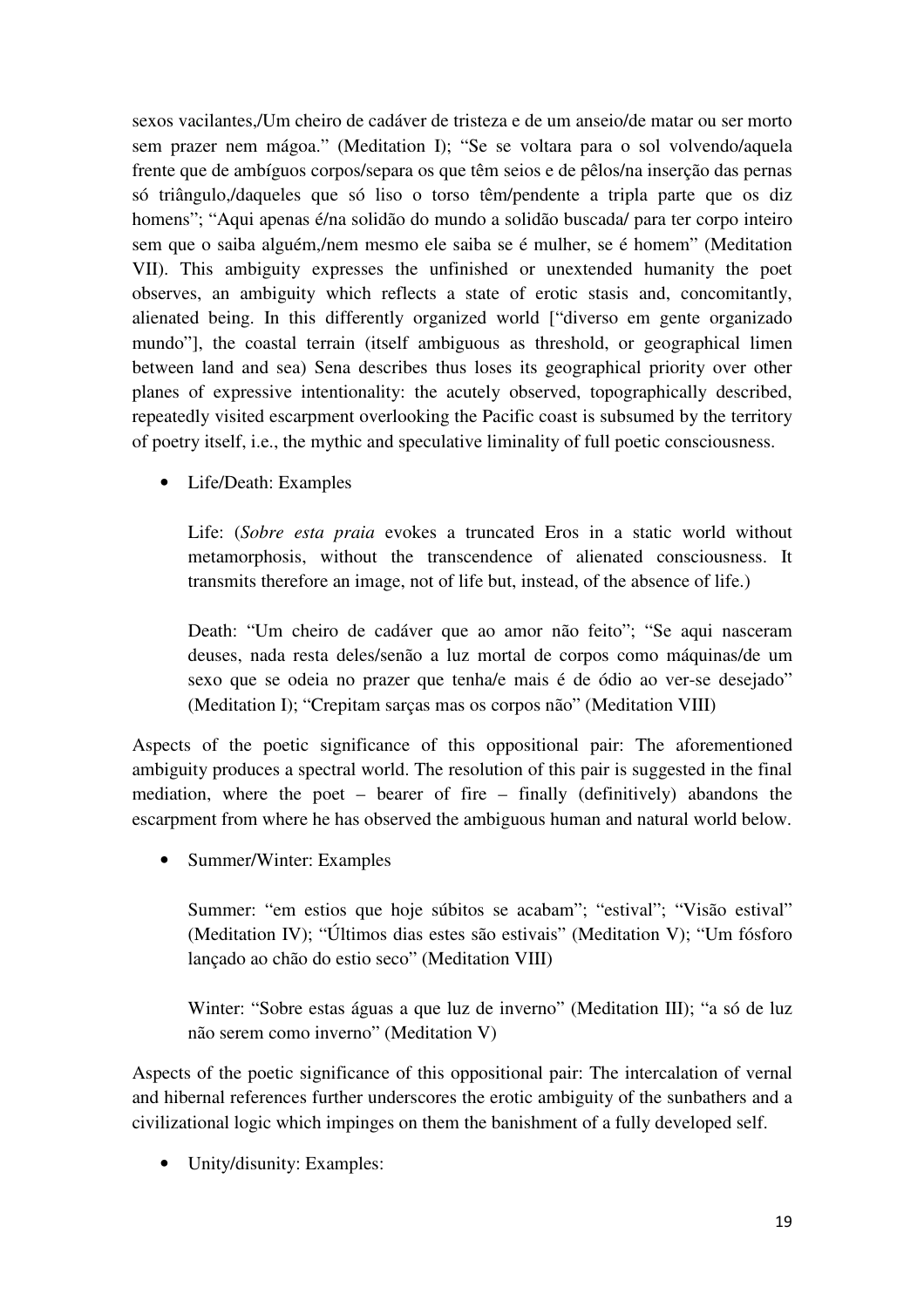"não de vidas recebem de animais unidos"; "mas já não existe essa unidade" (Meditation VI)

Aspects of the poetic significance of this oppositional pair: The world the poet observes at the edge of the Pacific is a fragmented world: unity, which is the embodiment of transcendent self-awareness and a historico-conceptual dynamism, is absent from this world of self-perpetuating stasis.

• Visible/Invisible: Examples

Visible: "estes que vejo" (Meditation II); "Ainda de vê-los me contentarei, /neste país aonde a vida esconde/de todos e si mesma até um gesto vago/em que de alguém a natureza espreite/como uma confissão de estar-se nu/em pensamento ao menos (de quem olha/ou de quem por olhado se aumentara/daquela carne que saliente ou funda/se aponta a quanto se abra, ou se abre ao que se aponta)" (Meditation V); "de ser-se um corpo visto que deseja sê-lo" (Meditation VI)

Invisible: "Aqui mesmo o olhar-se um qual pavor gelado/pinta de palidez o rosto que sorria,/o corpo que se adiante ao gesto desenhado"; "e mais é de ódio ao verse desejado" (Meditation I); "e como se Narciso os não tivera para/se contemplar lá onde as águas o chamassem/para afogar-se mesmo em olhos que o fitassem" (Meditation III); "Num outro tempo hão-de voltar o não,/se como enxames ou marinhas aves,/uma outra margem mais deserta encontrem/de humanidade que se não despindo/é como olhar que os veste das suadas roupas,/com que de humana a carne se envergonha/o quanto desejou não ser vergonha ali" (Meditation IV); "passear no espaço os corpos invisíveis" (Meditation V); "Longe/de todos e si mesmo. Um pobre corpo/esplêndido mas triste de o tão ser/que só distante aos ares se apresenta/como num espelho sem cristal a não/sequer o reflectir para lembrar-lhe/a própria imagem de que seja humano" (Meditation VII); "portas cerradas" (Meditation VIII)

Aspects of the poetic significance of this oppositional pair: Nakedness is not simply the visual confirmation of the state of undress, or deliberately (or accidently) exposed nudity to the voyeur or onlooker but, instead, a psychological disposition, the correlate of intimacy, one of the vivifying masks of Eros, i.e., the erotic disclosure of (potential) augmented being. Sena writes in his "Resposta a um inquérito sobre pornografia" that "O amor – Eros – existe, é na verdade e felizmente uma força terrível. Por isso tantos cobardes físicos e morais lhe têm um medo dos diabos. Porque inclui, ou pode ser só, o prazer sexual."<sup>xxi</sup> The naked sunbathers, then, bearers of a spectral eroticism, are paradoxically enshrouded by their nakedness.

• Dynamic /Static: Examples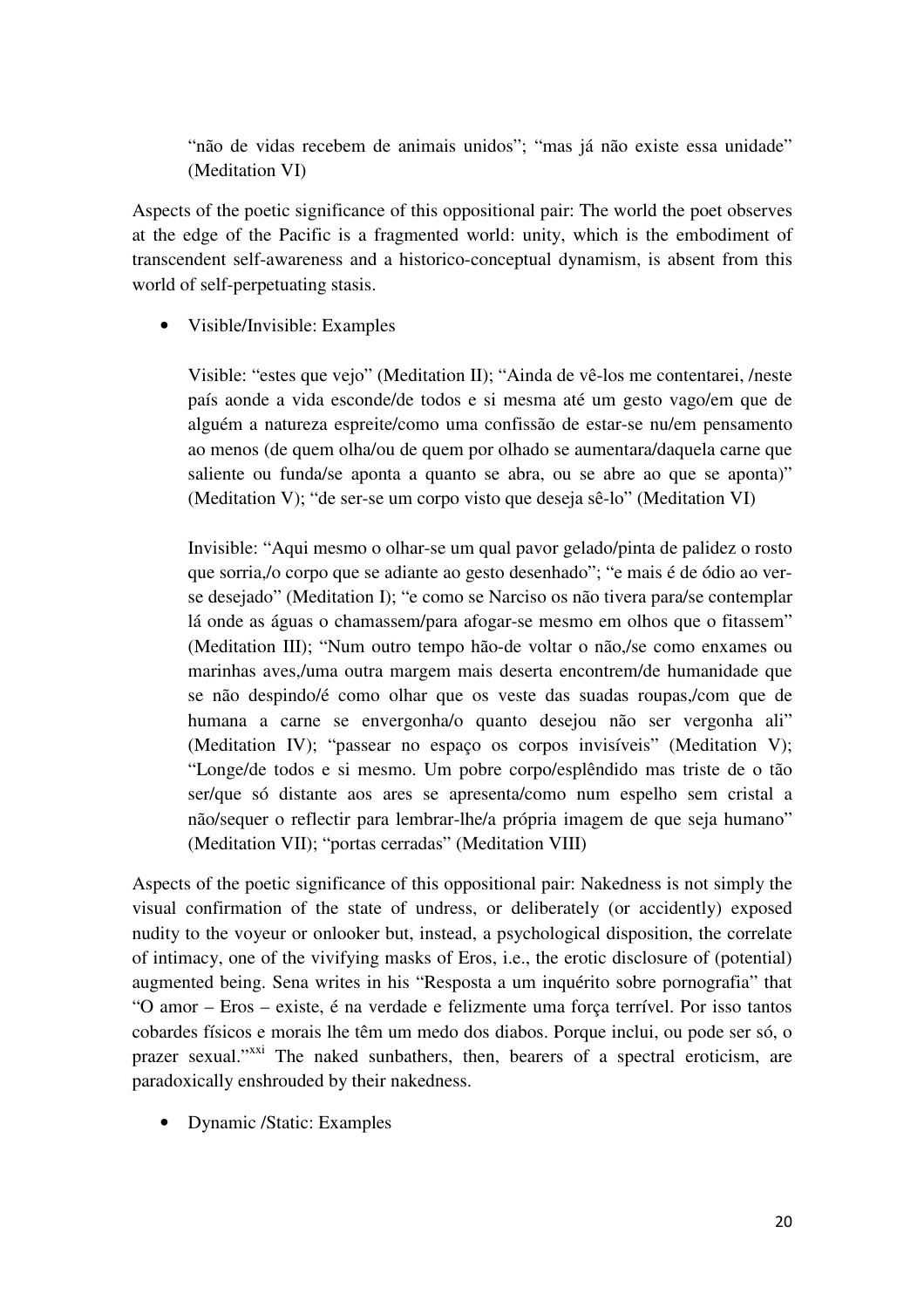Dynamic: (Where does the reader detect a dynamic element in this meditative series if not in the expressive and ideational poetic event itself named *Sobre esta praia*?)

Static: "como que exaustos antes de uma posse/que só abstracta se cumpriu na força/de duas rodas cintilando acasos/fortunas não cumpridas e em si mesmas/fechadas, prisioneiras, no volver velozes/por para que não houve que ao destino cravem/na terra coo em carne a suspensão do tempo"; "neste ficar de corpos e de máquinas,/cavalos não passeiam na memória/pastando com seus dentes e seus lábios/as ervas cujos dedos se levantam/mas nada tocam do que os não conhece" (Meditation VI); "Não há metamorfoses neste mundo/que mesmo ardendo ao sol se esconde no/mostrar-se inteiro qual por outros mundos apenas se entremostra o já desejo ansiado"; "nem mesmo ele saiba se é mulher, se é homem,/senão quando vestido for como lhe ordenam/que nas cidades vá como hábito de ser-se" (Meditation VII)

Aspects of the poetic significance of this oppositional pair: The poet's incendiary gaze is the dynamic center of this meditative series, far more powerful than the raucous motorized vehicles which disturb the "som tranquilo" of the sea. The incendiary gaze is also a silent destroyer (and therefore potential transformer) of the static world below.

• Flesh/Metal: Examples

Flesh: "corpos nus"; "os deitados corpos" (Meditation I); "em que corpos/jazem desnudos se queimando ao sol/na frigidez da aragem/que distraída pousa como os sexos dormem" (Meditation VIII)

Metal: "dois corpos lado a lado como espadas frias" (Meditation I); "mas pares de rodas de estrondeantes máquinas"; "e o mecanismo a que transmitem quanto/não de vidas recebem de animais unidos/em pele contra pele, suor contra suor"; "(e não metal da máquina ruidosa"; "Os corpos de esbelteza, ei-los tão frios,/ao se alongarem solitários tais/que aos sexos um tremor lhes não acode/de quando no metal eram vibrados,/e o mar que se ouve agora não convoca"; "Neste ficar de corpos e de máquinas" (Meditation VI)

Aspects of the poetic significance of this oppositional pair: Eros has been displaced onto the mechanical, the motorized, and the metallic. Eros has thus been literally disembodied, and the sunbathers' concomitant pseudo-innocence ("que não têm na vida": Meditation VIII) is trapped in the hellish landscape below, which the lit match thrown by the poet onto the "sarças" metonymically suggests.

• Descent/Ascent: Examples

Descent: "Ainda que desça a perpassar recantos/onde se acolherão mais corpos nus,/é um outro oceano…" (Meditation I); "Um fósforo lançado ao chão do estio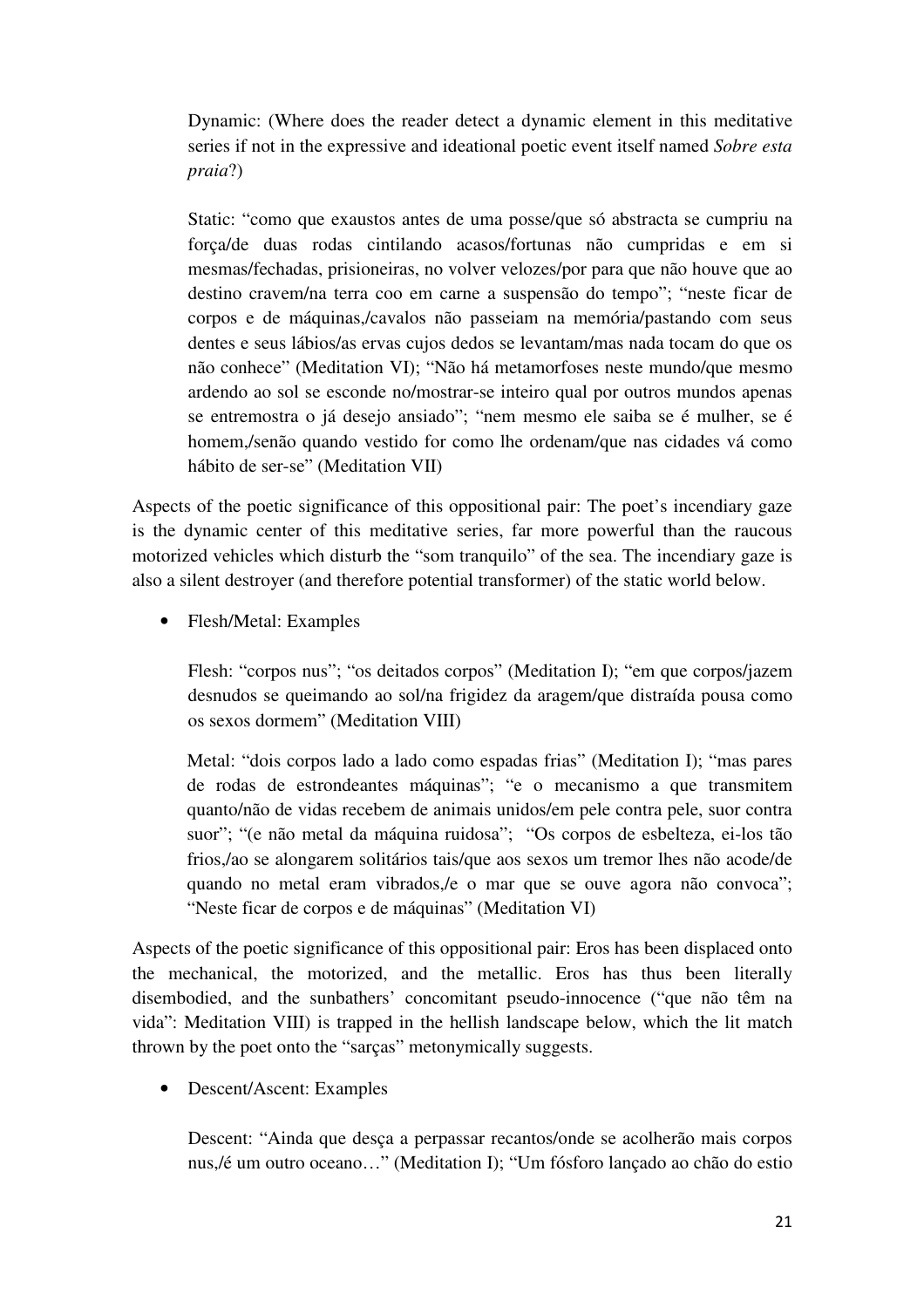seco/as sarças incendeia no caminho/que desce à beira de água"; "Não descerei lá hoje, o incêndio queima/este descer incógnito e vazio à praia" (Meditation VIII)

Ascent: "Sobre esta praia me inclino" (Meditation I); "Lá em baixo"; "Em vão tento apagar as chamas que se ateiam/por de estalidos fogo/a propagar-se pela costa acima" (Meditation VIII)

Aspects of the poetic significance of this oppositional pair: The poet's incendiary gaze spreads ("pela encosta acima": Meditation VIII), recalling, for example, Petrarch's ascent on Mont Ventoux, a seminal experience of transfigured creative consciousness, recorded in the well-known letter addressed to Petrarch's confessor, Dionigi di Borgo San Sepolcro. The poet is thus reborn after his descent into the hell of erotic and civilizational stasis. He climbs, like Petrarch, to the summit of ascendant being. In Hegelian-Marxist terms, there occurs no dialectical progression from thesis and antithesis to the reconciliatory synthesis at this edge of the Pacific the poet observes. The dialectical progression occurs solely in the dialectical core of poetic consciousness itself.

I. c. Camões and Sena: a Dialectical Continuity of Poetic Consciousness

Camões: "Junto a um seco, fero e estéril monte" (strophes I, III, V, IX)

Junto de um seco, fero e estéril monte, inútil e despido, calvo, informe, da natureza em tudo aborrecido; onde nem ave voa, ou fera dorme, nem rio claro corre, ou ferve fonte, nem verde ramo faz doce ruído; cujo nome, do vulgo introduzido, é felix, por antífrase, infelice, o qual a Natureza situou junto à parte onde um braço de mar alto se parte Abássia, da arábica aspereza, onde fundada já foi Berenice, ficando à parte donde o sol que nele ferve se lhe esconde; ///////////////////////////////////////////// Aqui me achei gastando uns tristes dias, tristes, forçados, maus e solitários, trabalhosos, de dor e de ira cheios, não tendo tão somente por contrários a vida, o sol ardente e águas frias os ares grossos, férvidos e feios, mas os meus pensamentos que são meios para enganar a própria natureza. Também vi contra mi, trazendo-me à memória algūa já passada e breve glória, que eu já no mundo vi, quando vivi, por me dobrar dos males a aspereza, por me mostrar que havia no mundo muitas horas de alegria.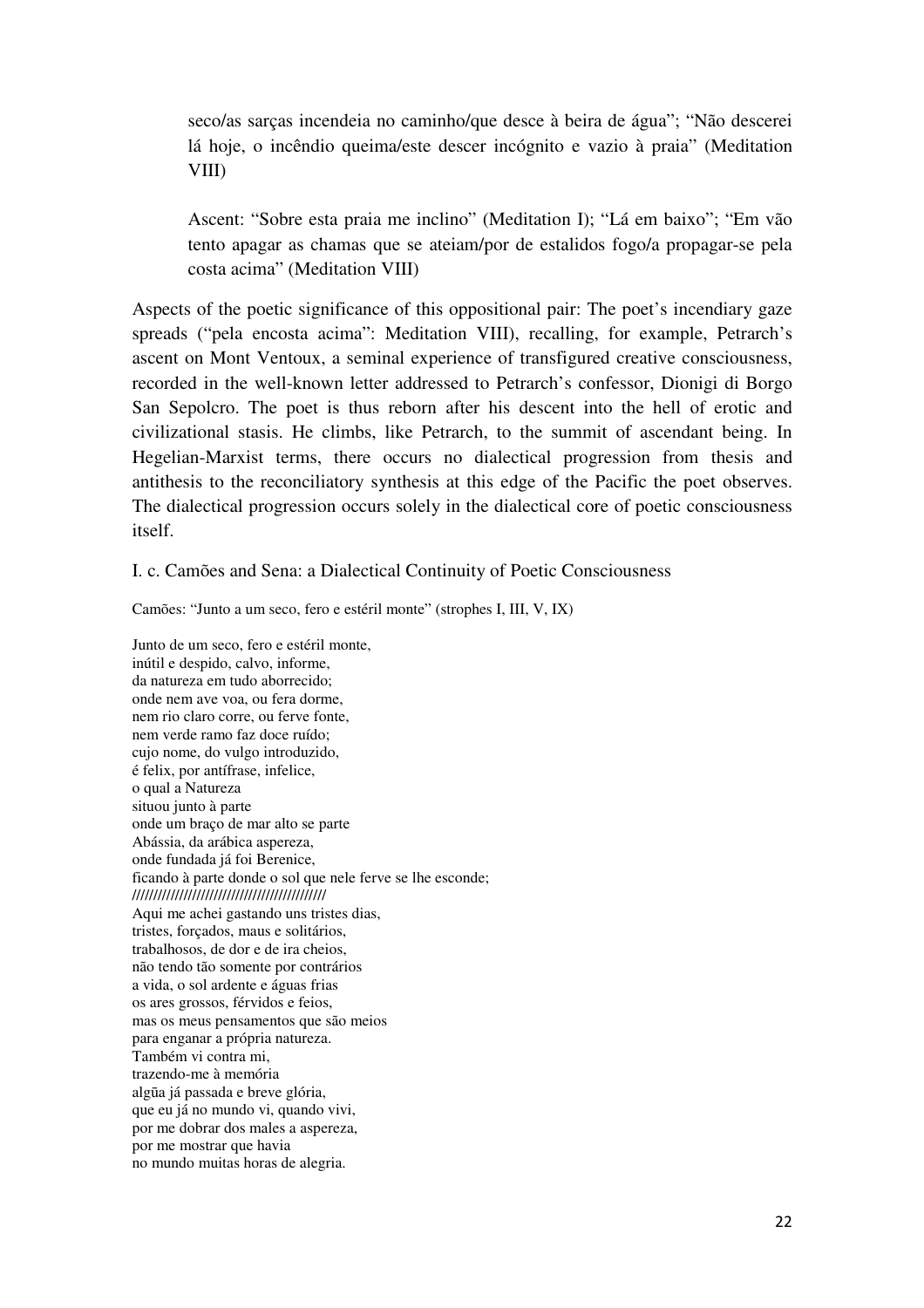#### ///////////////////////////////////////////////

Não tinha parte donde se deitasse, nem esperança algūa onde a cabeça um pouco reclinasse por descanso. Tudo dor lhe era e causa que padeça, mas que pereça não, porque passasse o que quis o Destino nunca manso, Oh! Que este irado mar, gritando, amanso! Estes ventos da voz importunados, parece que se enfreiam! Sòmente o Céu severo, as Estrelas e o Fado sempre fero, com meu perpétuo dano se recreiam, mostrando-se potentes e indignados contra um corpo terreno, bicho da terra vil e tão pequeno. ///////////////////////////////////////////// Assi vivo; e se alguém te perguntasse, Canção, como não mouro, podes-lhe responder que porque mouro. (Camões 238-241)

We encounter in these excerpts of Camões' *Canção* a prosodic density and meditative complexity close to that of Sena's meditative series of poems originating at the edge of the Pacific. Both poets set in motion in their respective poetic texts a multiple *referentiality*, thematic plurality, and dialectical intentionality which encompass several spheres of intellectual inquiry and introspective reflection, e.g., the topographicaldescriptive, the rhetorical, the historico-temporal, the geographical, the autobiographical, and the ontological, categories of semantic organization of the real which we seek to explore briefly below.

a) The topographical-descriptive plane of expression whereby a fundamentally descriptive mode of language serves to communicate what the poets see in the immediate, empirical sensorium they observe and / or inhabit (terrain, seasonal characteristics, temperature, weather patterns, cloud cover, hour of the day, time of year, etc.). Such a description quickly melds with categories of a more complex level of apperception and cognition, producing a final effect which far surpasses the contents of the descriptive language considered separately or alone. In the case of the topographical-descriptive mode of language, both Camões and Sena place the poetic event within a signifying totality, a project of poetic cognition in which near and far, here and beyond, now and long ago, memory and emotive intentionality, being and becoming create a complex totality, both multi-layered and coherent. The topographical-descriptive plane of poetic expression, as evidenced in the examples provided below taken from Camões' *Canção*, and Sena's *Sobre esta praia*, represent therefore a fundamental principle of poetic composition in the two poets: the « degree zero » of poetic transfiguration. The mutable landscapes, weather conditions, seasonal flow, etc., which the poets separately express, echo the deeper emotional cadences, temporal modulations and conceptual progressions structuring the intentional universe of each poem. Thus, the topological-descriptive axis is never solely visual; instead, it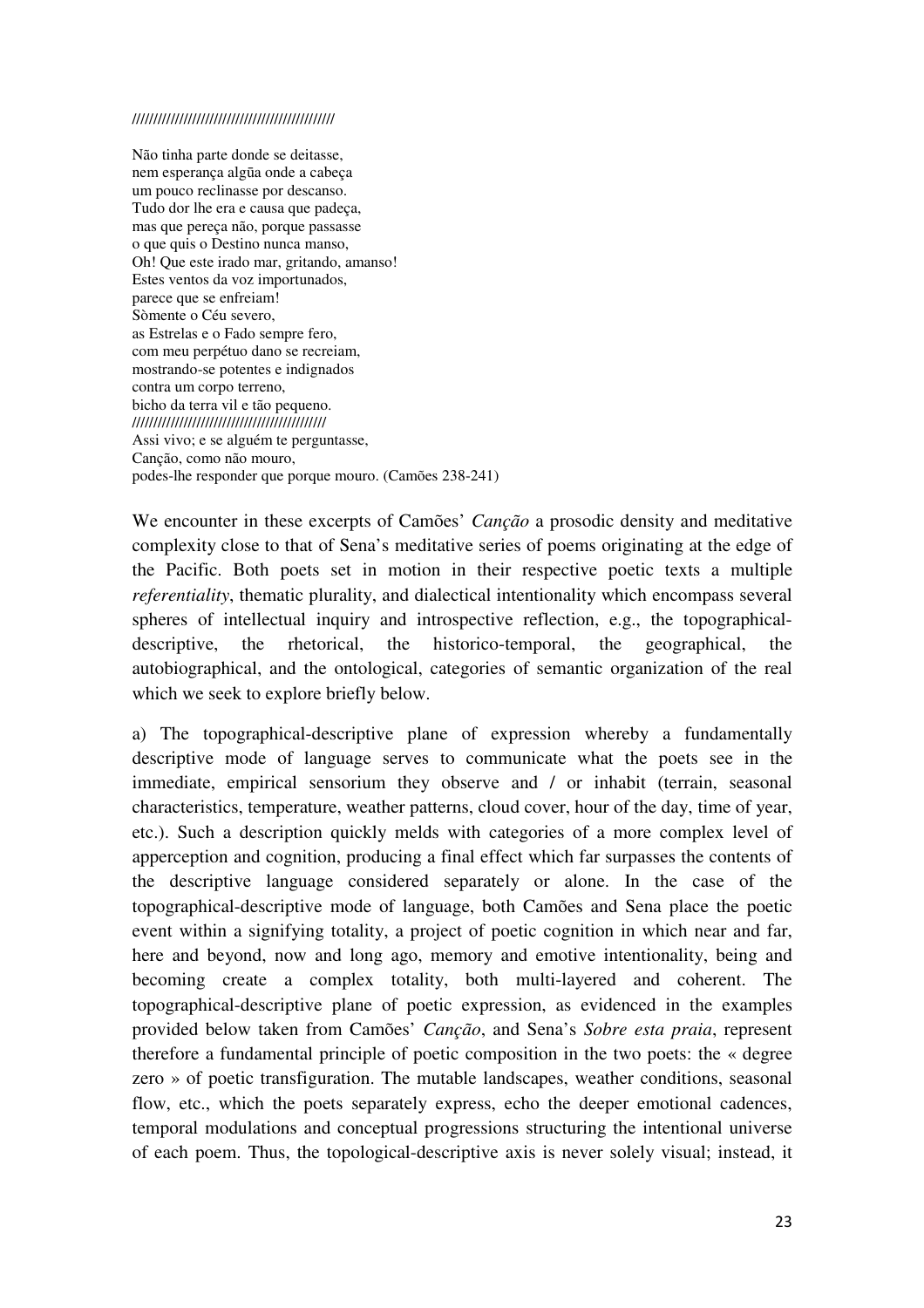participates in the visionary scape which subsumes the empirical within a larger perceptual framework.

Camões: «Junto de um seco, fero e estéril monte» Sena: *Sobre esta praia, Oito meditações à beira do* 

 *Pacífico* 

| Examples:                                | Examples:                                               |
|------------------------------------------|---------------------------------------------------------|
|                                          |                                                         |
| "Junto de um seco, fero e estéril monte, | Oito meditações à beira do Pacífico (subtítulo da série |
| inútil e despido, calvo, informe         | de oito poemas que leva o título de Sobre esta praia.)  |
| da natureza em tudo aborrecido"          |                                                         |
|                                          | "Escurobscuro cendriplúmbeo e vento                     |
| "nem rio corre, ou ferve fonte,          |                                                         |
|                                          | em de rajadas pálido céu-tempo                          |
| Nem verde ramo faz doce ruído"           | o sol esconde e luz só de calor" (IV)                   |
|                                          |                                                         |
| "o qual a Natureza                       | "Ansiosamente que o sol nasça espero                    |
| situou junto à parte                     | olhando as nuvens pelo céu tão claro                    |
| onde um braço de mar alto se parte"      | que é ainda incerto o sol romper de entre elas" (V)     |
|                                          |                                                         |
| "Aqui, no mar, que quer apressurado"     | Um fósforo lançado ao chão do estio seco                |
| entrar pela garganta deste braço,        | as sarças incendeia no caminho                          |
| me trouxe um tempo e teve                | que desce à beira de água.                              |
| minha fera ventura"                      | Em vão tento apagar as chamas que se ateiam             |
|                                          | por de estalidos fogo                                   |
|                                          |                                                         |
|                                          | a propagar-se pela encosta acima" (VIII)                |
|                                          |                                                         |
|                                          | "este descer incógnito" (VIII)                          |
|                                          |                                                         |

b) The rhetorical plane of expression whereby the poet incorporates, within the semantic territory of the poem itself, a manifest awareness of the linguistic nature of poetry, as well as the awareness of language as a social phenomenon endowed with a history exemplifying a varied interplay of cognition ranging from the general to the nuanced. Such awareness, displayed within the semantic horizon of the poem, suggests the acute understanding by both poets of the singularity of the poetic act in relation to the common sources of linguistic expression inasmuch as the poetic event is ultimately dependent on individual creative commitment; however, this event, to be effectively communicable, must constitute a fundamental commonality with the totality represented by the linguistic community of a historical people. We see in the realm of the rhetorical both the notion of the act of writing as persuasive strategy and as operating within the general scope of the linguistic sciences, i.e., we approach rhetoric here as both knowledge-bearing (logic, grammar, dialectics) and operating within the social agon. Language is never neutral nor is the poem separable from the plurality of cognitions which comprise its creation. It is by way of the tropological density of the poems that language *extends* its expressive medium to suggest levels of meaning beyond the habitual paths of signification as well as *questions* its own linguistic claim to realism, i.e., its ability to *express* the real. Rhetoric, here seen as an agonically *strategic science*, exemplifies the problematic nature of communication. Once one abandons—by choice or by force—home for exile, the perception of language (as strategy, science, or art) becomes a sign of difference, and the survivability of that difference becomes an urgent question. Rhetoric's visibility—owing to its tropological self-reference—i.e., language in figurative relief, considered along with rhetoric's embeddedness in language as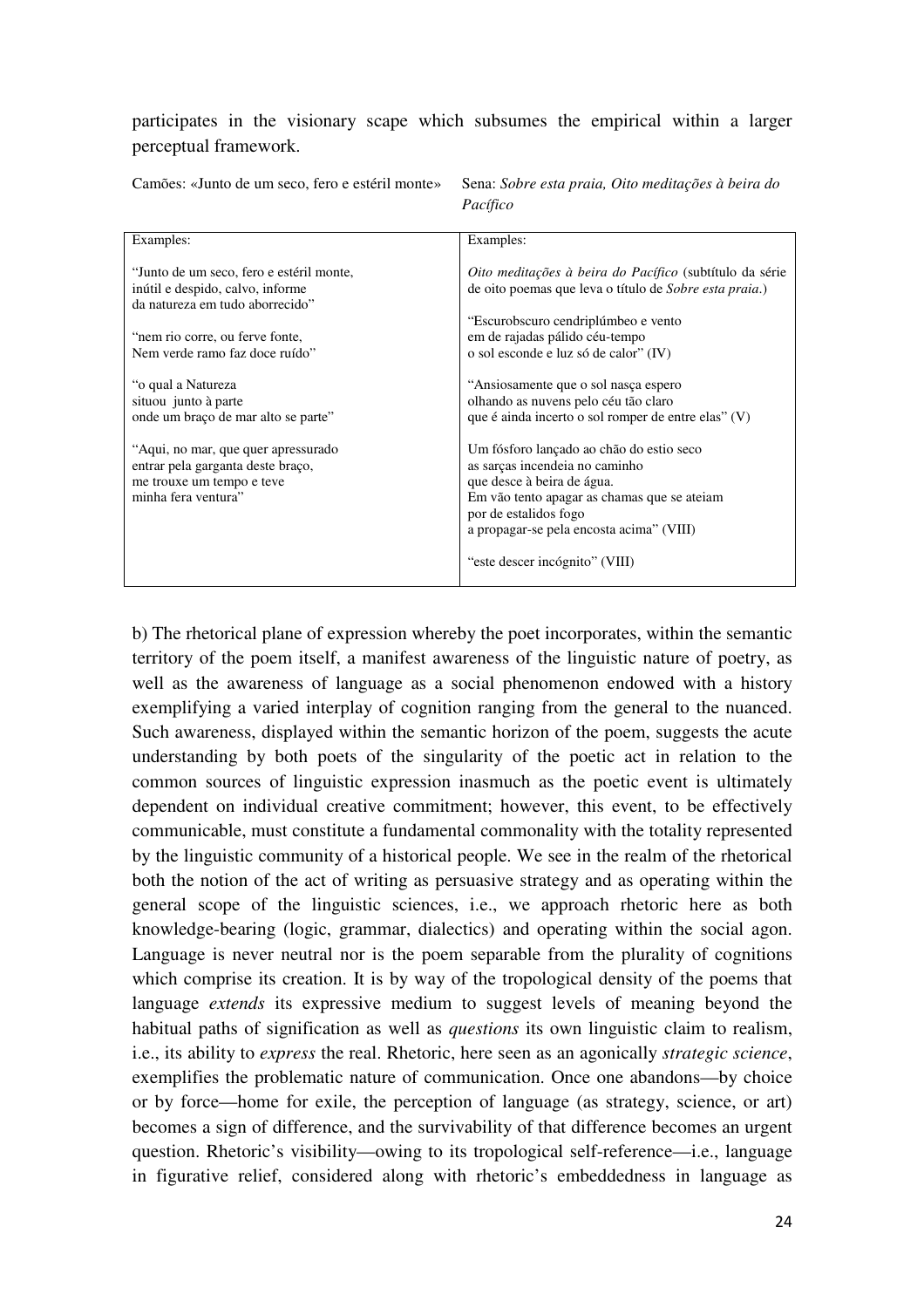agonic self-reportage together configure the expressive surface of the poems. The rhetorical plane of expression suggests the poets' correlative condition as exiles (geographical, linguistic, political, social, etc.) and the task both assume: to transform the experience of exile into a poetic science of being, to unveil, by way of linguistic strategy and science, a renewed perception of cultural continuity both within and without a specific linguistic community, i.e., to envision the experience of exile as part of humanity's ontological essence and subsequently to transform this ontological essence into both understanding and refusal, self-awareness and a new speculative finality for the species. Both poets embody in their (rhetorically rich) poetry a demand for a civilizational project which envisions the transcendence of this exilic ontology. Humanity's agonic history unceasingly threatens to undermine its emancipatory project, reinterpreted and reasserted in modernity. The poets in question, even in their most absolute solitude, knowingly dwell, therefore, within an intensely lived language dwelt in turn by the historical humanity with which they share a commensurate project of ever renewed signification and intervention. Thus, the rhetorical plane of expression, poetically determined by the creative personality which presides over it, does not exclude the imaginative commitment to the creation of a common destiny; rhetoric is the strategic correlate of cultural transformation.

Camões: «Junto de um seco, fero e estéril monte» Sena: *Sobre esta praia, Oito meditações à* 

*beira do Pacífico* 

| Antiphrasis: "cujo nome, do vulgo introduzido,/                               | Hyperbaton: such disturbances of conventional word       |
|-------------------------------------------------------------------------------|----------------------------------------------------------|
| é felix, por antífrase, infelice"                                             | order, of habitual syntactical sequentiality of subject, |
|                                                                               | verb, and predicate, convey yet another expression of    |
| Prosopopeia: " e se alguém te perguntasse                                     | dialectical progression. The syntactic surface of the    |
| Canção, como não mouro,                                                       | poem suggests the dialectical vehemence of the           |
| Podes-lhe responder que porque mouro."                                        | underlying poetic dermis of the poem:                    |
| (The use of <i>prosopopeia</i> of the <i>Canção</i> intensifies the poem's    |                                                          |
| self-referentiality: the poem as created aesthetic object                     | "Escurobscuro cendriplúmbeo e vento                      |
| participates in the renewal of the poet's own ongoing self-                   | em de rajadas pálido céu-tempo                           |
| understanding.)                                                               | o sol esconde e luz só de calor                          |
|                                                                               | esfria de suspensa na manhã rompente                     |
| (Adnominatio or paronomasia: "não mouro"/"mouro»)                             | além do manto-sombra como espessa" (IV)                  |
| "Assi vivo; e se alguém te perguntasse,                                       |                                                          |
| Canção, como não mouro,                                                       | "apenas uma ausência de azul duro                        |
| podes-lhe responder que porque mouro"                                         | que ardido ardente em torno à pele [humana               |
|                                                                               | a nua gente insectos voar fizesse                        |
| (This play on the meaning of words, whose phonetic and                        | ao longo desta margem serranias                          |
| syntactic similarities reveal significant semantic difference,                | do mar lambidas em pequenas praias                       |
| effects a profound temporal and semantic modulation. In                       | onde pousaram de entre rochas forma                      |
| addition, the dialectic of here and there, same and not-same,                 | em por de areia o espaço procurado                       |
| exile and ontological truth set in motion by the poem attains in              | à solidão sem nome de se verem nus"                      |
| this final strophe the culminating level of sublation (Aufhebung):            | (IV)                                                     |
| language has been profoundly reshaped in the poem by way of                   |                                                          |
| the actuation of poetic self-awareness and has consequently                   | "E é tarde já, no dia como no ano,                       |
| introduced within the established lexicon present in the poem an              | até que voltem mais do que manhãs                        |
| internal dialectic which in turn alters the semantic distance                 | de sucessivas em contínua série                          |
| between words. Reiteration is never repetition; the reiteration of            | bastante a despertar o gosto habituado                   |
| the verb «mouro» discloses layers of semantic apperception                    | em estios que hoje súbitos se acabam" (IV)               |
| which simple repetition cannot convey. In this case, the poet is              |                                                          |
| able to depict by way of this reiteration the existential                     | "Ansiosamente que o sol nasça espero" (V)                |
| oppressiveness, the absence of, and the longing for, a                        |                                                          |
| transcendent or salvational plane of existence beyond the                     | "Últimos dias estes são estivais                         |
| personal and universal experience of exile <sup>xxii</sup> . This is the non- | e um frio se desliza no ar imóveis                       |
| redemptive outcome of the poetic event. It is within this internal            | anunciando já os dias sucessivos                         |
| dialectic that the poet discloses the only transcendence possible:            | a só de luz não serem como inverno" (V)                  |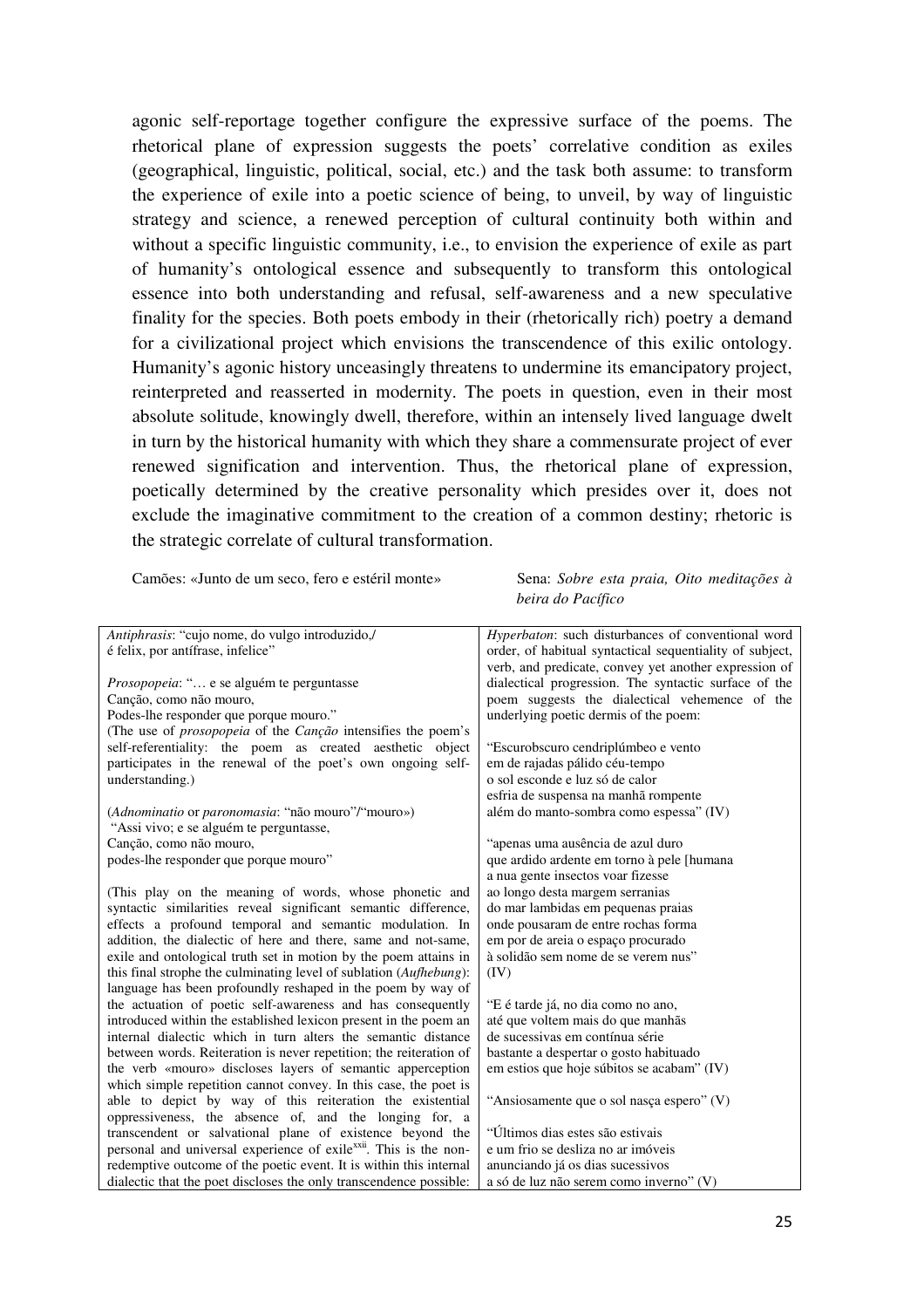the freedom of consciousness, not in spite of, but rather owing to, the radical contingency imposed on that freedom, a freedom made real by the poem itself. The poem thus functions as an ideality made concrete in the event of the poem; it exemplifies what Sena refers to, in his "Conceito de poesia," as the "esmagamento poético da alienação." The poet lives and dies in the selfsame event of poetic language, which is tantamount to affirming that life and death are encompassed, reappropriated, and transfigured by the poetic event itself.)

#### *Personification*:

"Aqui co elas [saudades] fico, perguntando aos ventos amorosos, que respiram da parte donde estais, por vós, Senhora, às aves que ali voam, se vos viram, que fazíeis, que estáveis praticando, onde, como, co quem, que dia e que hora."

"Diz-me o Tempo, que a tudo dará talho"

(Personification of the "ventos amorosos, que respiram," whereby the poet's spatial and temporal condition of exile is overcome through a provisional re-mapping of distance within the erotic transcendence of desire.)

(In addition to this specific case of personification, we recognize the personification of the poet's internal dialogue, his stream of consciousness—*which is the poem itself*. Camões, the Mannerist poet critically and poetically revealed by Sena, transforms experience into provisional conceptual syntheses, and these conceptual syntheses into fresh experience: as in Sena, a deeply erotic and intellectual consciousness is at work here.)

(*Spatial deictics*: «aqui» e «ali»)

"Aqui, no mar que quer apressurado" "Aqui, nesta remota, áspera e dura"

- "Aqui me achei gastando uns tristes dias"
- "Aqui estive eu co estes pensamentos"
- "Aqui o imaginar se convertia"
- "Aqui, a alma cativa"
- "Aqui co elas [saudades] fico, perguntando"
- "Ali a vida cansada, que melhora"

"Mas não existe já essa unidade de ser-se em quatro patas duas pernas mais que de prometido salta sexo em movimentos fluidos e dormentes" (V)

The *paronomasia* expressed by the antithetical (but also inwardly, dialectically proximate) pair: "não mouro»" / "mouro", present in the *Canção* by Camões, also elucidates aspects of the prosodic density of Sena's poetic series. The reiteration of «mouro» in the *Canção* does not represent, we have seen, the mere repetition or negation of a semantic constant or intentional continuity. On the contrary, the final verse of Camões' *Canção* can be understood as the final (though by no means conclusive) stage of a dialectical progression from the visual to the visionary, the empirical to the deeply self-reflective, the description of the poet in geographical, affective, erotic, and spiritual exile to the most agonic expression of humanity's existential fate, i.e., to be condemned to wrest joy from the memory of its definitive loss, to attain understanding only by way of the illusions that human intelligence itself engenders, to become a genuinely cultural being solely by way of the self-immolation of the autobiographical in service to a universality which both saves and crushes the human being. The final verse of Camões' *Canção* is the dialectical apex of this agonic portrait of the human situation: we die because we don't die, i.e., we achieve a kind of terrestrial grace—of which the poem is the manifestation—by way of an anguished acceptance of a provisional redemption at the expense of any paradisiacal guarantee, both for the individual and the historical and/or civilizational mission of a nation such as Portugal. The nature of our human ontological specificity, once it is dialectically understood, simultaneously reveals and refuses a vision of human finality on earth. Thus, transcendence can only be achieved by virtue of our actions, our acceptance of existence as a spiritual and ethical task, beneath an oppressive sky (reminiscent of the early Gnostics' understanding of *heimarmene*), i.e., the way we experience the oppressive nature of our contingent, non-eternal, illusory world by way of the transformation of contraries, intrinsic to humanity, into fresh, albeit provisional, syntheses of cognition and vision. The oppositional pair, "não mouro" / "mouro," effects a profoundly agonic act of cognition. Its semantic and existential density recalls that of Sena's "Nave de Alcobaça." The following verses exemplify the dialectical valence shared by Sena and Camões:

"Nave e cetro, e sepulchral resíduo, tempestade suspensa e transferida. Rosa e tempo. escada horizontal. Cilindro curvo. Exemplo e manifesto. Paz e forma do abstracto e do concreto" (Sena, *Poesia II*: 83).

"Escada horizontal"? Yes. The dialectical sublation (*Aufhebung*) of contraries, the unexpected logical synthesis at the breaking point of logic itself which the paradoxical «escada horizontal» conveys, the subtle transposition of the Nave's architectural design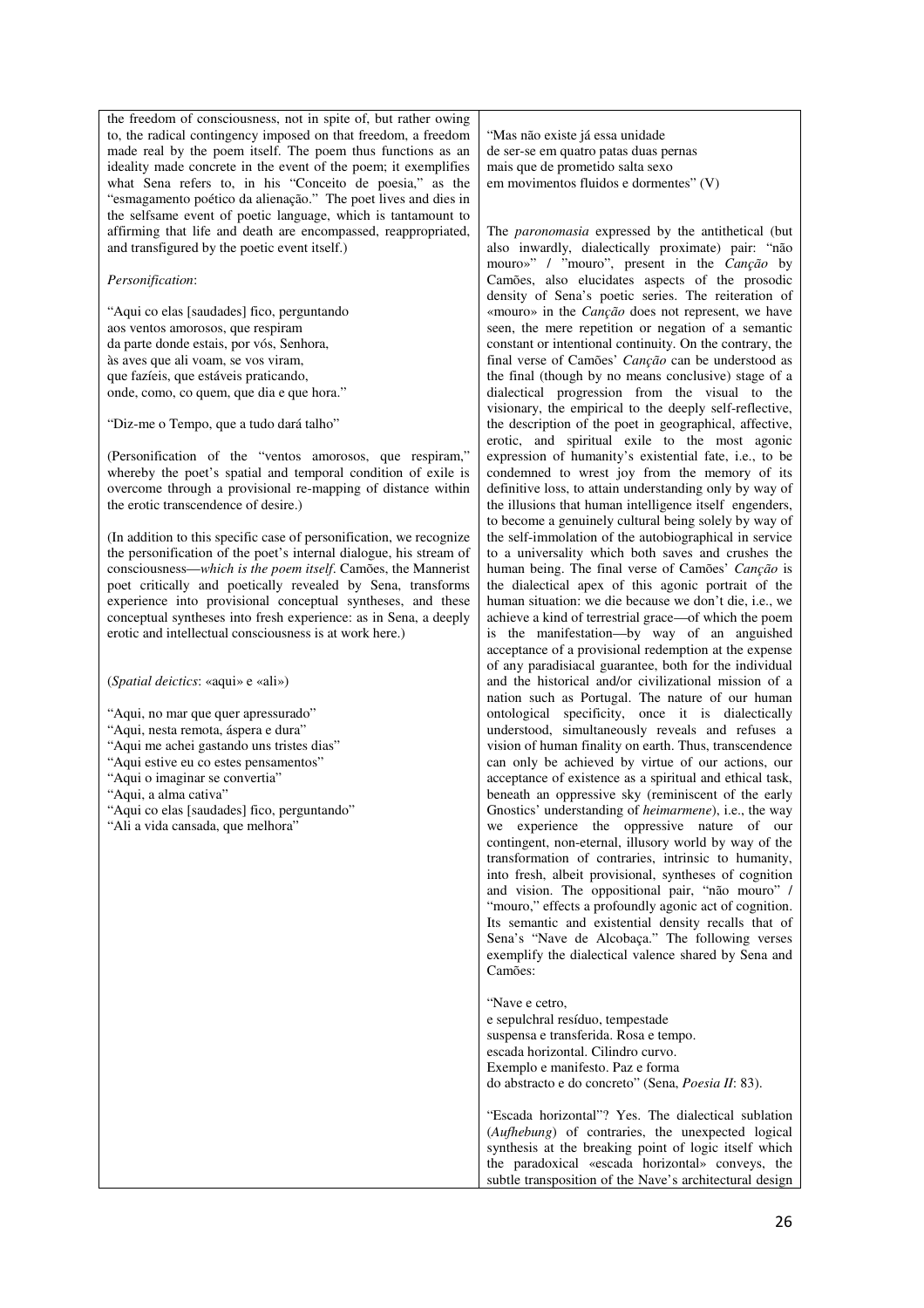| (i.e., the Gothic quest of transcendence by way of                                                            |
|---------------------------------------------------------------------------------------------------------------|
| gravity-laden stone) onto the verbal plane of the poem                                                        |
| itself in order to express the transcendent power of                                                          |
| erotic love, all these elements underpin the poetic                                                           |
|                                                                                                               |
| metamorphosis of gravity into transcendence. Thus,                                                            |
| too, the historical King <i>Pedro</i> I of Portugal and Inês                                                  |
| de Castro become representatives of the universality                                                          |
| of desire, i.e., the finite biographies of lovers                                                             |
| culminate in this poem as the structural principle of                                                         |
| universal human consciousness. Sena explores in this                                                          |
| poem the confrontation (of a deeply existential nature)                                                       |
| between visions of historical and erotic ideality and                                                         |
| the ultimately insurmountable circumstantiality of                                                            |
| human ontology. It is the poem itself which supports                                                          |
| this dialectical structure of cognition and determines                                                        |
| its ideational territory. The poem is, we have seen, the<br>locus of a fundamental metamorphic process. As in |
| the Canção by Camões, Sena's "Nave de Alcobaça"                                                               |
| reflects the awareness that meaning is achieved not by                                                        |
| a definitional fixity of language, but, instead, through                                                      |
| the transformative power of language set in motion by                                                         |
| dialectical understanding. Outside the poetic structure,                                                      |
| such a complex progression of meaning does not                                                                |
| occur: it is the poem itself which is both vehicle and                                                        |
| consubstantiation of a deeply intellectual and erotic                                                         |
| cognitive act which depends entirely on the expressive                                                        |
| values of the text and their verbalized interplay. Thus,                                                      |
| even the most prose-like passages of Sena's Sobre                                                             |
| esta praia are in fact part of this transformative                                                            |
| process. The playfully voyeuristic verses which                                                               |
| follow:                                                                                                       |
|                                                                                                               |
| "Ela é de quem? De um deles só, dos dois?                                                                     |
| Um deles será dela mas também do outro?                                                                       |
| Será cada um dos três dos outros dois?                                                                        |
| Ambos os machos serão fêmeas do outro?                                                                        |
| Ou só um deles? Qual dos dois? O que                                                                          |
| sentado se recosta? O que deitado                                                                             |
| aceita contra o seu o corpo recostado?" (II)                                                                  |
|                                                                                                               |
| reflect the poetic commitment to Eros both as                                                                 |
| individual human experience and as speculative (and                                                           |
| therefore civilizational) task.                                                                               |
|                                                                                                               |

c) The historical-temporal-recollective plane of expression whereby the poets express their agonic relationship with the geographical and temporal circumstances of their exilic condition by way of a cultural and historical memory which both reflects humanity's civilizational impact on nature as well as the diasporic and diachronic contingencies intrinsic to historical consciousness: Camões' almost seventeen-year "exile" in Asia (1553-1570); Sena's almost nineteen-year American "exile" in Brazil and the USA, first Wisconsin, then California (1959-1978). Historical memory precedes and underlies the temporal experience of the poets' present as if the external civilizational history recorded in the poem provided the objective correlative for the diasporic elements of the human experience of time, i.e., the complex temporal cadences of being. The collective history of humanity and, specifically, Portugal's imperial history, would consequently function as the objective circumstance conditioning and informing the poets' insight into the eschatological orientation of time (historical, erotic, cultural, and poetic). The historical references made by Camões and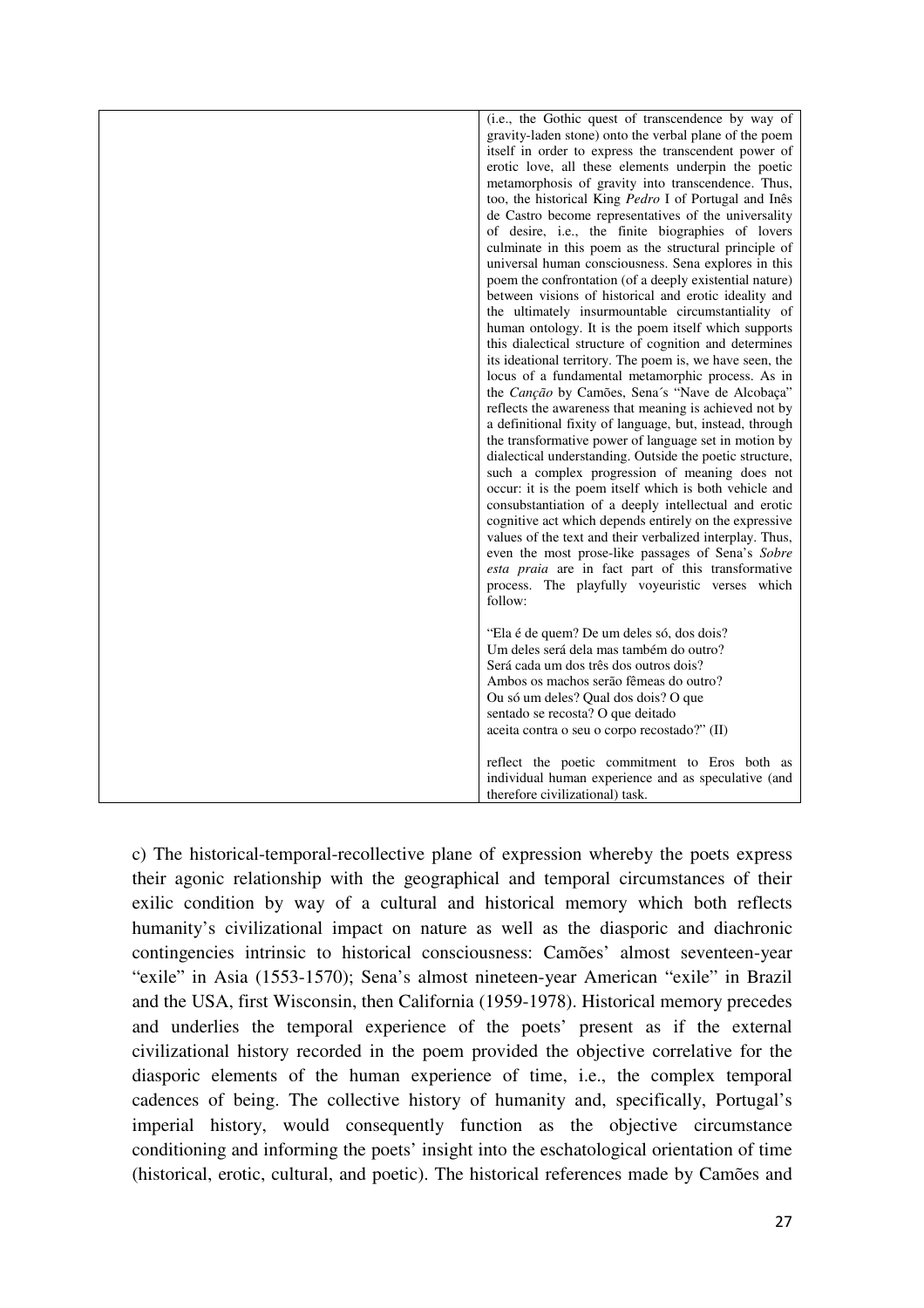Sena in their respective poems represent the outward concretion of an inward civilizational logic, the material expression of a temporal arc the meaning of which the poem eventuates. Sena addresses these questions, for example, in his discourse, "Camões em 1972," written for the quadricentennial commemoration of the publication of *Os Lusíadas*:

Ora, sucede que *Os Lusíadas* são muito mais do que um poema nacional, não apenas por ser a obra de um poeta de génio, com um domínio incomparável da sua língua, e de todos os recursos poéticos, e dotado de uma universal cultural. Na colossal e visionária ambição que preside à concepção de *Os Lusíadas*, tudo é pretexto, e pretexto de pretextos, para mais altos desígnios. (…) [A] própria história de Portugal é apresentada como messiânica, no poema; se através dele será possível, na visão poética de Camões, a realização suprema da reconquista do Paraíso perdido (simbolizado na Ilha dos Amores); se a viagem do Gama pode ser interpretada como um êxodo do Povo Eleito para fora da famosa e terrível «austera, apagada e vil tristeza», a caminho da Terra Prometida do Oriente – isso não sucederá porque está implícito inexoravelmente no destino histórico de Portugal, mas, muito pelo contrário, se e só quando a nação viver num plano superior de virtudes heróicas, propugnadas angustiadamente por Camões, e que façam que esse destino transcendente de unir o Ocidente e o Oriente, e de levar para a Índia o Messias, não seja traído por baixas ambições e cobiça, por intolerâncias e injustiças, por falsas vaidades e mesquinhas presunções (Sena, *Trinta anos de Camões*: 270).

Camões: «Junto de um seco, fero e estéril monte» Sena: *Sobre esta praia, Oito meditações à beira do* 

 *Pacífico* 

| "Mas aqui não. Aqui apenas é                              |
|-----------------------------------------------------------|
| na solidão do mundo a solidão buscada                     |
| para ter corpo inteiro sem que o saiba alguém,            |
| nem mesmo ele saiba se é mulher, se é homem,              |
| senão quando vestido for como lhe ordenam                 |
| que nas cidades vá como hábito de ser-se" (VII)           |
|                                                           |
| (The modernity of Sena's poetry is apparent in his        |
| sociological approach to the historical development of    |
| present-day Western, late-capitalistic societies. Sena's  |
| identification<br>avowed<br>with<br>Hegelian-Marxist      |
| eschatology thus approaches history in terms of an        |
| ongoing process of societal transformation. The modern    |
| mythic imagination is future-orientated: history is       |
| experienced as an open-ended task. However, nothing       |
| guarantees the fulfillment of the eschatological vision   |
| and dialectical progression of humankind. Sena is         |
| keenly aware of the alienating dimension of modernity:    |
| the humanity he witnesses "sobre esta praia,"—walking     |
| and/or supine, isolated and/or sportive, quiescent and/or |
| in flight from censorious eyes-is enslaved by the cities  |
| where "o hábito de ser-se" reflects what has replaced     |
| erotic plenitude for them: the repetitive habit of being  |
| without visionary becoming, the loss of more mature       |
| levels of consciousness which the truncated eroticism     |
| they exhibit even when—especially when—they lie           |
| nude on the beach, conveys.)                              |
|                                                           |
|                                                           |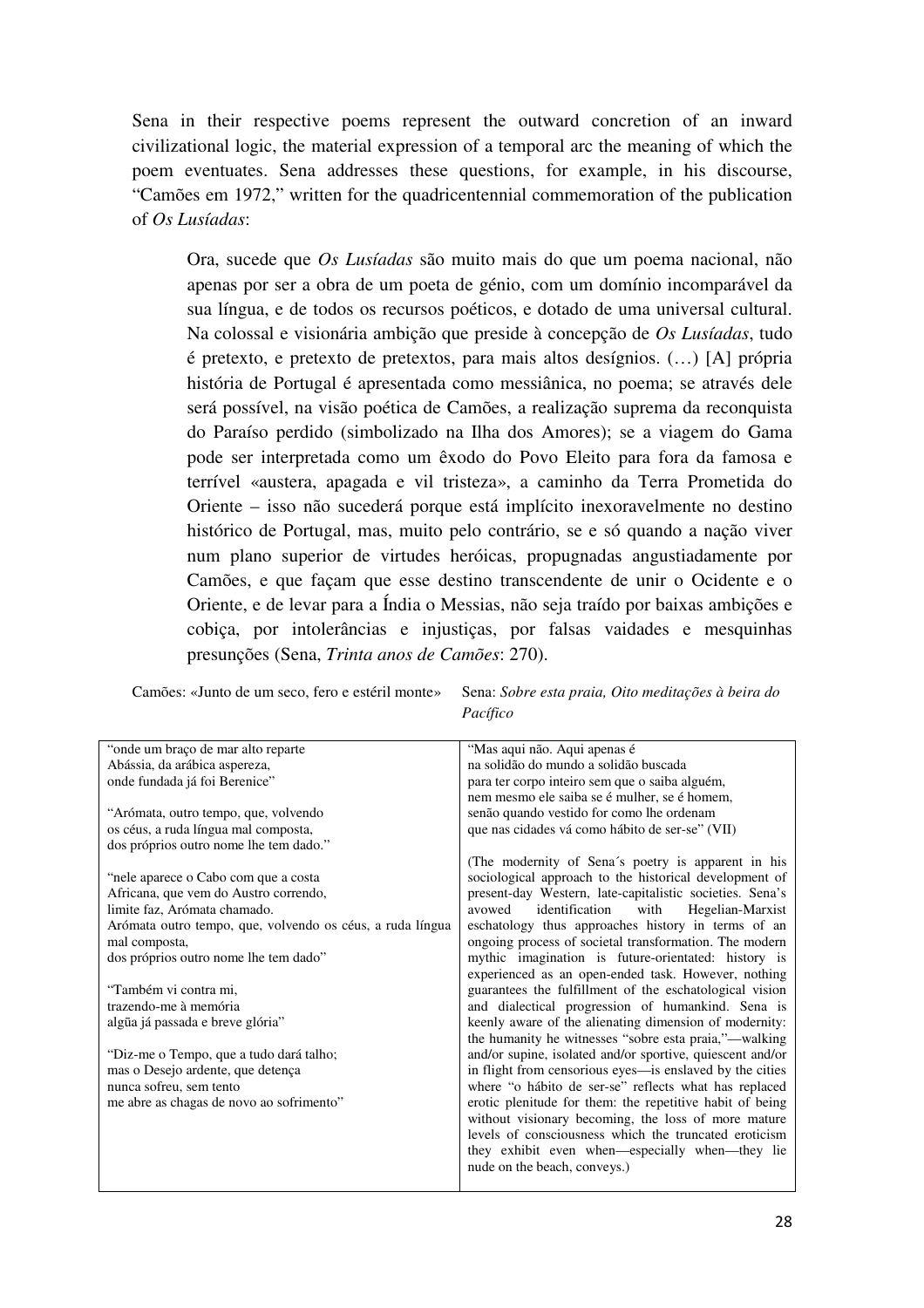| "na terra como em carne a suspensão do [tempo, |
|------------------------------------------------|
| apenas por instantes (mais não seja),          |
| de ser-se um corpo visto que deseja sê-lo      |
| no que de amor centauros se prometem" (VI)     |

d) The geographical plane of expression whereby the deictics "aqui" e "ali," for example, referred to above as part of the rhetorical plane of expression in the poems, henceforth belong to a vaster plane of spatial mediation, i.e., the expression of both external (historically named by imperial powers) and internal (existential) deixis. Consequently, such use of geographical reference (encompassing the earlier discussed deictics in the poems) belongs to the fundamental dialectical logic at work in their poetry, which seeks to remap the ratio of distance and proximity within the larger agon of habitual being and dialectical becoming.

Camões: «Junto de um seco, fero e estéril monte» Sena: *Sobre esta praia, Oito meditações à beira do Pacífico* 

| "onde um braço de mar alto reparte"   | "Do Atlântico ondas rebentavam plácidas             |
|---------------------------------------|-----------------------------------------------------|
| Abássia, da arábica aspereza,         | E o delas ruído às vezes tempestade                 |
| onde fundada já foi Berenice,         | que em negras sombras recurvava as águas" (I)       |
| ficando à parte donde                 |                                                     |
| o sol que nele ferve se lhe esconde"  | "Ainda que desça a perpassar recantos"              |
|                                       | onde se acolherão mais corpos nus,                  |
| "nele aparece o Cabo com que a costa  | é um outro oceano, um outro tempo em outro          |
| Africana, que vem do austro correndo, | diverso em gente organizado mundo" (I)              |
| limite faz, Arómata chamado."         |                                                     |
|                                       | "neste país aonde a vida esconde                    |
|                                       | de todos e si mesmo até um gesto vago" (V)          |
|                                       |                                                     |
|                                       | "Como de outrora deuses pelas praias"               |
|                                       | (ou na Camargue de hoje aldeões marinhos)           |
|                                       | desnudos cavalgam rente às ondas                    |
|                                       | na húmida areia e vasta pela baixa-mar              |
|                                       | deixada a descoberto com seus molhos de algas" (VI) |

e) The autobiographical plane of expression whereby the poets represent themselves as the subjective pivot by which personal agon and dialectical progression converge into a single theoretical-practical expression of visionary urgency.

Camões: «Junto de um seco, fero e estéril monte» Sena: *Sobre esta praia, Oito meditações à* 

*beira do Pacífico* 

| "Aqui, nesta remota, áspera e dura     | "Praias sei:                                    |
|----------------------------------------|-------------------------------------------------|
| parte do mundo, quis que a vida breve  | Me deitei nelas, fitei nelas, amei nelas        |
| também de si deixasse um breve espaço, | com os olhos pelo menos os deitados corpos" (I) |
| porque ficasse a vida                  |                                                 |
| pelo mundo em pedaços repartido"       | "Quem se pergunta como eu me pergunto           |
|                                        | confessa claramente que distância               |
| "Também vi contra mi,                  | existe entre o passado e este presente          |
| trazendo-me à memória                  | assim deitado ao sol à beira de água            |
| algua já passada e breve glória,       | como estes três se deitam ou recostam           |
| que eu já no mundo vi, quando vivi,    | sem que sequer com as mãos os sexos toquem,     |
| por me dobrar dos males a aspereza"    | senão o de outrem, mesmo o de si mesmos" (II)   |
|                                        |                                                 |
| "revolvendo na mente pressurosa        |                                                 |
| os tempos já passados                  |                                                 |
| de meus doces errores,                 |                                                 |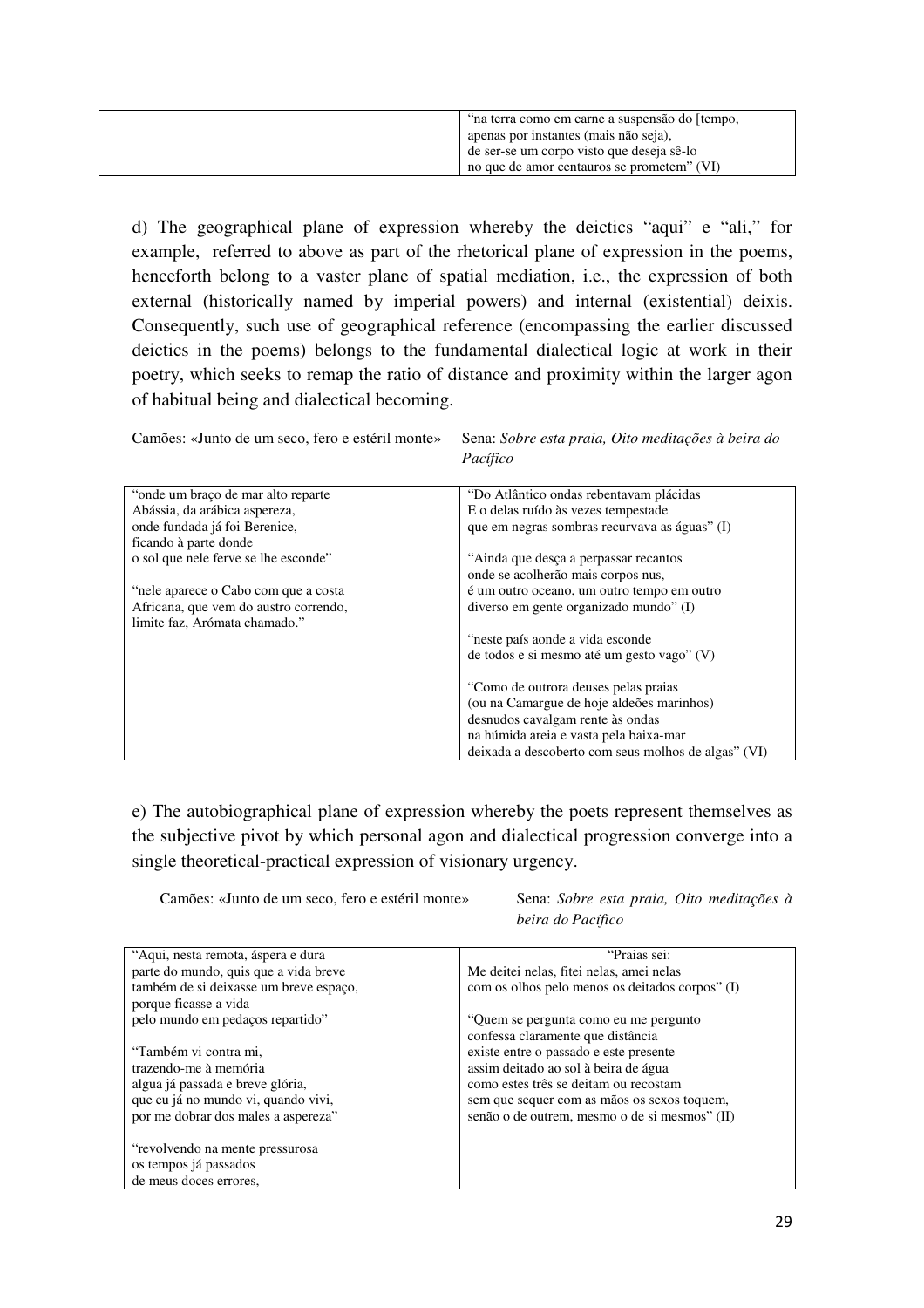| de meus suaves males e furores, |  |
|---------------------------------|--|
| por ela padecidos e buscados"   |  |
|                                 |  |

f) The ontological plane of expression whereby the poets transform the personal experience of exile into a science of self. On this plane of expression, the poems express the human condition *as* exile, not an individual's personal experience *in* exile. The poem discloses the radical conditionality of the self. The poets' autobiographical elements recorded in their respective texts contribute to an understanding of humankind's ontological situation, i.e., its radical contingency. Both poets produce texts which address such questions as: How does one grow in homelessness?; How does one transcend the universal experience of exile (whose origin lies in the external and internal forces at work in humanity's alienated history)?; How must poetry safeguard (as potential *Aufhebung*) this portrait of an agonic species in light of an ever renewed speculative ideality<sup>xxiii</sup>)? Thus, proximity and distance, same and not-same, previously symptomatic of personal exile, geographical position, rhetorical self-awareness, and topological description here become invested with the final level of signification. Language has been reshaped once again in and by the poetry. The map of being has become the object of an intense remapping of personal and speculative poetic cognition. An earlier habit of being has opened up to the horizon of becoming. The profound emptiness caused by existential happenstance, erotic loss, banishment from home, political shortsightedness, historical decline, or even a destructive civilizational logic become the "escada horizontal" of envisioned (i.e., imagined) fulfillment.

| Pacífico                                                        |                                                 |
|-----------------------------------------------------------------|-------------------------------------------------|
| "mas os meus pensamentos, que são meios                         | "Ambíguos corpos, sexos vacilantes,             |
| para enganar a própria natureza"                                | Um cheiro de cadáver que ao amor não feito      |
|                                                                 | concentra de tristeza e de uma anseio           |
| "Aqui, a alma cativa"                                           | de matar ou ser morto sem prazer nem mágoa" (I) |
| (wherein the deictic «Aqui» is here more a sign of a universal  |                                                 |
| human condition than a mere geographical tag)                   | "Como de outrora deuses pelas praias" (VI)      |
| "mostrando-se potentes e indignados"<br>contra um corpo terreno | "Como de outrora deuses – mas não deuses" (VI)  |
| bicho da terra vil e tão pequeno"                               | "Mas não existe já essa unidade                 |
|                                                                 | de ser-se em quatro patas duas pernas           |
|                                                                 | mais que de prometido salta sexo                |
|                                                                 | em movimentos fluidos e dormentes.              |
|                                                                 | e que duro viria sangue e carne                 |
|                                                                 | (e não metal da máquina ruidosa)                |
|                                                                 | a penetrar a carne entreaberta                  |
|                                                                 | e quando o centauro as quatro patas deixe       |
|                                                                 | e se desmonte em duas mais terceira             |
|                                                                 | erguida no ar como os cavalos erguem,           |
|                                                                 | num sacudir de crinas, a cabeça                 |
|                                                                 | de olhos arregalados, boca espumejante          |
|                                                                 | e o corpo tombe horizontal no abraço            |
|                                                                 | em que de humanas línguas e entrelaços          |
|                                                                 | se façam deuses de que os homens sejam" (VI)    |
|                                                                 | "nada seria no deserto a imagem                 |
|                                                                 | Da livre humanidade que é só carne              |
|                                                                 | E encontro eventual de dois desejos" (VII)      |
|                                                                 |                                                 |

Camões: «Junto de um seco, fero e estéril monte» Sena: *Sobre esta praia, Oito meditações à beira do*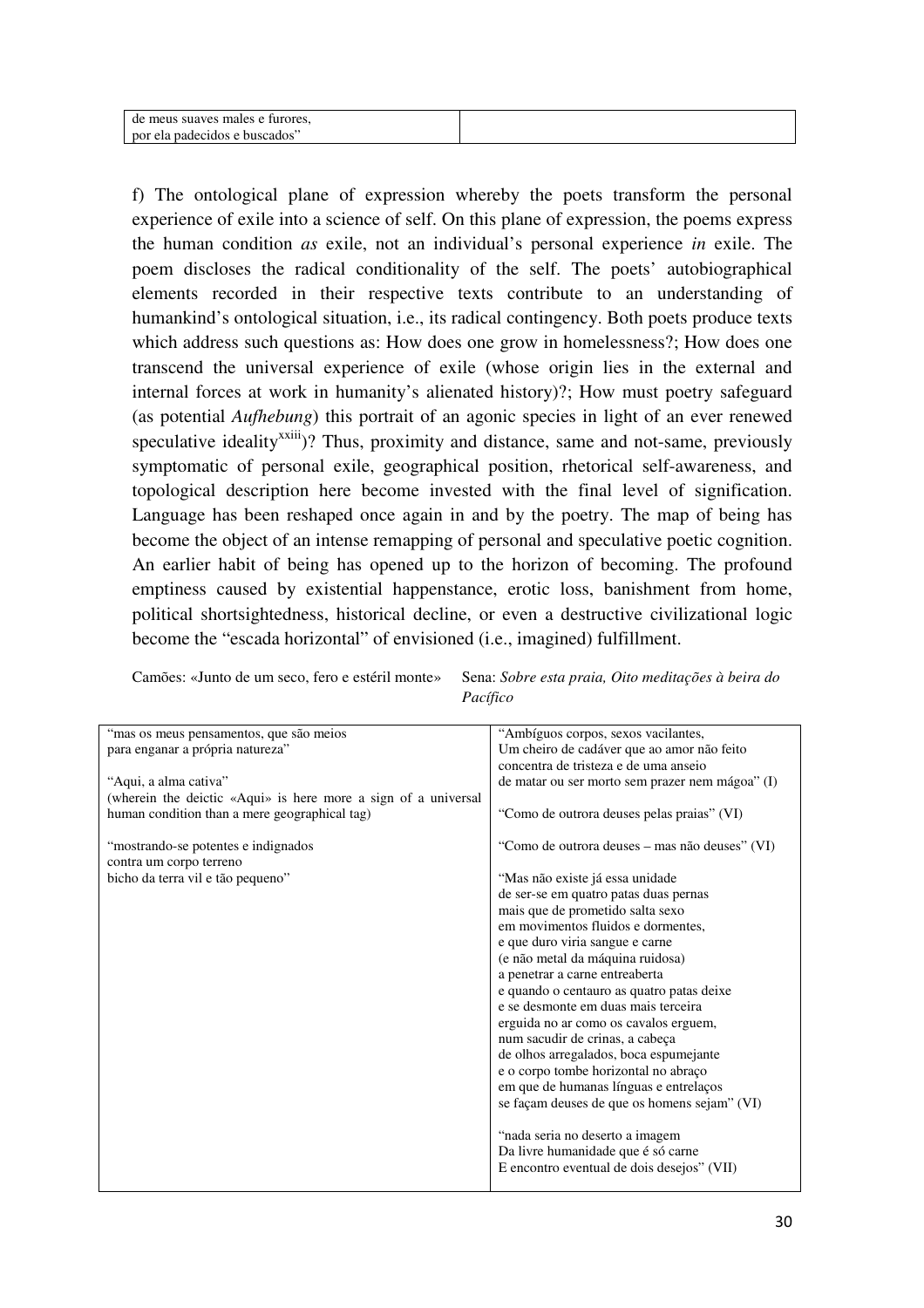| "Não há metamorfoses neste mundo" (VII)                |
|--------------------------------------------------------|
| "nem mesmo ele saiba se é mulher, se é homem"<br>(VII) |
| "estes descer incógnito e vazio à praia                |
| algidamente ardente                                    |
| a que formas de corpos vieram procurar                 |
| só uma inocência que não têm na vida" (VIII)           |

### II. On the Utility of Exile For the World to Come. Conclusion

In an important letter addressed to Sophia Mello Breyner, dated 9 January 1968, Sena writes, from Madison, Wisconsin (site of his first North-American exile), concerning the proposed publication of an anthology of Brazilian poetry to which would be appended a selection of Portuguese poetry, a publication which awoke in the poet both his critical acumen and acute self-awareness concerning the ever unsettled vagaries of exile and identity: "eu disse-lhe que para mim, a poesia era substantiva antes de ser nacionalmente qualquer coisa, e que, em todo o caso, sendo eu um poeta português, mas cidadão brasileiro naturalizado (que sou – e provavelmente dentro de dois anos e meio serei norte-americano, porque mudarei de nacionalidade quantas vezes possa, para que conste…), ele tinha de pôr-me no intervalo (Sena / Breyner 99). The poet's reference to the "intervalo," i.e., the interstitial, recalls the work of Homi K. Bhabha and his exploration of the imaginative territories that a post-colonial reading of self and culture inspires. The dialectics of identity and exile represents a rich conceptual and creative field of inquiry in a contemporary world of pilgrims remapping their sense of home and fate which

may open the way to conceptualizing an *inter*national culture, based not on the exoticism of multiculturalism or the *diversity* of cultures, but on the inscription and articulation of culture's *hybridity*. To that end we should remember that it is the 'inter' – the cutting edge of translation and negotiation, the *inbetween* space – that carries the burden of the meaning of culture. It makes it possible to begin envisaging national, anti-national histories of the 'people'. And by exploring this Third Space, we may elude the politics of polarity and emerge as the others of our selves." (Bhabha 56)

We see that Sena's creative and critical project would respond to this line of inquiry with his characteristic visionary genius for intellectual synthesis and existential depth. On the way from experiential exile to an identity encompassing this essential cultural "hybridity," doesn't Sena's poetics offer us the consummate modern (and now postmodern) map for our becoming bearers of a truly metamorphic citizenship wherein even death is nothing but a local summit?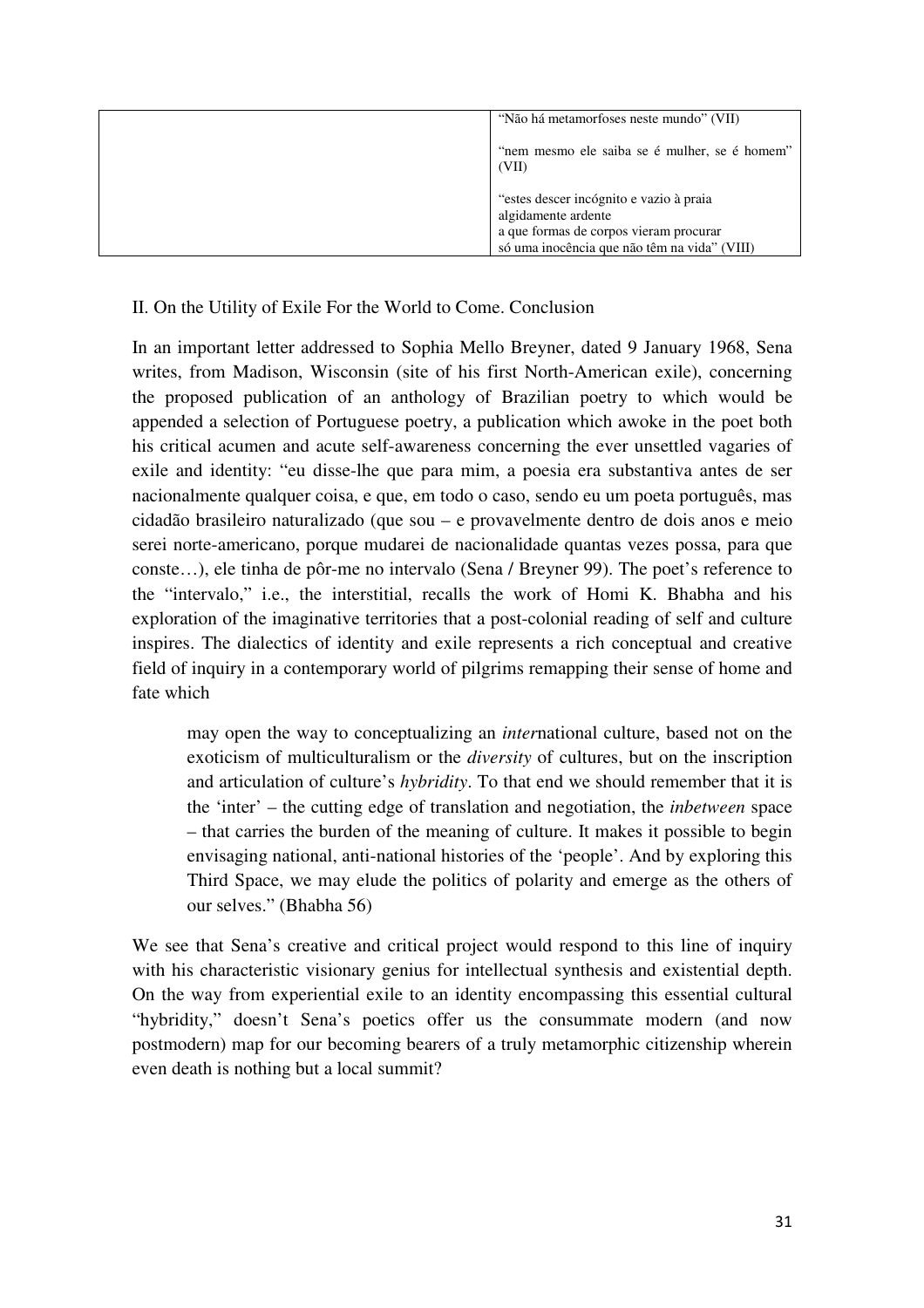l

i Sena refers to Herbert Marcuse (1898-1979), a Marxist-inspired philosopher, student of Husserl and Heidegger, as well as a major theorist of the Frankfurt School (Institute for Social Research [Institut Für Sozialforschung]), alongside philosophers Theodor Adorno and Max Horkheimer. Marcuse taught philosophy at the University of California, San Diego toward the end of his life. Sena, in his essay, "Sobre a cultura norte-americana" (published in O Tempo e o Modo, n.<sup>os</sup> 64-66, Outubro-Dezembro, 1968, pp. 826-846), discusses the relationship between university funding, the awarding of full professorships and intellectual autonomy in the United States. He specifically refers to the case of Marcuse, associated with the founders of the American New Left philosophically aligned with the Marxist and Hegelian intellectual tradition. The aforementioned essay has recently been published in a collection of highly perceptive sociological writings by Sena concerning the country of his second New World exile: América, América, ed. Mécia de Sena and Jorge Fazenda Lourenço, introd. Jorge Fazenda Lourenço, Lisboa: Guimarães-Babel, 2011, 44.

ii Sobre esta praia, Oito meditações à beira do Pacífico has been translated into Italian (Su questa spiaggia, Port./Italiano, org. e trad. Carlo Vittorio Cattaneo and Ruggero Jacobbi, pref. Jorge de Sena, intro. Luciana Stegagno Picchio, Roma: Fogli de Portucale, 1984 and into English: Over This Shore… Eight Meditations on the Coast of the Pacific, Port./English, trad. Jonathan Griffin, Santa Barbara, CA: Mudborn Press, 1979. Given that the purpose of the present essay is to foment discussion about, and fresh critical insight into, the poet's legacy amongst a presumably bilingual readership (Port./English) as well students of comparative literature, we have opted throughout to refer solely to the Portuguese original of the text, without recourse to translation of the meditations. Jonathan Griffin's Englishlanguage translations of Meditations II and VI of Sobre esta praia are also included in the following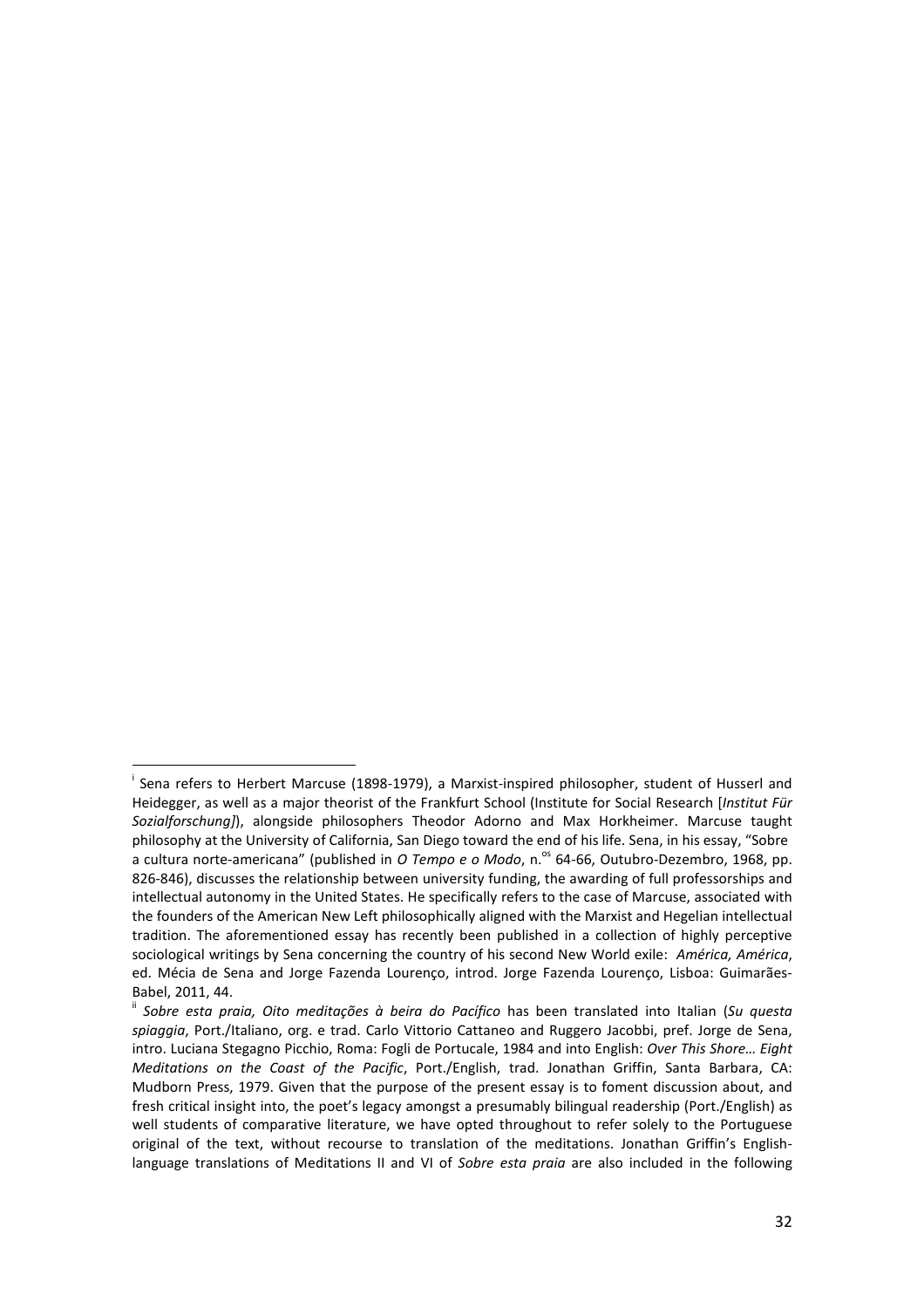volume: The Poetry of Jorge de Sena, A Bilingual Selection. Ed. Frederick G. Williams. Foreword Mécia de Sena. Santa Barbara, CA: Mudborn Press, 1980, 280-287).

-

**iii** Sena's critical study of Camões is immense: Uma Canção de Camões: Interpretação Estrutural de uma Tripla Canção Camoniana, precedida de um Estudo Geral sobre a Canção Petrarquista Peninsular, e sobre a Canções e as Odes de Camões, envolvendo a Questão das Apócrifas (1966), 2nd edition (1984); Os Sonetos de Camões e o Soneto Quinhentista Peninsular; As Questões de Autoria, nas Edições da Obra Lírica até às de Álvares da Cunha e de Faria e Sousa, revistas à luz de um Inquérito Estrutural à Forma Externa e da Evolução do Soneto Quinhentista Ibérico, com Apêndices sobre as Redondilhas em 1595- 1598, e sobre as Emendas Introduzidas pela Edição de 1598 (1969), 2nd edition, 1981; A Estrutura de 'Os Lusíadas' e Outros Estudos Camonianos e de Poesia Peninsular do Século XVI (1970), 2nd edition, 1980; Trinta Anos de Camões, 1948-1978 (Estudos Camonianos e Correlatos), 2 vols. (1980); Estudo sobre o Vocabulário de Os Lusíadas. Com notas sobre o humanismo e o exoterismo de Camões, 1982.

<sup>iv</sup> Sena practices the three paths of poetic creation, critical vision, and investigative scholarship with seemingly inexhaustible brilliance. In his story, "Super Flumina Babylonis," published in Antigas e Novas Andanças do Diabo, Sena achieves the summit of combined creative and critical intelligence. The narrative recounts moments of the quotidian existence of the poet, now living his final days in Lisbon, after the long years of penury and hardship spent in Asia. Frequently interrupted, misunderstood by family and friends, exhausted and infirm, the poet, nonetheless, is on the verge, in Sena's narrative, of creating the tercetos of his "Sobre os rios que vão/por Babilónia me achei …," Camões' deeply anguished, spiritually agonic poetic appropriation of Psalm 136. Sena studies this work in the essay "Babel e Sião" (in: Jorge de Sena, Trinta anos de Camões, 1948-1978, Estudos camonianos e correlatos, vol. 1, 113-131). Sena's aforementioned narrative explores the existential and poetic maelstrom of one who knows that "a poesia é falsa e verdadeira. Como ela diz não dizendo, e é não dizendo que diz. Como da nossa alma não sabemos nada antes de escrevê-la, e como não é dela que sabemos depois de ter escrito. A perdição procura-se, como um homem se despe para banhar-se no mar, a modos que Leandro atravessando o Helesponto. E o amor somente bastaria, como o momento em que tudo se esquece, tudo desaparece, tudo se evapora, ao calor que abrasa e que só dura um instante mas um instante em que o tempo se suspende, se petrifica num espaço e numa forma, e todo o verdadeiro espaço foge velozmente, correndo pelos tempos fora até que é ele o tempo que se suspendeu." (Vol. 1, Lisboa: Edições 70, 1989, 164) The poetic meditations, Sobre esta praia, whose genesis is Sena's recurrent witnessing of the natural and human worlds visible at the edge of the Pacific, describes a world of supine or otherwise spectral men and women who, tellingly, do not swim in the radiant ocean before them, in contradistinction to "Leandro" before the Hellespont. Thus they run no risks, and by so doing, they refuse the mediatory power of the sea as a symbol of poetic self-transcendence.

<sup>v</sup> Of the forty-four poems comprising Arte de Música (1968), Sena includes five dedicated to compositions by Mozart (no other composer's work is as poetically represented as Mozart in this volume). Concerning one of the five Mozartian-inspired poems, "Mozart: Andante do Trio K 496," Sena states (in his notes to the volume in question) to have written it while listening to a performance of the Trio at the Centre Culturel Portuguais of the Fundação Calouste Gulbenkian. The opening strophe of this poem: "Esta frase emerge súbita no trio saltitado,/o violino pergunta de repente numa angústia ansiosamente pergunta (o que é resposta/agónica, prévia - "(Poesia II 184), reveals Sena's profound understanding of the musical composition's agonic structure, informed by the interrogative thirst, the insuperable anguish, and the existential harshness underlying the event of aesthetic creation. Such recognition of the fundamental incompleteness of joy experienced by humanity—expressed by the reference to the questions which resolve themselves, not into a-problematical answers, but rather into ever deeper questions of being and fate—is germane both to Mozart and Sena.

In: Jorge de Sena, Poesia e Cultura, intro. Mécia de Sena, Porto: Caixotim, 2005, 79.

vii Sena writes with respect to the Canções of Camões (Sena refutes in the following quote the established critical edifice concerning the sixteenth-century poet, specifically as expressed by a member of an earlier generation of Camões scholars, namely Joaquim de Carvalho : "Mas, se os conceitos não são ideias, e se portanto não tendem para uma realidade arquetipicamente platónica [as argued by Carvalho], isto significa que, especulativamente, a dialéctica camoniana se afasta da dialéctica de Platão, e que o dualismo de Camões, ultrapassando a simples dialéctica do ser e do não-ser, se aproxima de uma concepção moderna, que, numa época crucial, Camões genialmente intuiu. (…) [E] se os conceitos, não sendo ideias, são emanações da própria dialéctica vital em que Deus se cumpre e humaniza, a dialéctica camoniana não só é originalíssima, como não é vivência mística, mas identificação da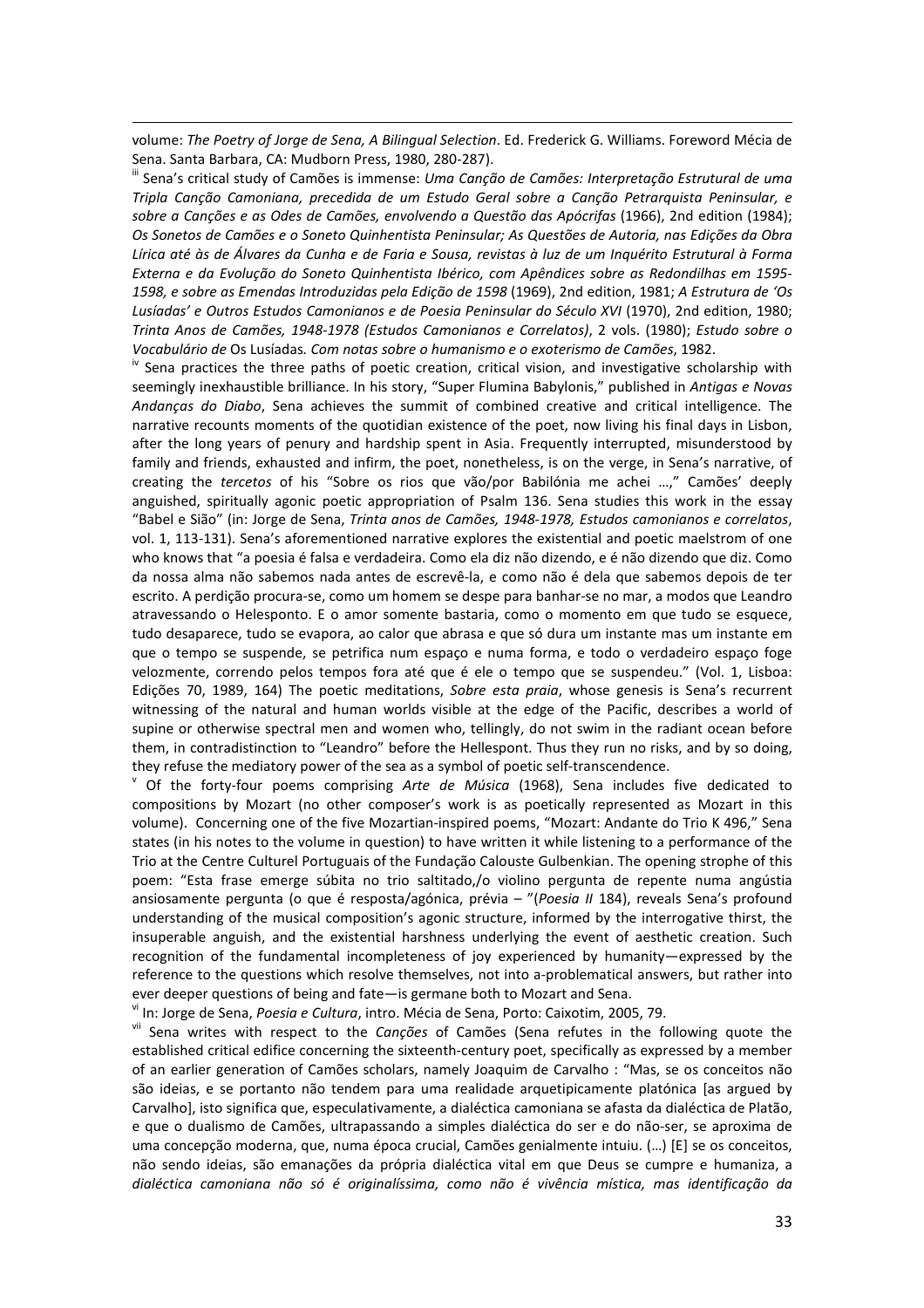consciência individual com a compreensão da ordem cósmica." In: Jorge de Sena, Uma Canção de Camões: Interpretação Estrutural de uma Tripla Canção Camoniana, precedida de um Estudo Geral sobre a Canção Petrarquista Peninsular, e sobre a Canções e as Odes de Camões, envolvendo a Questão das Apócrifas, Lisboa: Edições 70, 1984, 264.

<sup>viii</sup> Luís de Camões, *Rimas*, ed. Álvaro J. da Costa Pimpão, Coimbra: Universidade de Coimbra, 1953, 240. <sup>ix</sup> Jorge de Sena, Poesia II, Lisboa: Edições 70, 1988, 79.

x Luís de Camões, Rimas, ed. Álvaro J. da Costa Pimpão, Coimbra: Universidade de Coimbra, 1953, 239.

<sup>xi</sup> In: Jorge de Sena, Poesia e cultura, introd. Mécia de Sena, Porto: Caixotim, 2005, 81.

-

xii Sena writes in his preface to the first edition of Poesia I: "Eu não acredito na imortalidade de coisa alguma; e, embora um poema deva valer por si próprio, como obra independente do autor e da sequência da criação a que este se foi dando, eu todavia penso que é mais importante, humanamente, o espírito de peregrinar que o facto conclusivo de haver visitado lugares santos. Na peregrinação que é a nossa vida, muito mais somos visitados do que visitamos. Diário íntimo ou fastos espiritualmente autobiográficos – a poesia é menos e é mais do que isso. A co-responsabilidade do tempo e nossa, que é a única garantia de uma autenticidade – pois que será esta senão a busca de uma verdade que está para lá da actividade estética, não tem por fim achar, mas testemunhar que insatisfeitamente ela é buscada? –, ultrapassa precisamente o solipsismo inerente mesmo à mais convivente das criações poéticas, e concede à poesia uma paradoxal objectividade que as fabricações da perfeição artística são incapazes de atingir"(27).

<sup>xiii</sup> The image of the "peregrinatio," which is explicitly evoked by Sena in his volume Peregrinatio ad loca infecta, 70 poemas, alguns dos quais amáveis, com um epílogo altamente filosófico, e sem prefácio do autor (1969) conveys a particularly Senian conceptualization concerning the fundamental condition and ultimate fate of humanity. In the poem "Glosa de Guido Cavalcanti," which forms part of this volume, Sena writes: "(…) morrerei/no exílio sempre, mas fiel ao mundo,/já que de outro nenhum morro exilado." We are, according to the poet, beings in exile, bearers of states of consciousness on a complex pilgrimage toward (mediated) alienation, creators of meaning which is both intensely immanent and dialectically incomplete. (In: Jorge de Sena, Poesia-III, Lisboa: Moraes Editores, 1978, 52.)

xiv Herbert Marcuse develops a theory of the "performance principle," a dimension of civilization's establishment of the reality principle (which entails the delay of satisfaction, work, and the curtailment of pleasure) to the detriment of the "pleasure principle" (play, immediate gratification, no repression): "Men do not live their own lives but perform pre-established functions. While they work, they do not fulfill their own needs and faculties but work in alienation. Work has now become general, and so have the restrictions places upon the libido. Labor time, which is the largest part of the individual's life time, is painful time, for alienated labor is absence of gratification for socially useful performances in which the individual works for himself only in so far as he works for the apparatus, engaged in activities that mostly do not coincide with his own faculties and desires" (Eros and Civilization 41).

xv Marcuse writes with respect to the fungibility of beings in the reified culture of present-day technoscientific rationality: "Only in the medium of technology, man and nature become fungible objects of organization. The universal effectiveness and productivity of the apparatus under which they are subsumed veil the particular interests that organize the apparatus. In other words, technology has become the great vehicle of reification—reification in its most mature and effective form. The social position of the individual and his relation to others appear not only to be determined by objective qualities and laws, but these qualities and laws seem to lose their mysterious and uncontrollable character, they appear as calculable manifestations of (scientific) rationality. The world tends to become the stuff of total administration, which absorbs even the administrators. The web of domination has become the web of Reason itself, and this society is fatally entangled in it. And the transcending modes of thought seem to transcend Reason itself." (One-Dimensional Man 172-173)

<sup>xvi</sup> Our choice of the word "administered" is deliberate here. Marcuse, in his Eros and Civilization, specifically in the chapter entitled "The Dialectic of Civilization," discusses the history of culture as the history of repression (a conceptual cornerstone of Freudian's metapsychological thought), in the light of the modern societal productive apparatus: "With the rationalization of the productive apparatus, with the multiplication of functions, all domination assumes the form of administration. (…) Control is normally administered by offices in which the controlled are the employers and the employed. (...) Responsibility for the organization of […] life lies with the whole, the 'system,' the sum total of the institutions that determine, satisfy, and control […] needs." (89) Sena's sunbathers, who daily toil in the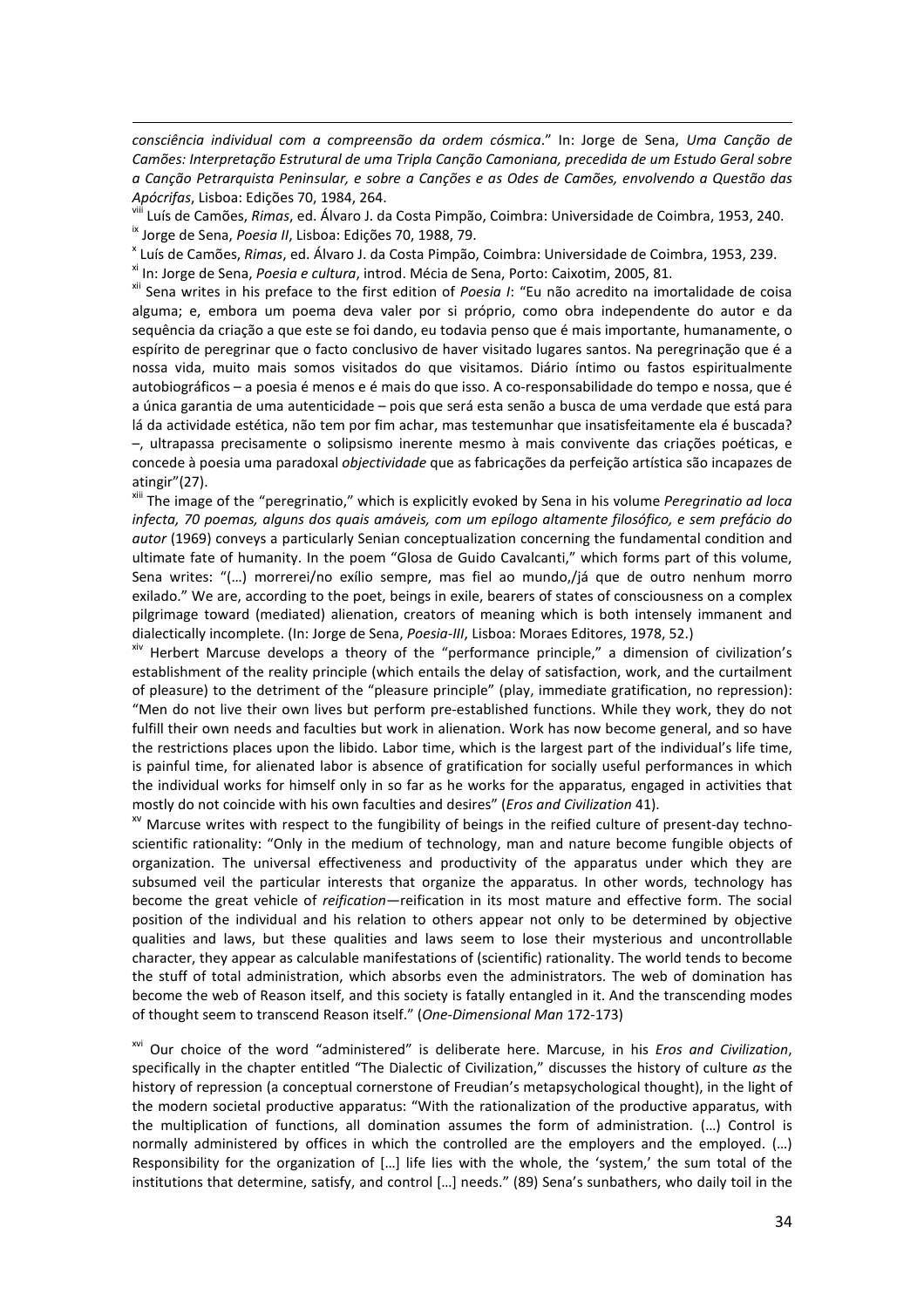very cities which define and impose on the city dwellers an alienated self-understanding, reflect, in the complex meditative mosaic of Sobre esta praia, a kindred sense of rationalized domination: "The ideology of today lies in that production and consumption reproduce and justify domination. But their ideological character does not change the fact that there benefits are real. The repressiveness of the whole lies to a high degree in its efficiency: it enhances the scope of material culture, facilitates the procurement of the necessities of life, makes comfort and luxury cheaper, draws ever-larger areas into the orbit of industry—while at the same time sustaining toil and destruction. The individual pays by sacrificing his time, his consciousness, his dreams; civilization pays by sacrificing its own promises of liberty, justice and peace for all." (91) Sena's poetic meditation can be seen, then, as a complex exploration of the fate of potentially emancipatory Eros in the face of an increasingly successful, administered (i.e., dominated, controlled, alienated) humanity. The volume, Sobre esta praia, is a profound critique of a specific project of rationality, a specific civilizational process which has left the sunbathers in a state of psychological stasis: "neste ficar de corpos e de máquinas" (Meditation VI).

-

<sup>xvii</sup> Sena refers to this maternal aspect in a passage to the first edition of his Poesia I (1960), where he distinguishes himself, as poet, from the poetic universe of Fernando Pessoa, although, as critic, Sena has proved to be one of the most penetrating— and one of the earliest—readers of the modernist's work (see Fernando Pessoa & C<sup>a</sup> Heterónima, first published posthumously in 1982, containing all of Sena's writings on Pessoa, the earliest of which dates from 1940): "Porque só artificialmente, embora no plano da poesia e não no das artes distractivas, nos é possível assumir extrinsecamente, exteriormente, a multiplicidade vária que, dentro de nós, é uma família incómoda, uma sociedade inquieta, um mundo angustiado. Há muito de orgulho desmedido nesse «fingimento», que contrasta, quanto a mim, com a humildade expectante, a atenção discreta, a disponibilidade vigilante, com que, dando de nós mais que nós mesmos, testemunhamos do mundo que nos cerca, como do mundo que, vivendo-o, nós próprios cercamos do nosso maternal cuidado"(25).

<sup>xviii</sup> In his lecture, "Conceito de poesia," given at the Ateneu Comercial do Porto in 1951, Sena concludes this seminal text for the understanding of the poet's theoretical underpinnings steeped in nineteenthand twentieth-century sociological and philosophical thought, in particular within the Marxist-Hegelian tradition, and specifically, in this text, with respect to the concept of alienation (its presence and fate within modern poetry)with an image of the swimmer who battles the alienating structures which condition: 1) the sociological aspects of a human being's awareness of existence as a co-determination of choices (which he must make within the general social and institutional context of his time and place), and 2) the historical framework of his self-understanding as a finite being essentially alienated from the experience of existential totality, who makes of this perceived loss of totality the initial source of his quest for freedom ("Em face dos limites, em face da consciência de alienação, em face da sabedoria de que a vida nem pela própria vida poder ser trocada (...) o mundo dos seus sentimentos, das suas emoções, das pequenas coisas em que a sua vida se perde, das pequeninas coisas – tão grandes, tão elas mesmas e tão indefiníveis – que a morte leva consigo – e ironicamente, sobre a experiência da sua vida limitada, proclama a suprema certeza de que existe, de que vive, de que luta, a gloriosa afirmação de que 'era ainda razão ser a razão vencida' que é o mote máximo, dado por Camões, da aventura da consciência humana" [Poesia e cultura 83]). Finally, having crushed the alienation which conditions the self by virtue of his practice of poetry as the expression of ontological ideality, Sena exemplifies the dialectical structure of his thought: the poet is one who, after practicing "o esmagamento poético do real" (83), wrests from historical and temporal circumstance an ironic selftranscendence of all limitation. Freedom occurs by virtue of heroically accepting our fate as both starting- and endpoint. How else can we understand Sena's statement that we must have "a coragem de [...] alienar" the partial satisfaction of a moment, a desire, a dream? Only by such sacrifice does the poet exemplify the definitive capture of time which simultaneously defeats him: "E depois fazer dessa alienação a vitória permanente sobre quanto pretenda substitui-se à fuga, à perda, à morte, à prodigiosa correnteza de vida em que, a cada momento, corremos o risco de afogar-nos. Ir no rio da vida como o nadador que às águas se entrega mas por seus próprios meios flutua e nada, eis um símbolo: símbolo da dignidade humana, feita de abandono, segurança, confiança, mortal saber de só nadarmos até ao limite das próprias forças, mas sempre o rio transportará nem que seja o nosso próprio cadáver até ao fim do mundo" (Poesia e cultura 84). Interestingly, in Sobre esta praia, Oito meditações à beira do Pacífico, there are many sunbathers and even riders of motorized beach vehicles, but there are no swimmers, suggesting the absence of the dialectically self-transcendent. The eight meditations comprising this volume reveal, we have seen, a world of unmitigated alienation. The absence of